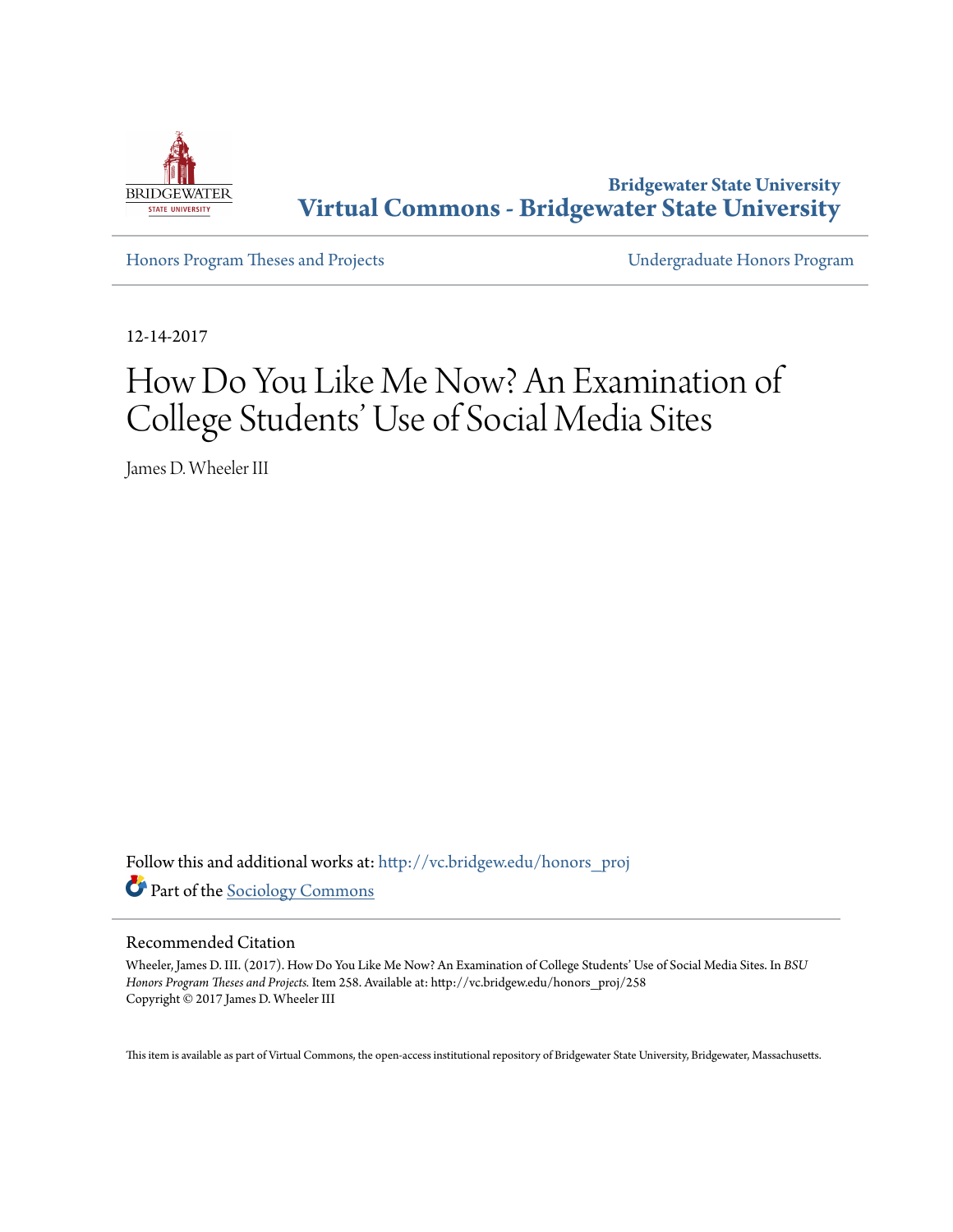How Do You Like Me Now? An Examination of College Students' Use of Social Media Sites

James D. Wheeler, III

Submitted in Partial Completion of the Requirements for Commonwealth Honors in Sociology

Bridgewater State University

December 14, 2017

Dr. Jodi Cohen, Thesis Director Dr. Walter F. Carroll, Committee Member Dr. Meghan Murphy, Committee Member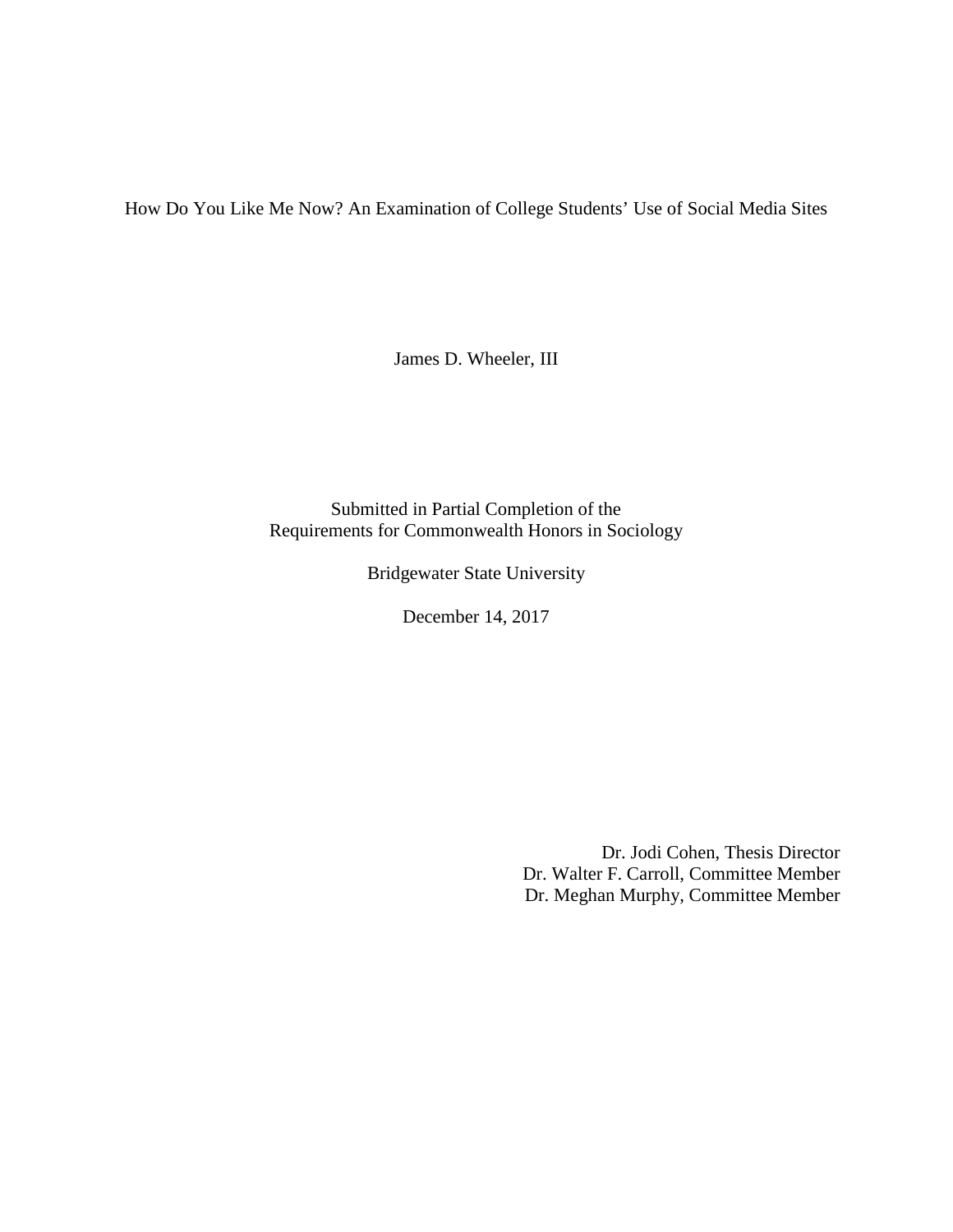How Do You Like Me Now?: *An Examination of College Students' Use of Social Media Sites*

James D. Wheeler III Sociology Honors Thesis December 2017 Advisor: Dr. Jodi Cohen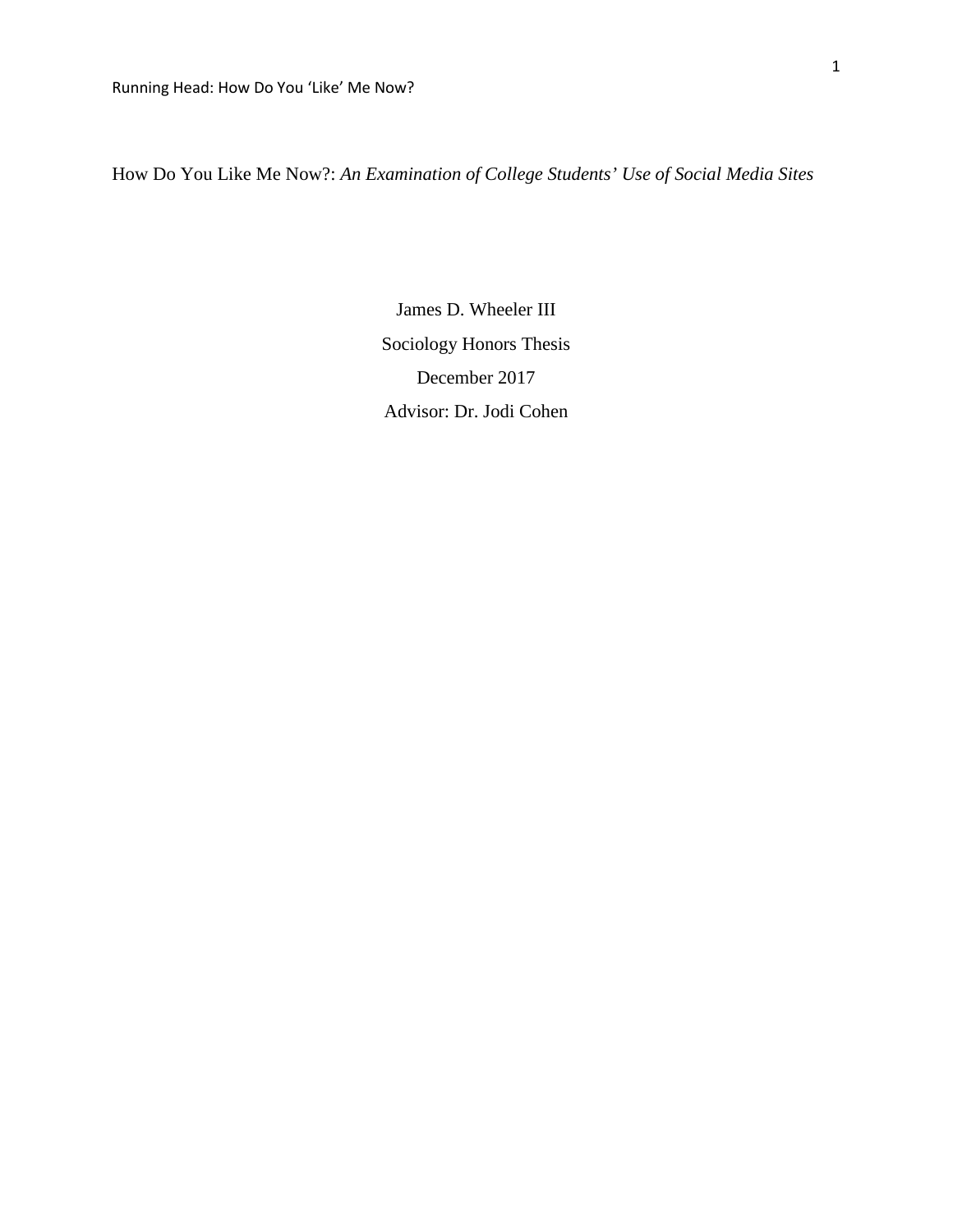#### **Abstract**

The digital era and the rise of new technology within everyday experiences has led young adults to seek out social media sites as a means of socializing, identity building, self-expression, and seeking validation from peers and friends. The previous work of scholars expresses how social media sites have become a predominate form of communication amongst young adults, and are a social hub for establishing communities that foster particular ideals and online behavior of 'digital natives' (those born right before and after the general introduction of digital technologies). This research project contextualizes young adults' use and behaviors on social media by focusing on the self-reported behaviors of college students. This research examines the ways in which college students use social media sites, and the role that they play in their social lives. Data was collected through 156 online surveys. While the findings did not fully support the prediction that social media sites are as central to the social lives of college students as previously suggested, it was found that college students construct their online identities around their offline self-concepts and that they find forms of validation on social media sites as seen with receiving multiple 'Likes' on their posts. This research contributes to the literature of sociological discourse of young adults and social media sites by shedding light on the relevance of social media in the lives of college students.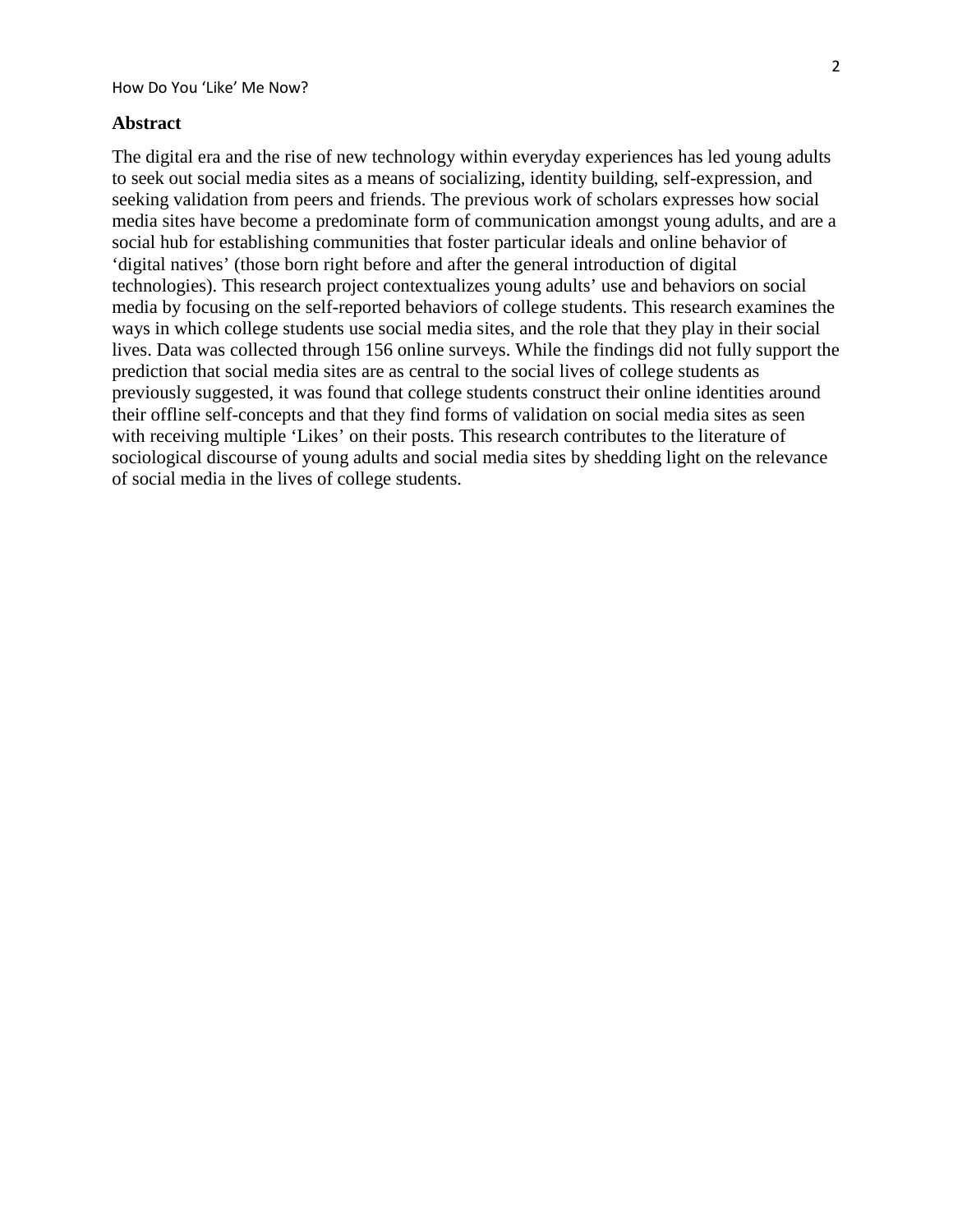### **Introduction**

Technology, in all its numerous forms and manifestations, has become ubiquitous in contemporary society, and a pronounced presence of accessible technology has fostered a new digital era in which those brought up in it have become 'digital natives'. This term is defined as the generation born right before and after the general introduction of digital technologies and have grown up immersed in and are familiar with those technologies (De Ridder and Ellison 2013). This seemingly inexorable march of new technology has also forged an era of digital dependence by these digital natives.

Digital natives, the young adults of contemporary society, have been brought up accustomed to and reliant on the presence of digital technology within their everyday experiences. Such affinity towards technology lays beyond the physical cellphone, tablet, or cutting-edge laptop. Rather it is the vast and boundless digital world of interconnection and instantaneous communication that these devices transport young adults to, these being social media sites. In this work, social media sites are defined as internet-based applications that allow people to create a public profile and interact with other users through means of posting pictures, statuses, and messaging (boyd 2014).

In other words, social media sites are an online platform that allow for users to create a public profile and interact with other users within the context of a digital community that are constructed through these sites. Some notable social media sites that are frequently used by young adults include Facebook, Twitter, and Instagram (Gardener and Davis 2014). The wide availability of social media sites has influenced the way these young adults build and maintain social networks, as well as how they consume and share information. According to surveys of US adolescents by the Pew Research Center, the proportion of young adults with internet access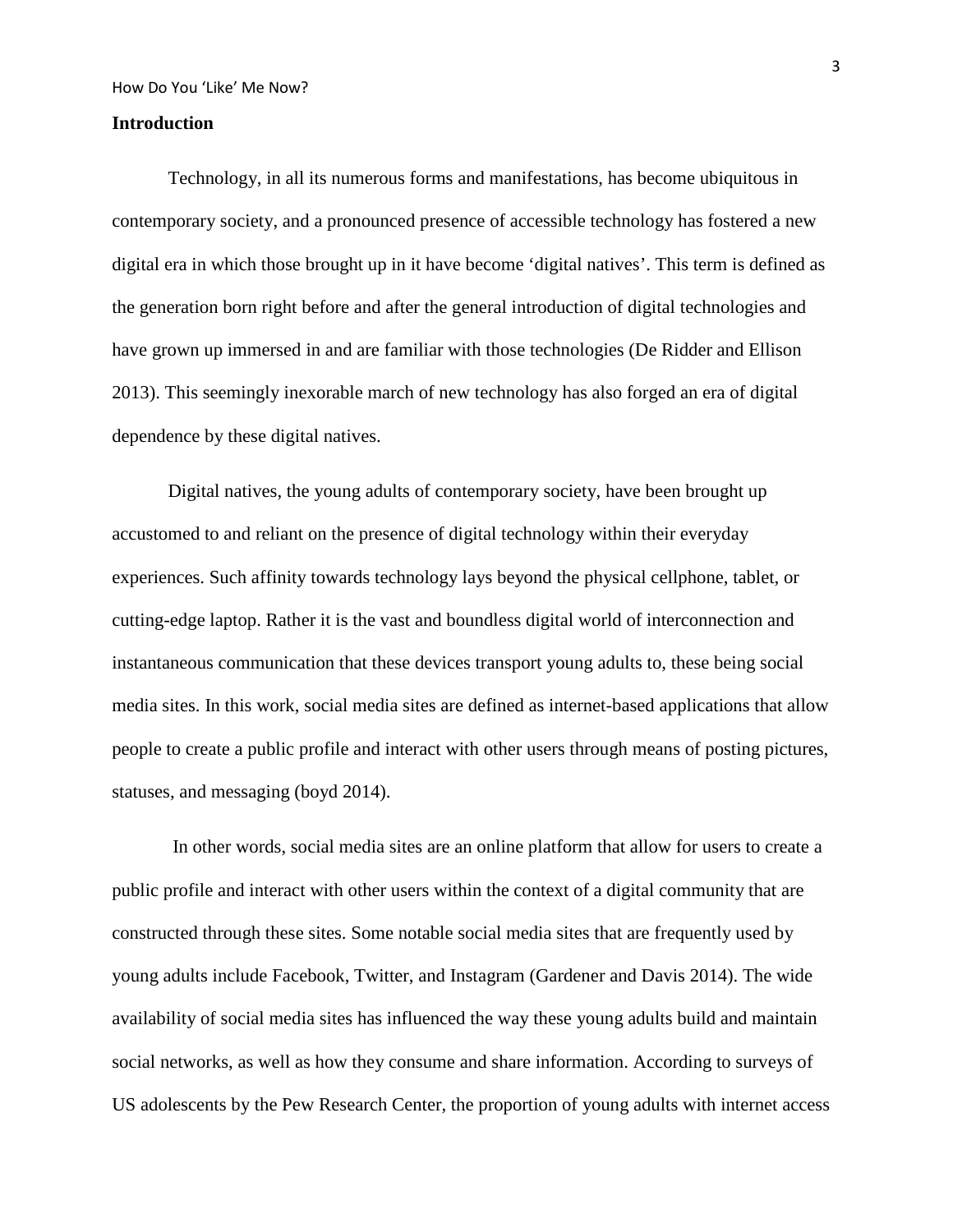has increased from 87% in 2004 to 95% in 2012, and the proportion of young adults engaging in some form of social media sites has increased from 55% in 2006 to 83% in 2012 (Houston, Inglish, Kennedy, Knight, and Seo 2014).

Young adults are living within an age of varying means of communication within the rapidly changing technological landscapes with increased integration of social media in the daily experiences of young adults of the digital era (Gardener and Davis 2014: 102). The growing relevance and daily implication of technology and social media sites has elevated scholarly discussion and deliberation around the topics of social media in relation to young adults.

The actions of young adults and the dynamics of social media sites have been studied in numerous contexts including: the significance of these sites within young adult's social, the construction of identity within these sites, self-presentation within social media sites, young women and social media, social media in the context of social theory, online bullying and the use of 'safe spaces', and the fear of missing out. To extend the previous discourse, this body of research seeks to specifically examine the ways in which college students use social media sites, and the role that it plays in their social lives, online identity building, and for validation from their peers.

## **Literature Review**

#### **Social Media Sites and Social Lives**

For young adults, social media sites are more than a tool for communication, it is a vital social lifeline that enables them to stay connected to peers, friends, and significant others (Houston et al. 2014). In other words, it is the place they want and need to be. As expressed by one female interviewed by boyd (2014) in her study of young adults and social media sites "if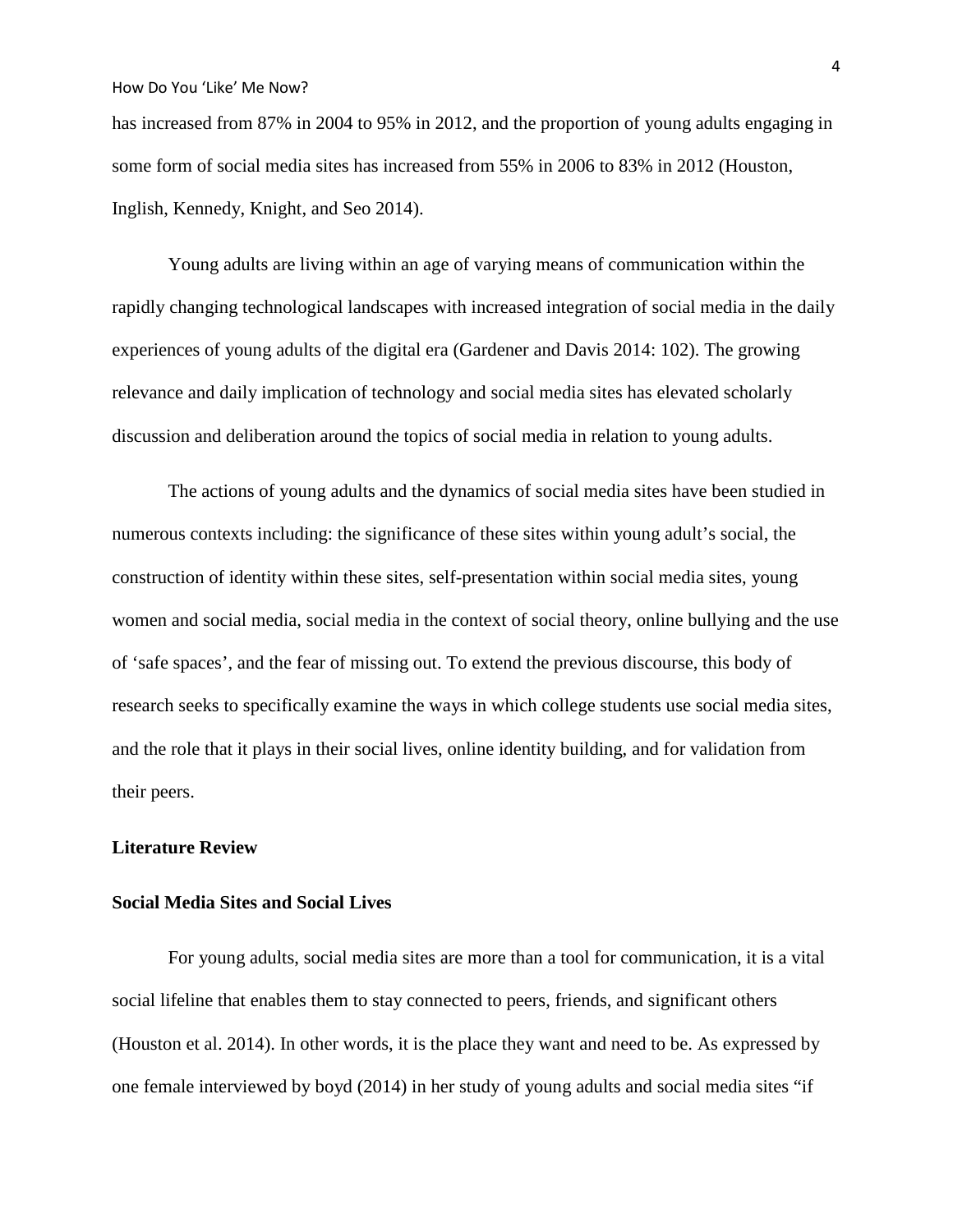you're not on (fill in social media site: Twitter, Instagram, Facebook, etc.) then you do not exist" (p. 14). What this conveys is that social acceptance is predicated on the ability to socialize with one's peers in the "cool" place. Each cohort of young adults delineates the cool place over the generations.

What the diner and drive-in was to youth in the 1950's and the mall of the youth in the 80's and early 90's, are what social media sites are to youth now (boyd 2014). Although young adults still congregate at physical domains like youth in generations past, the introduction of social media has not altered the landscape of were young adults hang out. Rather, it has enabled them to create a "cool space" without having to physically transport themselves anywhere (boyd 2014). Social media has become an important public space where young adults socialize broadly with peers and friends in an informal way. Young adults seek a place of their own to make sense of the world beyond their schools, bedrooms, homes, and towns. This engagement between young adults on social media is done within the domain of 'networked publics' or the digital communities that are constructed through these sites (boyd 2014)

Social media sites form these networked publics that allow for young adults to see themselves as a part of a broader community where they can gather and connect. Young adults are passionate about finding their place within the greater context of society. Engaging within network publics produced by social media sites has become routine behavior for many high school and college students in the United States (Eberhardt 2007).

The use of social media sites and engagement within network publics has developed into a central feature of the social lives of young adults (Kirsh 2010). An example of this vital role that social media plays is that college freshmen are reliant on social media due to their transitional period from high school to college as expressed by Eberhardt (2007). They use social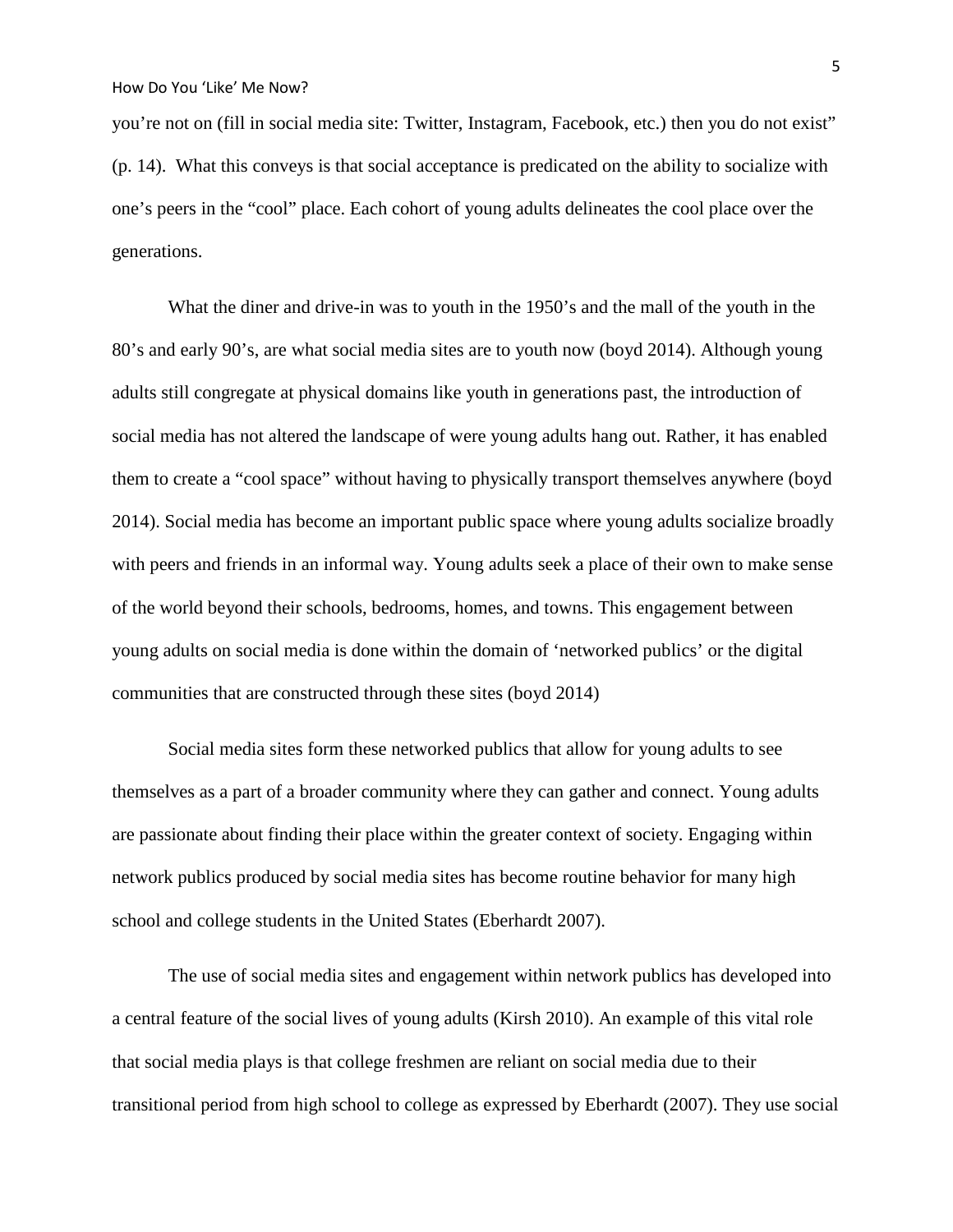media in order to establish themselves within the campus community and culture as well as to stay connected with friends and family back home (Eberhardt 2007).

Young adults possess an intrinsic desire to gossip, complain, flirt, share passions, express their personal troubles, and engage informally. They embrace social media sites roughly for the same reasons earlier generations congregated in parking lots, colonized front stoops, and talked endlessly on landlines (boyd 2014). Social media is the arena in which young adults can exhibit and engage in their need for social connections. The social media tools that young adults use today are the direct descendants of the former hangouts and public spheres in which youth have congregated for decades (boyd 2014).

The discussion of the implications of social media sites within the everyday experiences of young adults is through the notion of the app-mentality (Gardener and Davis 2014). The app mentality evokes the on-demand nature of social media sites and apps (specialized program downloaded onto mobile devices) in daily practice and the way they are used in discrete tasks such as finding a restaurant, shopping, and the ability to communicate with others. The appmentality is an algorithmic way of thinking "any question or desire one has should be satisfied immediately and definitively" (Gardener and Davis 2014: 102). It is the reliance on the instantaneous and the unambiguity of results within daily practices which in turn impacts young adults approach to their schoolwork, friendships, creative pursuits, and personal expression.

The app-mentality creates such powerful identifying features through striking such icons as the Twitter bird or the Amazon shopping chart (Gardener and Davis 2014). It is expressed that this app-mentality towards social media sites of young adults is neither inherently benign nor inherently bad (Gardener and Davis 2014). Rather, it is how young adults use social media that defines these good or bad outcomes. There is often pejoratives input by generations who fall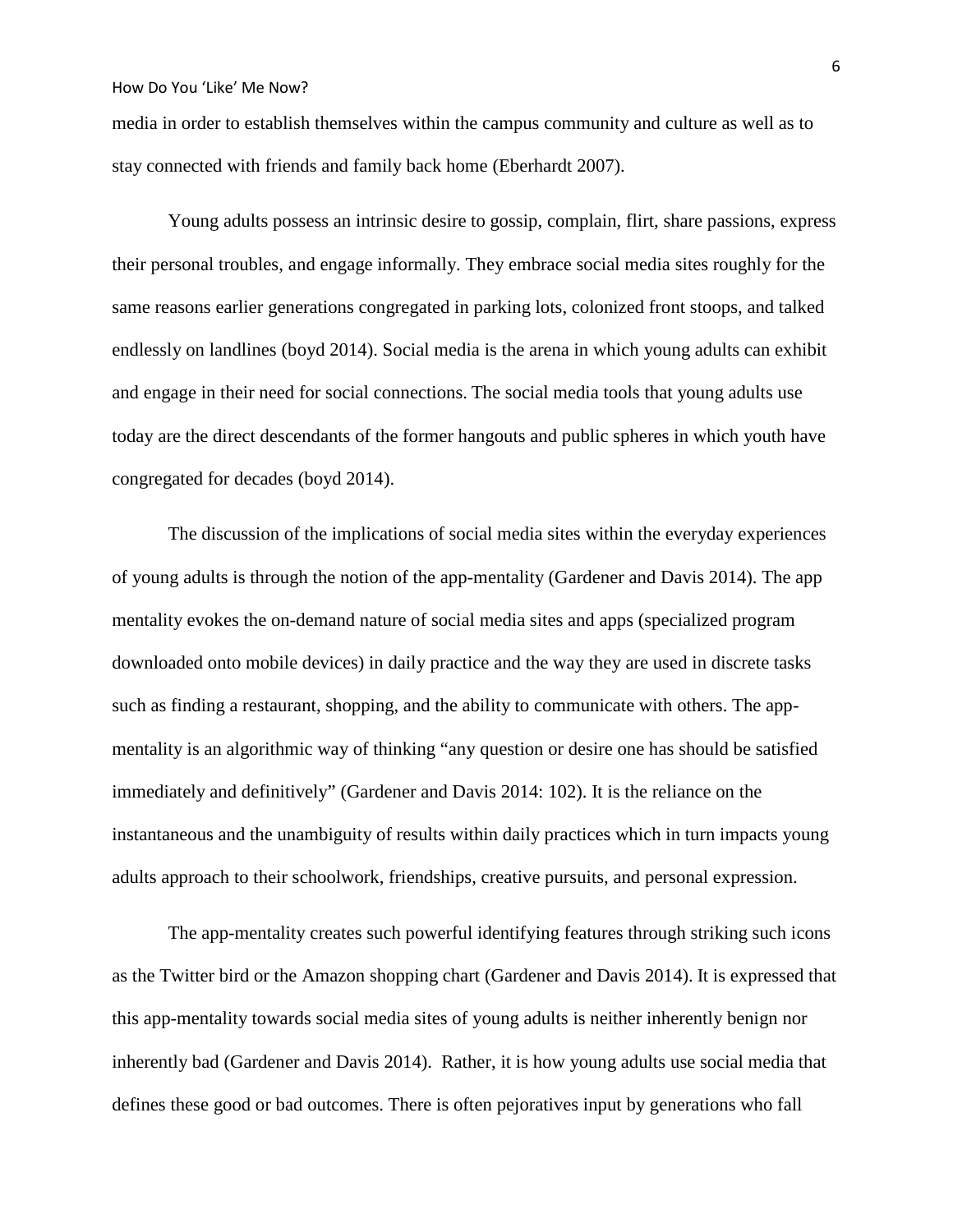outside the digital era that young adults use of social media sites erodes their ability to socialize. But rather it is argued that these sites endow young adults with the agency to become informed, thoughtful, and engaged citizens through their online interactions (Gardener and Davis 2014). It is stated in the previous research that social media sites are deeply rooted, as well as essential, to the social lives and everyday experiences of young adults of the digital era.

## **Online Identities**

The perennial desire for social connection and self-expression among young adults within network publics is expressed through the construction of online identities. It is argued that young adults build online identities within networked publics that are similar to their own offline selfconcepts (such as personal interests and personal ideals) in order to connect and communicate with others who share these similar interests or ideals (Livingstone 2008). In other words, young adults build their online identities around their offline identities in order to connect with those who hold mutual interest and ideals.

Social media sites have developed into the underpinnings of political expression, commentary of social issues, and discussion of popular cultural interests given that it provides a venue to do so (Houston et al. 2014). It is through the construction of online identities that young adults voice their opinions on such matters based on their offline self-concepts (Livingstone 2008). The development of online identities of young adults also brings up the matter of privacy within the venue of social media sites.

The contemporary concept of privacy is a highly individualistic ideology that legitimates private property relations and social inequality (Fuchs 2014). It is a universal ideal that finds its own limit and its critique in capitalism's immanent tendencies for the surveillance of workers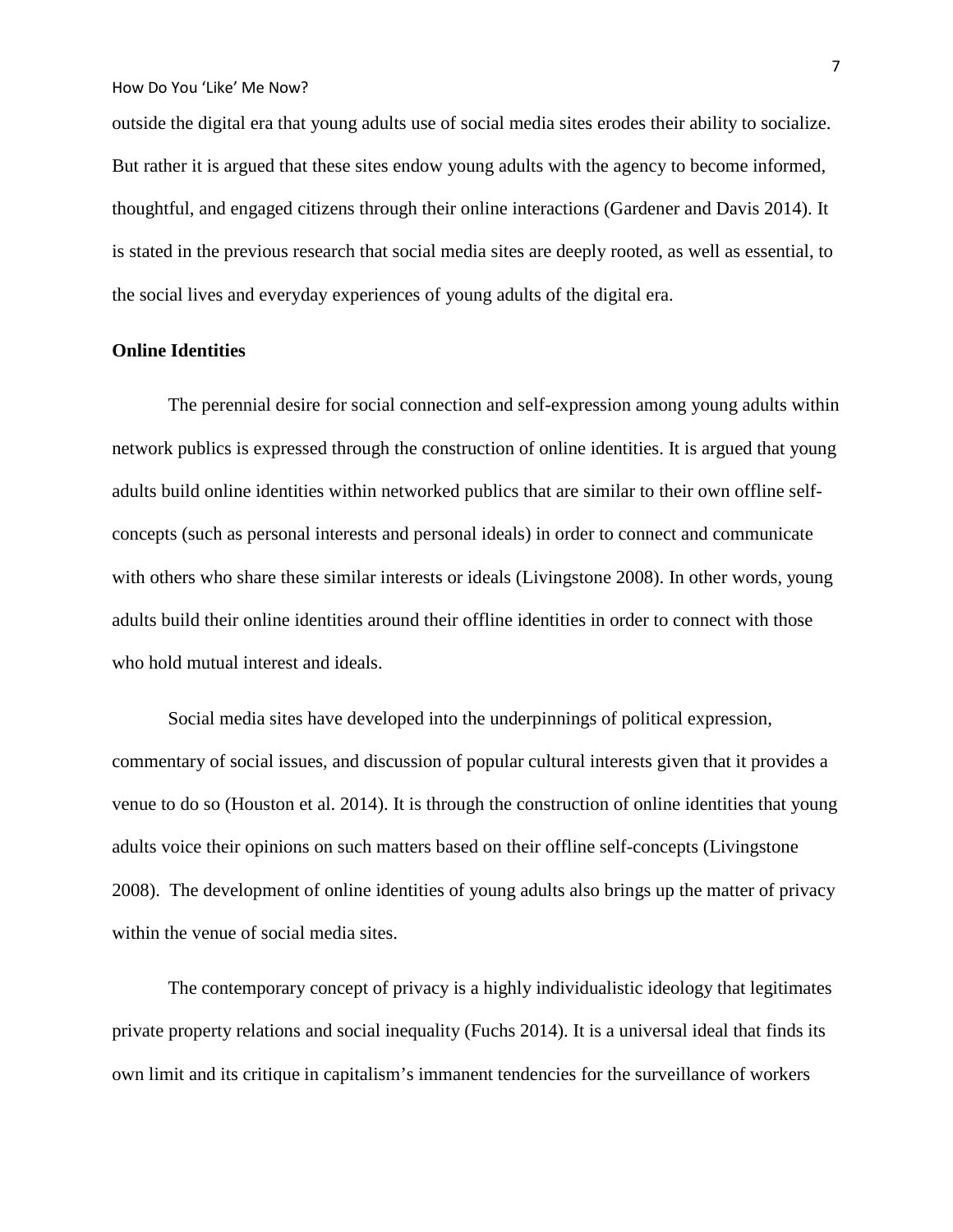and consumers in the economy and the surveillance of individuals by the state, companies, and other citizens (Fuchs 2014). This contemporary concept permeates into the realm of social media sites and has stimulated much debate over privacy of young adults in the vast public sphere of the internet. Young adults devote attention to the presentation of their identities on social media sites while the older generational onlookers (those who fall outside the digital era) express concerns of such presentation regarding their privacy (Jordan and Romer 2014). Young adults construct their 'profile', make it 'public' or 'private', they 'comment' or 'message' their 'friends', post thoughts and interests on their 'wall' or 'feed', as well as 'block' or 'add' people to their network (Livingstone 2008)

Social media sites have introduced a new dimension to the well-worn fights between the generations within the digital era over private space and personal expression (Livingstone 2008). It is found that the online identity building of young adults is constituted through interaction with others and self-actualization which includes a careful negotiation between the opportunities (for identity, intimacy, sociability) and risks (regarding privacy) afforded by social media sites (Livingstone 2008). For young adults who are focused on identity construction and display, online risks of privacy may occur from the individual's willing self-display of personal information to a wide circle of contacts, not all of whom are close friends (Jordan and Romer 2014).

To avoid potential risks off displaying too much personal information, young adults are consistently aware of the people they are connecting and sharing information with (Livingstone 2008). Young adults are attentive to what they share and whom they share it with when constructing their online identities within network publics. Livingstone (2008) states that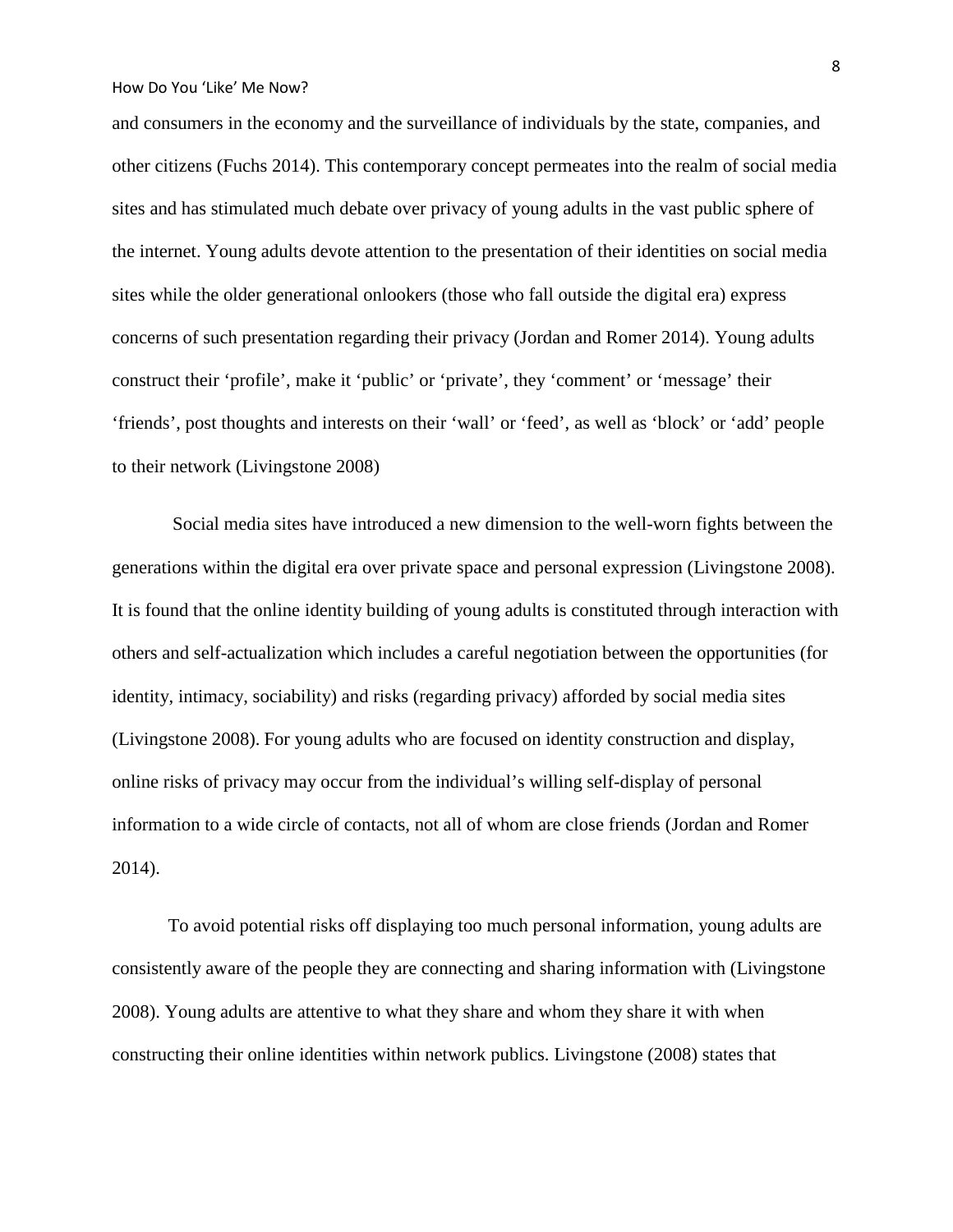although to exist online "one must write oneself, and one's friendships and community, into being this does not mean one must include every aspect of oneself" (p. 409).

Deciding what not to say about oneself online is, for many young adults and users of social media sites, a means to protect their identity and their spaces of intimacy. Young adults construct online identities in order to engage within network publics, these identities are based on their offline self-concepts (comprised of their personal interests and ideals) (Livingstone 2008). These are seen within the content that they post (whether it be political expression, commentary of social issues, and discussion of popular cultural) and do so in order to connect with those that share mutual thoughts and beliefs, but it is done so with keeping privacy in mind.

## **Self-Presentation and Validation**

Young adults are at an age in which self-presentation is particularly important, predominantly through social media sites. Through the construction of online identities and the focus of self-presentation on social media sites by young adults, there is an inherit need to gain a sense of validation and acceptance from the peers whom they engage with (Sherman, Payton, Hernandez, Greenfield, and Dapretto 2016:1028). Social media sites embody a vital social context for young adults to establish a sense of commonality that allows for both existence and validation (Sherman et al. 2016).

Much, if not all, of this sense of validation is gained through the act of 'Liking' and providing positive comments on an individual's post. Young adults perceive information and validation on social media sites though a quantitative means that inform their value and sense of acceptance within network publics by peers (Sherman et al 2016). Sherman et al. (2016) furthers the discussion with the emotional draw young adults gain from receiving 'Likes' on their posts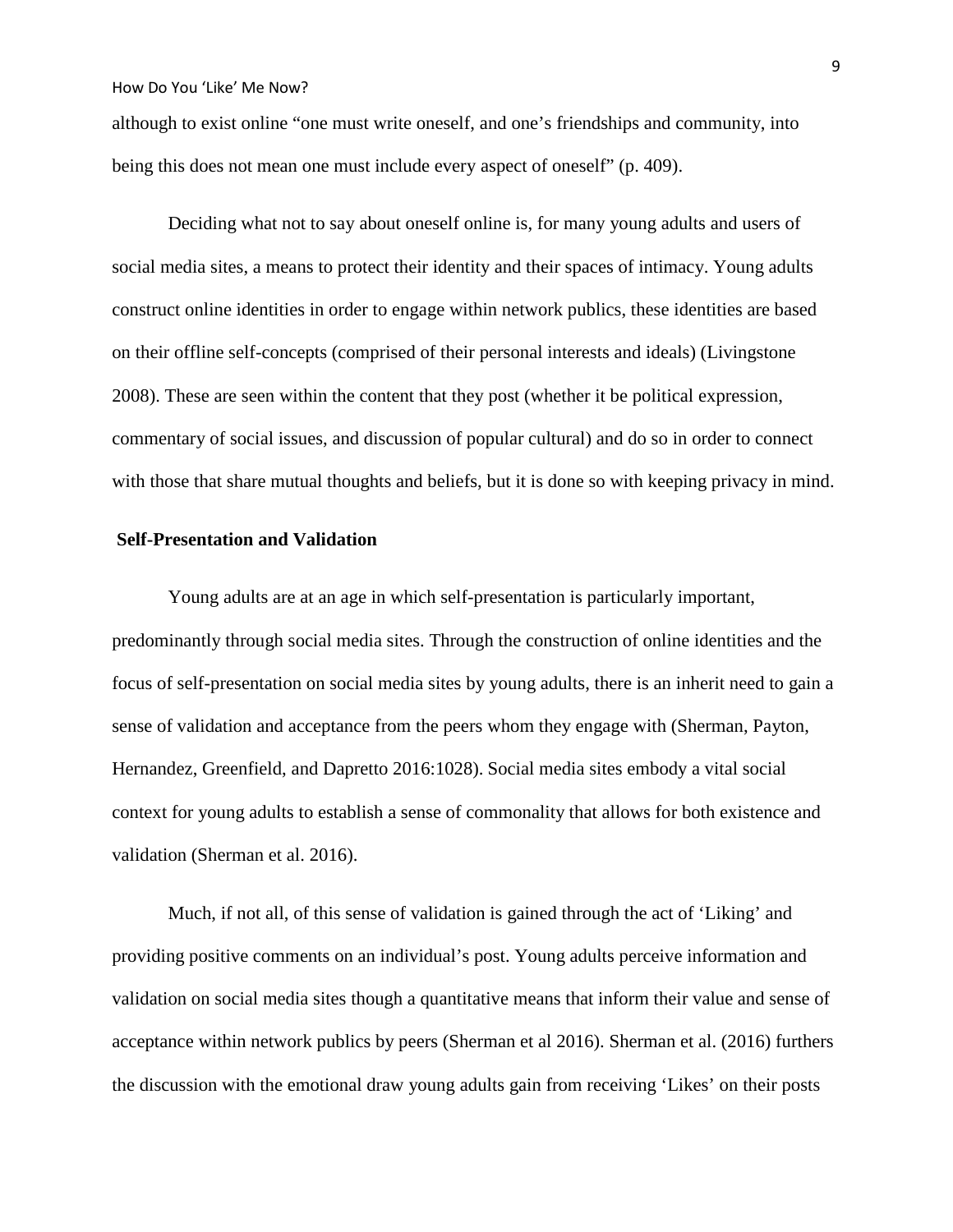through a study conducted on responses to 'Likes' on the social media site of Instagram. Sherman et al. (2016) assert that 'Likes' on Instagram are a quantifiable form of social endorsement and are a major influence on young adult's validation and sense of acceptance among their peers. Young adults underwent the process of viewing photos ostensibly submitted to Instagram.

Through their study, it was found that young adults were more compelled to 'Like' photos based on: the physical attractiveness of the individual reflected in the photos, those post depicted with many 'Likes' than photos with few 'Likes', and photos of risky behaviors (e.g., drinking, smoking) these findings showed the influence of virtual peer endorsement (Sherman et al. 2016:1029). Such a study highlights a new and unique way in which peer influence occurs on social media: through quantifiable social endorsement. The conclusion presented showed that young adults are more inclined to 'Like' a photo of an individual based on the physical attractiveness of the individual in the post and the popularity of a photo as expressed through multiple 'Likes'. The more 'Likes' a picture accrued, the more participants felt inclined to take part in 'Liking' given the influential social force of peer approval on the post due to the multiple 'Likes' (Sherman et al. 2016:1029). These factors have a significant effect on the way a post is perceived by young adults.

The power of the 'Like' and the act of 'Liking' draws an emotional appeal for young adults and such an act is prompted by the social forces to gain peer approval. These social forces are the categories of gender norms and sexual pursuits of young adults which are tied up in selfpresentation on social media sites (Sherman et al. 2016). Even outside the realm of social media sites, such social forces guide the way in which young adults: perceive the world, confer with others, how they dress, and the way in which they act (Pinsky 2010). One of the most intimate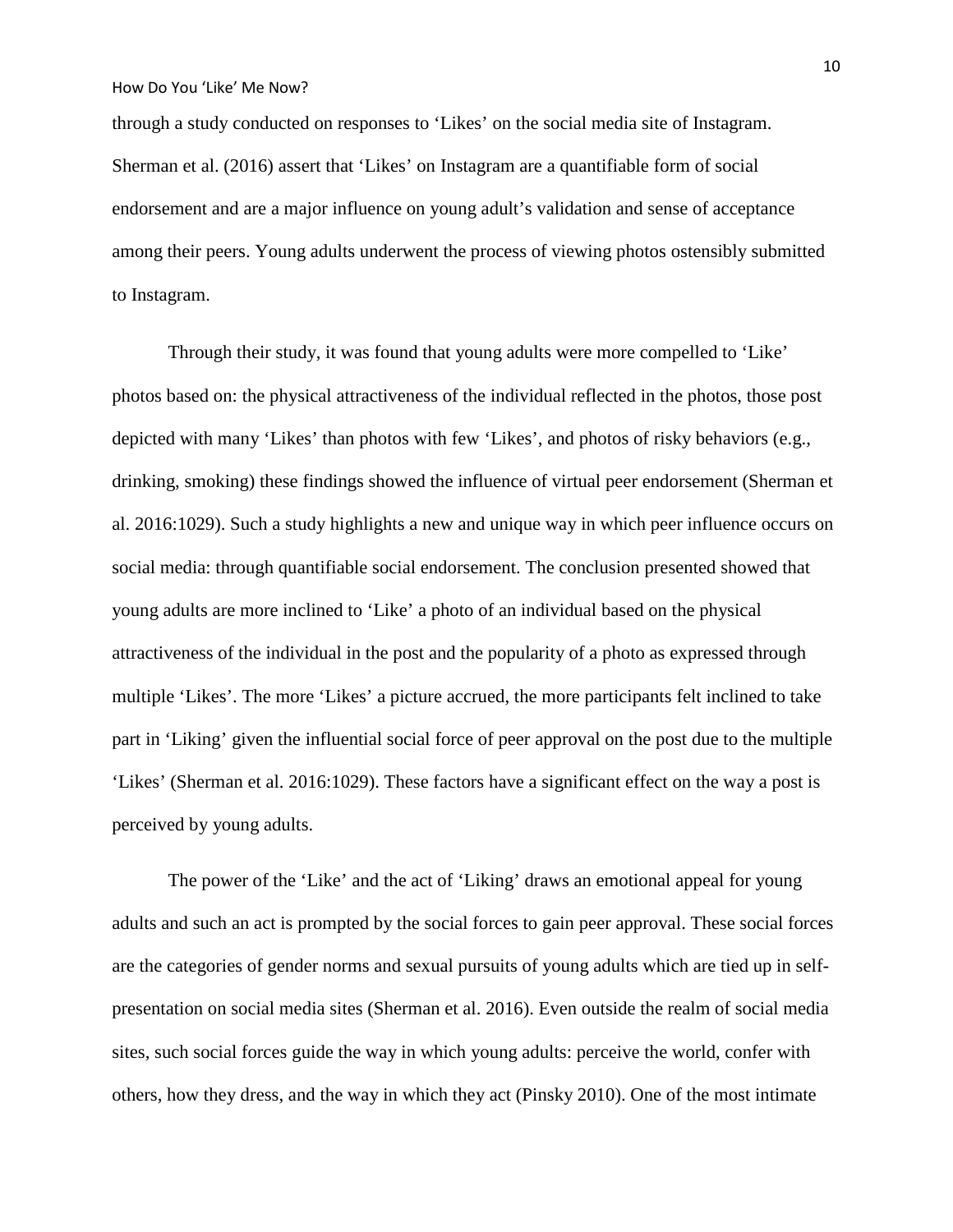forms of self-presentation (the form that most directly seeks to garner 'Likes' and positive comments) is the posting of self-pictures or "selfies" (Pinsky 2010).

What prompts one to 'Like' or comment positively on a selfie post is explained by Sherman et al's. (2016) findings of physical attractiveness and the number of 'Likes' the post has accrued. The inclination to 'Like' and comment on an individual's selfie is driven by gender norms and sexual pursuit of young adults within a hetero-normative framework (De Ridder et al. 2013). Much of the culture of social media is comprised of the ongoing expression of "hot or not", the 'Liking' or rejecting of individuals based on physical appearance, this is found to be particularly true for young women (Sales 2016).

It is suggested that males tend to 'Like' posts and engage within social media sites based on their pursuit of sexual interests and hetero-normative romance (Pinsky 2016) and are therefore more compelled to 'Like' selfies based on physical attractiveness. The act of 'Liking' and making positive comments on a post works within the framework of hetero-normative ideals and gender norms which are perpetuated in popular media (namely in movies, magazines, television and shows) (De Ridder et al. 2013).

Regarding selfies, young adults reproduce culturally dominant ideologies of gender as reinforced by popular media images such as women being submissive and scantily clad, while males exude virility through assertiveness and muscular physic (Kapidzic, Sanja, and Herring, 2015). Kapidzic et al. (2015) attribute such results to the internalization of cultural norms, socialization processes, and popular media to explain these trends. As discussed prior, the cultural dynamics of social media accounts is guided by the overriding desire of being 'Liked' which is generally predicated on one's physical attributes shown within their pictures, and is often weighs heavy on young adults.

11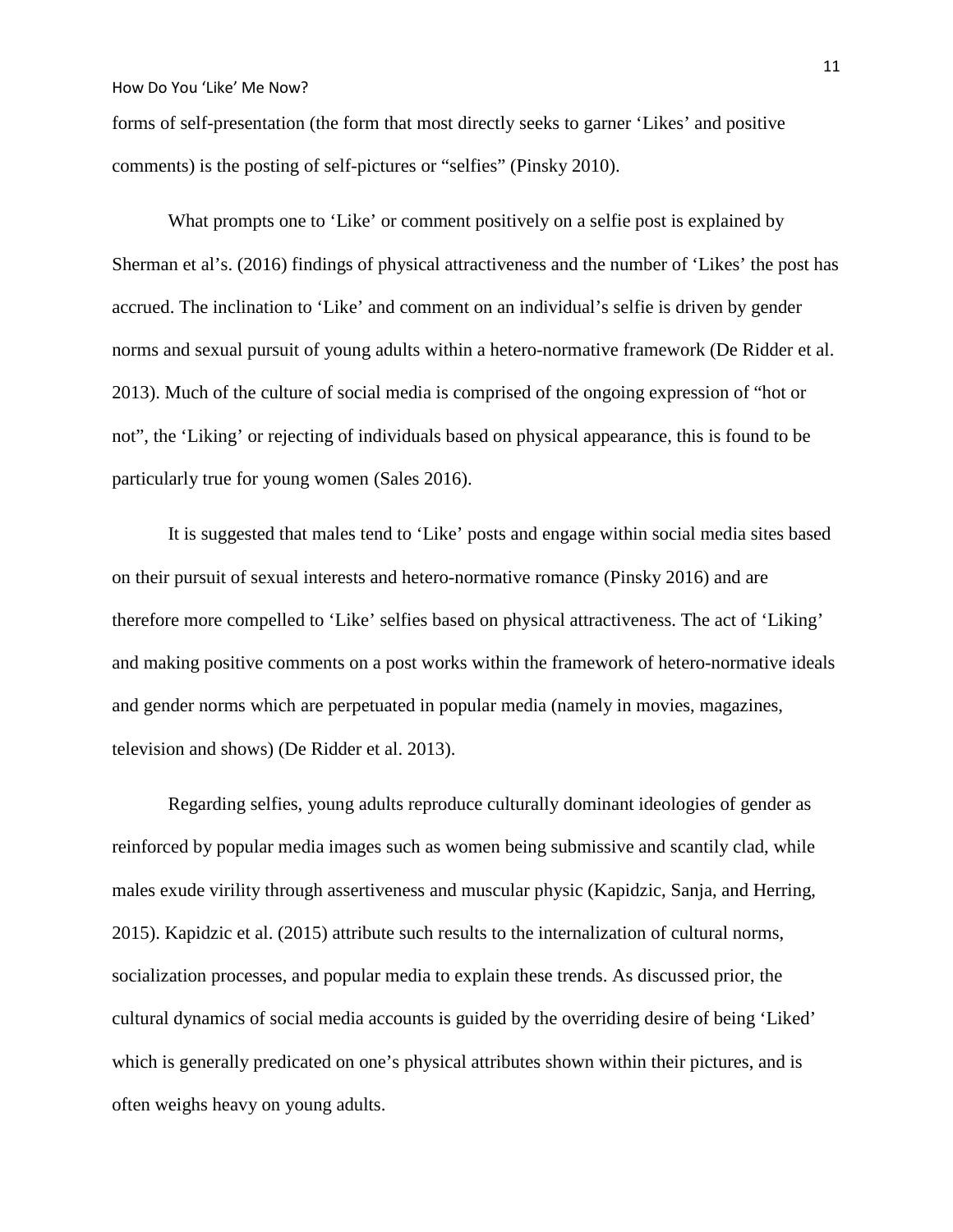#### **Young Women and Social Media**

When we address the matter of cultural dynamics of social media, it is vital to consider the presentation and attitude toward young women and where this is rooted within the cultural landscape. The common reproach expressed by the generations prior to the digital era, is that young adults are tethered to social media sites. Such an affinity towards one's presence and engagement on social media sites is especially true for young women (Sales 2016).

In 2015, 88 percent of young American women had access to a mobile phone, and a total of 73 percent had smartphones, according to the Pew Research Center (Sales 2016:7). A total of 92 percent of these women were going online from their mobile devices daily, and 24 percent were online "almost constantly" (Sales 2016:7). Given how central social media sites are to the lives of young adults, it is important to take into account how social media sites impact the way in which young women perceive their world. This includes how they think and act, and how they establish social relations with friends and peers, how they negotiate intimate relationships, and how they are introduced to sexual relationships (Sales 2016).

When young adults talk about their use of social media sites they state that they are "going on it" (Sales 2016). Such a statement alludes to a belief that one is being transported to another dimension, but this is not a place, rather it is an environment forged by businesspeople (Sales 2016:19). One cannot deliberate on the topic of the culture of social media without extending the discussion to where these sites stem from and the culture that is rooted within this environment.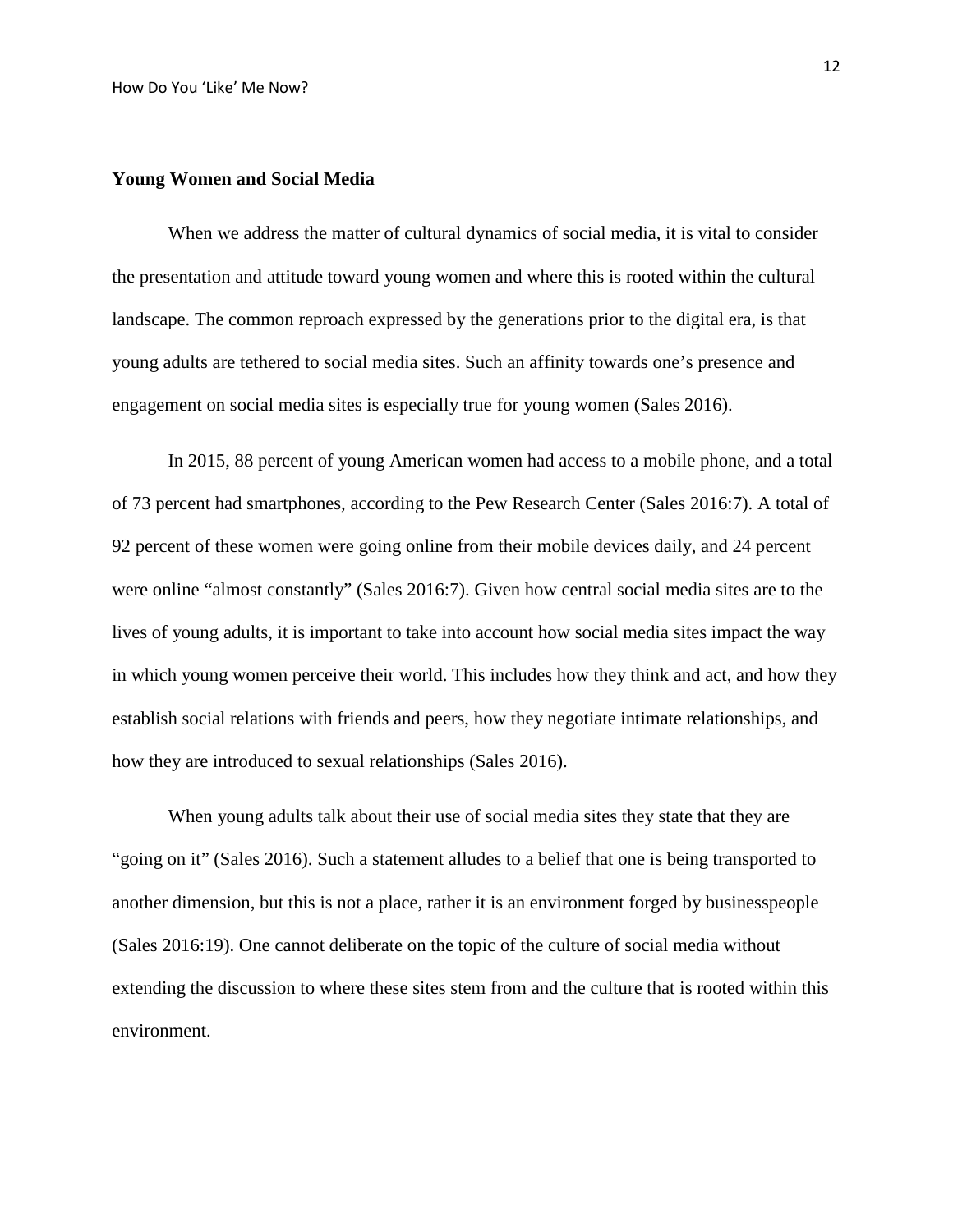According to the Department of Labor in 2012, a total of 70 percent of the workforce at the top ten Silicon Valley firms were male and 63 percent of that demographic were white; the top executives and managers of these firms were 83 percent male and white (Sales 2016:18). A 2015 study conducted by Linkedin (a business and employment-oriented social networking service) found that "software engineering teams in technical fields have proportionally fewer women than several non-tech industries: namely, healthcare, retail, government, education and non-profits" (Sales 2016). The National Center for Women & Information Technology in 2009 found that a total of 56 percent of woman with STEM (an interdisciplinary education in the fields of science, technology, engineering and mathematics) expertise leave the industry midway into their career (Sales 2016:21).

In the digital era, which has produced countless job opportunities and has been the impetus behind many businesses, men are the ones availing the benefits and profit while woman struggle to procure jobs and executive positions in Silicon Valley. The culture of Silicon Valley is a male-dominated (a microcosm of greater society and the hegemonic rule of paternalism that is predicated on the system of the disadvantage of woman) deemed by Sales (2016) as place of "frat boy" culture, populated by "brogrammers" and "tech bros" (p.21). A work environment that is also fraught with sexiest jokes, casual misogyny, sexual harassment lawsuits, gender guided firing and hiring, and a financing system that rewards young men and shortchanges young women (Sales 2016:21).

The cultural dynamics of Silicon Valley have an immediate impact of the structuring of social media sites and their implications. Not every social media site reflects the "frat house" atmosphere of the tech industry, yet one cannot negate from the fact that the most popular social media sites (Facebook, Snapchat, Instagram, and Twitter) are directly impacted by this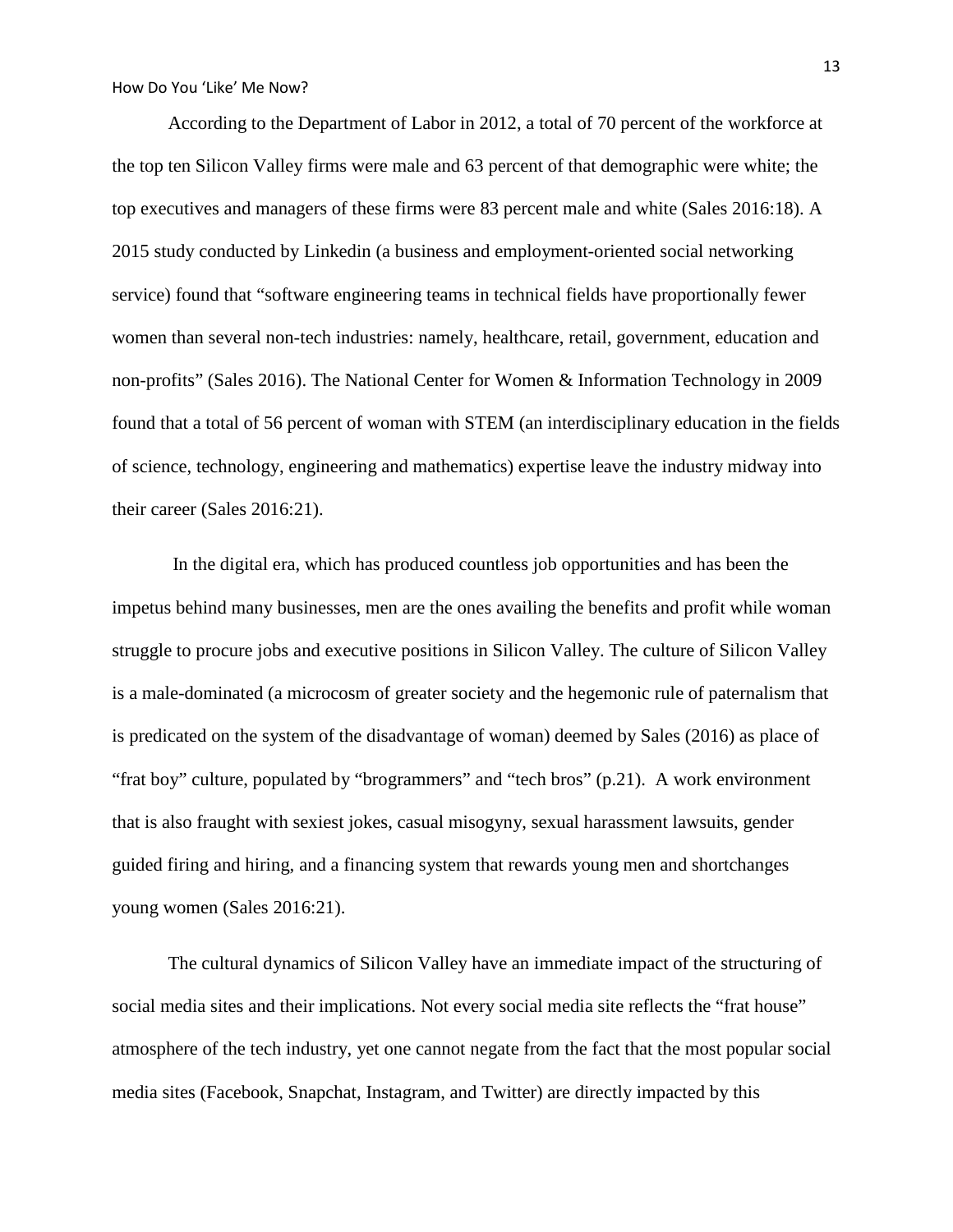atmosphere (Sales 2016). It is not as though women have not been exploited prior to the introduction of social media, such a theme is rooted in the systemic patriarchy of American society, but the sexualization of woman has become a prevailing mode within the context of social media sites. This influences the way in which young women see themselves, as well as how they present themselves. The concept of "hot or not" is the basis for much of social media and is a product of the frat house atmosphere of the tech industry (Sales 2016).

#### **"Hot or Not": Body Image and Social Media**

The concept of "hot or not" is a prevailing social media trend that made its first appearance in 2000 with the launch of the photo-rating site *Hot or Not* by James Hong and Jim Young, two Silicon Valley engineers (Sales 2016:22). Sales (2016) discusses how these two engineers created a site in which users could look at a picture of a woman's face and vote on how she measures up based solely on physical attributes. Such a concept was the basis for Mark Zuckerbuerg's site "Facemash", a precursor to Facebook, a campus rating site in 2003 (Sales 2016). Much of the culture of social media sites are an ongoing expression of the concept of "hot or not", the notion of rejecting or accepting based on physical appearance through the act of 'Liking'.

Comments like "sexy", "beautiful", "gorgeous", and "hot" are conventional responses to posts or selfies in the culture of social media (Sales 2016:23). Such responses are sought after by young women as they spend hours of their day preparing themselves to be photographed or to photograph themselves in a way that will garner "Likes" and approving comments (Sales 2016:23). For many young women, the desire to be perceived as "hot" is felt on a continual basis. When they post selfies and pictures of themselves (whether this be on Instagram, Snapchat, Twitter, or Facebook) they will invariably be judged on their physical attributes,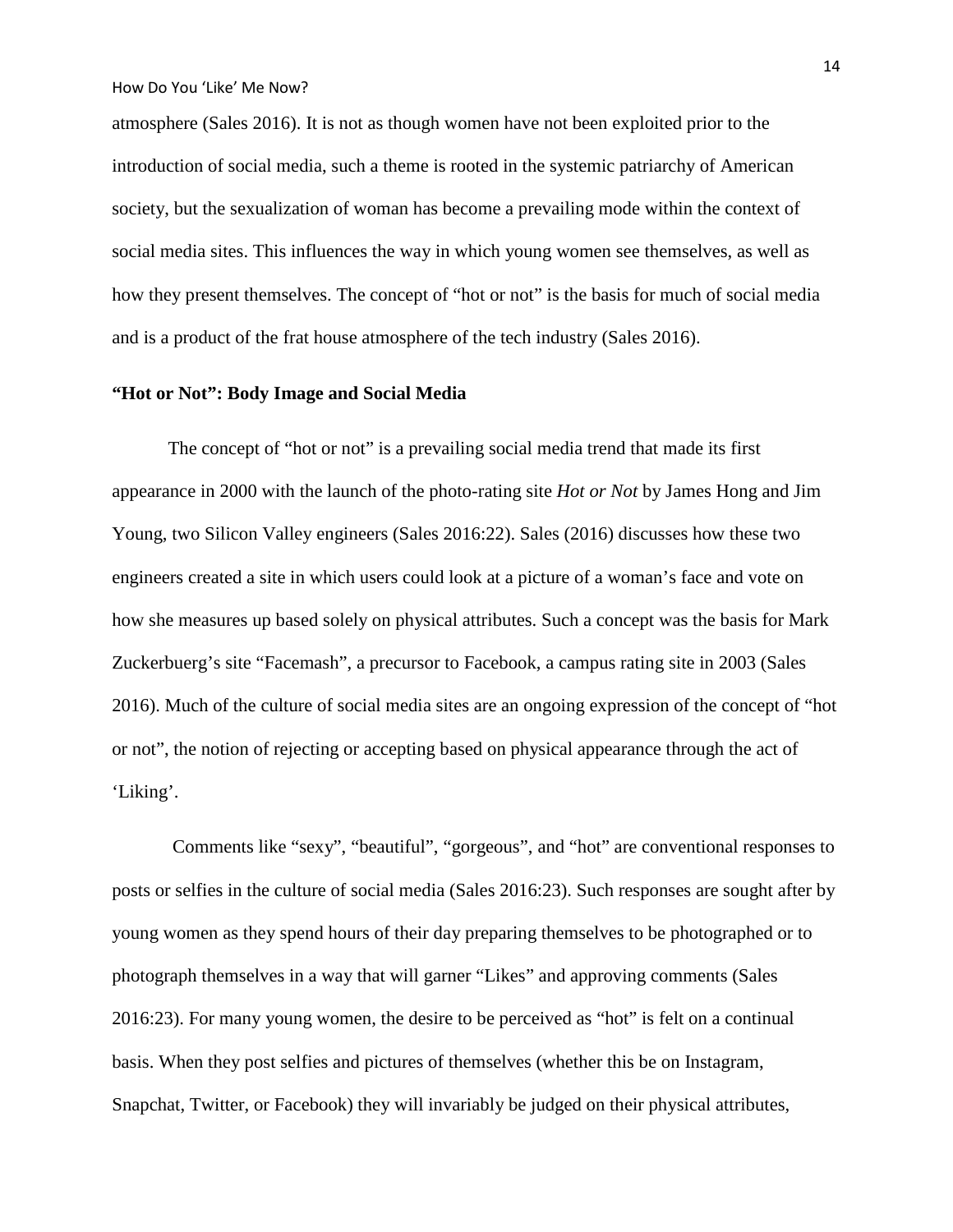namely their "hotness" in a quantifiable manner in the form of 'Likes' and comments (Sales 2016). These social media incite and encourage an undue focus on appearance for both young men and women. They call for those viewing the post to engage with the pictures by employing the 'Liking' feature with which those viewing can judge the appearance and rate the posting (Sales 2016).

Body image is central to both young men and women's self-definition, given that they have been socialized to believe that appearance is an important basis for self-evaluation and for evaluation by others (Clay, Vignoles, and Dittmar 2005). Physical attractiveness is associated with a number of positive outcomes, including social and personal rewards such as positive perceptions from others, and a higher self-esteem (Pinsky 2016). The "hot or not" notion is infused within the cultural dynamics of social media, which causes young adults to be confronted with the intrinsic need to feel attractive and social media culture amplifies such a desire (Sales 2016). Perceptions of appearance and validation are inextricably linked, such that perceived appearance consistently emerges as a strong predictor of one's sense of validation and acceptance among their peers for both male and female young adults (Clay et al. 2005).

#### **Social Media Sites in the Context of Social Theory**

Cooley´s concept of the Looking Glass Self, states that a person's self grows out of their social interactions with others. The view of ourselves comes from the contemplation of personal qualities and impressions of how others perceive us (Lemert 2013). The main point being that people shape their self-presentation based on their understanding of how others perceive them (Lemert 2013). Cooley asserts that individuals form their self-images through the responses and evaluations of others in their social environment (Lemert 2013).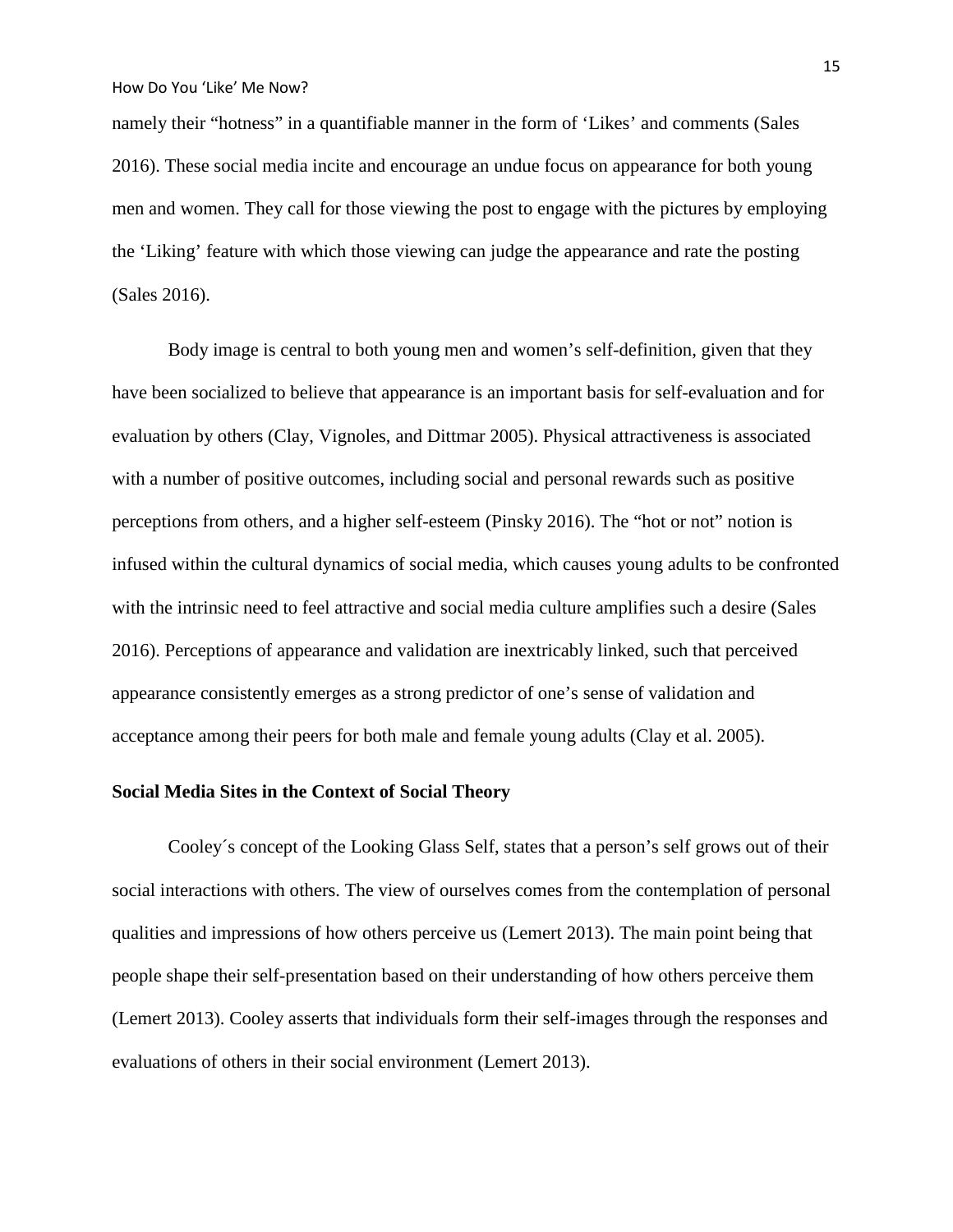The concept of the Looking Glass Self-theory holds a primary base for the process of socialization. The idea is that people in our close environment serve as the "mirrors" that reflect images of oneself (Lemert 2013). According to Cooley, this process has three steps. First, individuals imagine how we appear to another person. Sometimes this imagination is correct, but may also be wrong since it is merely based on assumptions. Second, individuals imagine what judgments people make of us based on appearance. Lastly, we imagine how other feel about us, based on the judgments made (Lemert 2013).

Such a concept relates to young adults through their self-presentation within social media sites and seeking validation through 'Likes'. The amount of 'Likes' on a post can dictate how that individual perceives themselves in relation to their peers and friends (Sherman et al. 2016). If a post receives minimal 'Likes', or commentary, this is a reflection of how peers and friends view the individual. Minimal 'Likes' are perceived by young adults that their peers and friends think lowly of them and/or the content of their post, which can lead to negative feelings for that individual (Sherman et al. 2016). Much of what guides the actions of 'Liking' posts are under the notion of 'hot or not' where young adults validate one another through their physical attractiveness (Sales 2016). The focus of physical attractiveness by young adults directly impacts their sense of body image and how they portray themselves on their social media accounts (Clay et al. 2005). The dynamics of social media (relating to the act of posting to gain 'Likes' and commentary) has a connection to Cooley's concept of the Looking Glass Self, where young adults use social media sites as mirrors to gain feedback and acceptance from peers.

### **Online Bullying and 'Safe Spaces'**

One cannot discuss social media and young adults navigating emotions without discussing online bullying. Bullying and victimization constitute a serious social concern for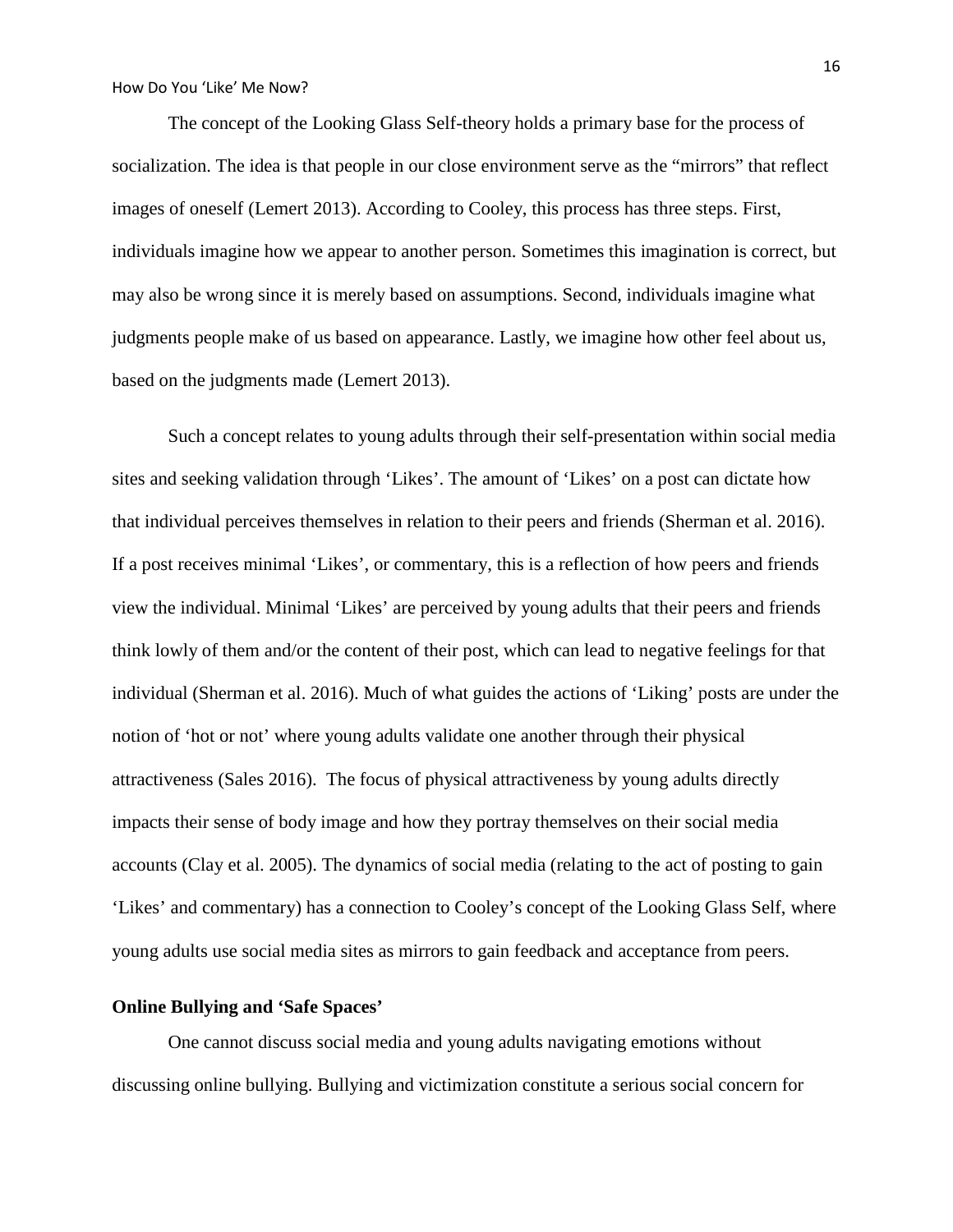young adults and are pervasive in online and offline worlds (Jun Sung, Jungup, Espelage, Hunter, Patton, and Rivers 2016). According to the Bureau of Justice Statistics, in 2011, about 23% of public schools reported that bullying occurred in school daily and weekly, and about 28% of 12 to 18-year old students nationwide reported being bullied at school (Kowalski and Limber 2013).

Approximately 5%-10% of students aged 12-18 report being cyberbullied (Kowalski and Limber 2013). Of these students, 4% report that another student posted hurtful information on the Internet, and another 4% report being harassed via text messages (Jun Sung et al. 2016). Considering the possibility of non-disclosure, it is likely that this figure is a low estimate. Regarding college students, on average about 20–25% of students reported non-cyberbullying victimization during college and 10–15% reported cyberbullying victimization (Lund and Ross 2017).

Overall, these results indicate that online bullying occurs with the experience of social media for all young adults. Although the matter of cyber-bullying is present within the practice of social media use by young adults, it is argued that social media sites provide a 'safe space' for those who endure online victimization. Young adults have developed 'safe spaces' within networked publics through their social media sites (Craig, McInroy, McCready, Cesare, and Pettaway 2015).

Craig et al. (2015) found that social media sites and communication technologies provide emotional benefits for sexual minority youth and young adults. Their findings articulated two major themes regarding sexual minority youth and their use of social media sites, these being that their offline experiences of bullying generate more fear than online experiences and that social media sites facilitate connection with other sexual minority youth who are enduring the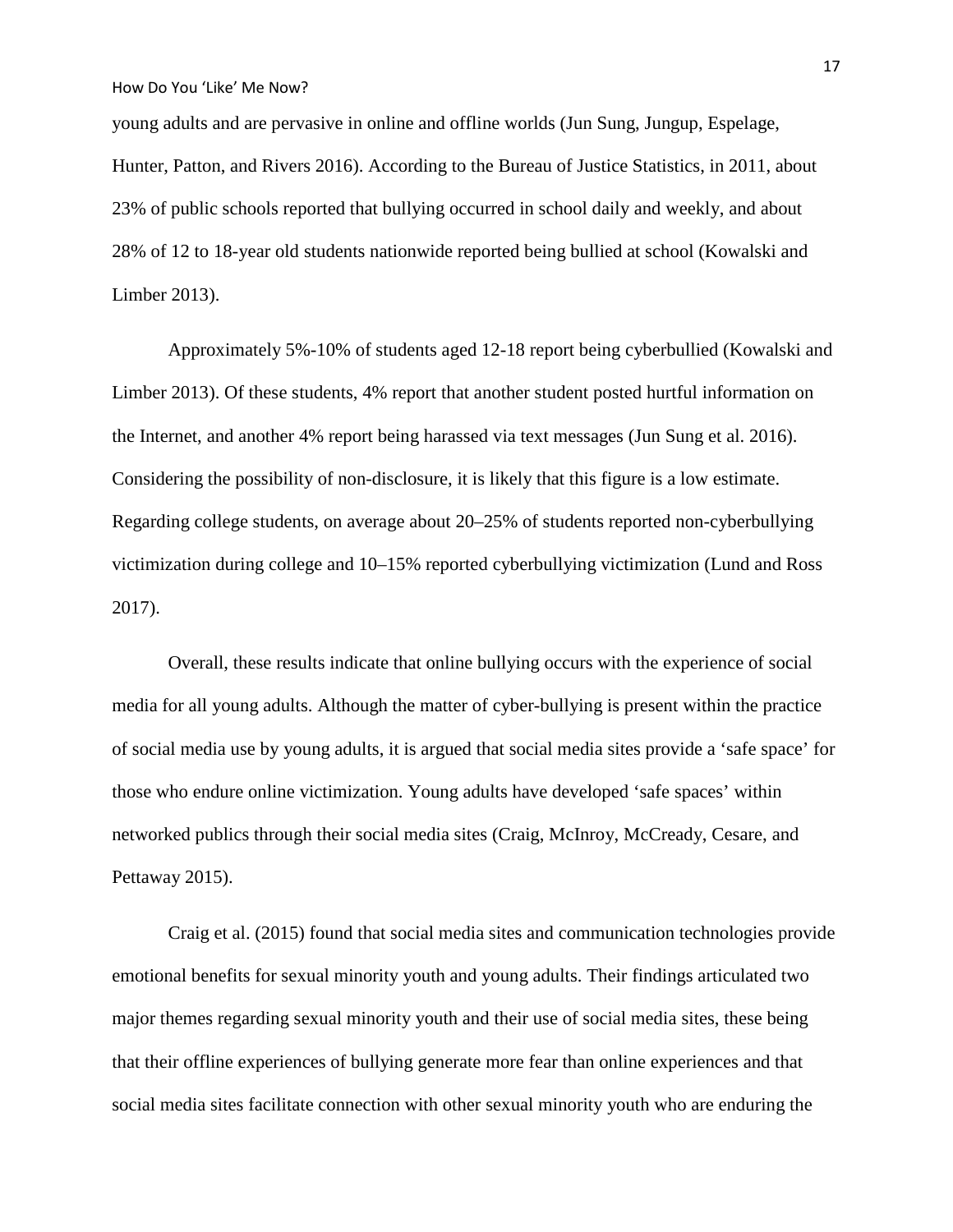similar marginalization and online harassment through the use of safe spaces. They emphasized their ability to validate and express themselves openly by sharing their identities, thoughts, and opinions online, that would be generally met with disparagement offline (Craig et al. 2015).

## **The Fear of Missing Out**

The central role social media sites play in the social lives of young adults, as well as the constant need to feel validated and accepted by their peers, elicits a sense of anxiety when they see peers and friends posting about social events from which they were absent. This is a relatively new phenomenon termed Fear of Missing Out, popularly referred to as 'FoMO' (Alt 2015). This phenomenon has been defined as a "pervasive apprehension that others might be having socially rewarding experiences from which one is absent, FoMO is characterized by the desire to stay continually connected with what others are doing" (Przybylski, Murayama, DeHaan, and Gladwell, 2013:1841).

A study on college students regarding FoMO in their everyday experiences was carried out by Przybylski et al. (2013). As discussed, college students are heavy users of social media sites extensively for communication with peers, family and friends to obtain social support (Przybylski et al. 2013). It was found that FoMO is associated with higher levels of behavioral engagement with social media and FoMO was robustly linked to higher levels of social media engagement (Przybylski et al. 2013).

In other words, those who are frequently active and engaged with social media sites are confronted with anxiety brought on by FoMO. This due to their belief that they may have missed out on the opportunity to engage with peer causing them to feel isolated from the acceptance of the social community. This relatively new phenomenon of FoMO is reflective of the role social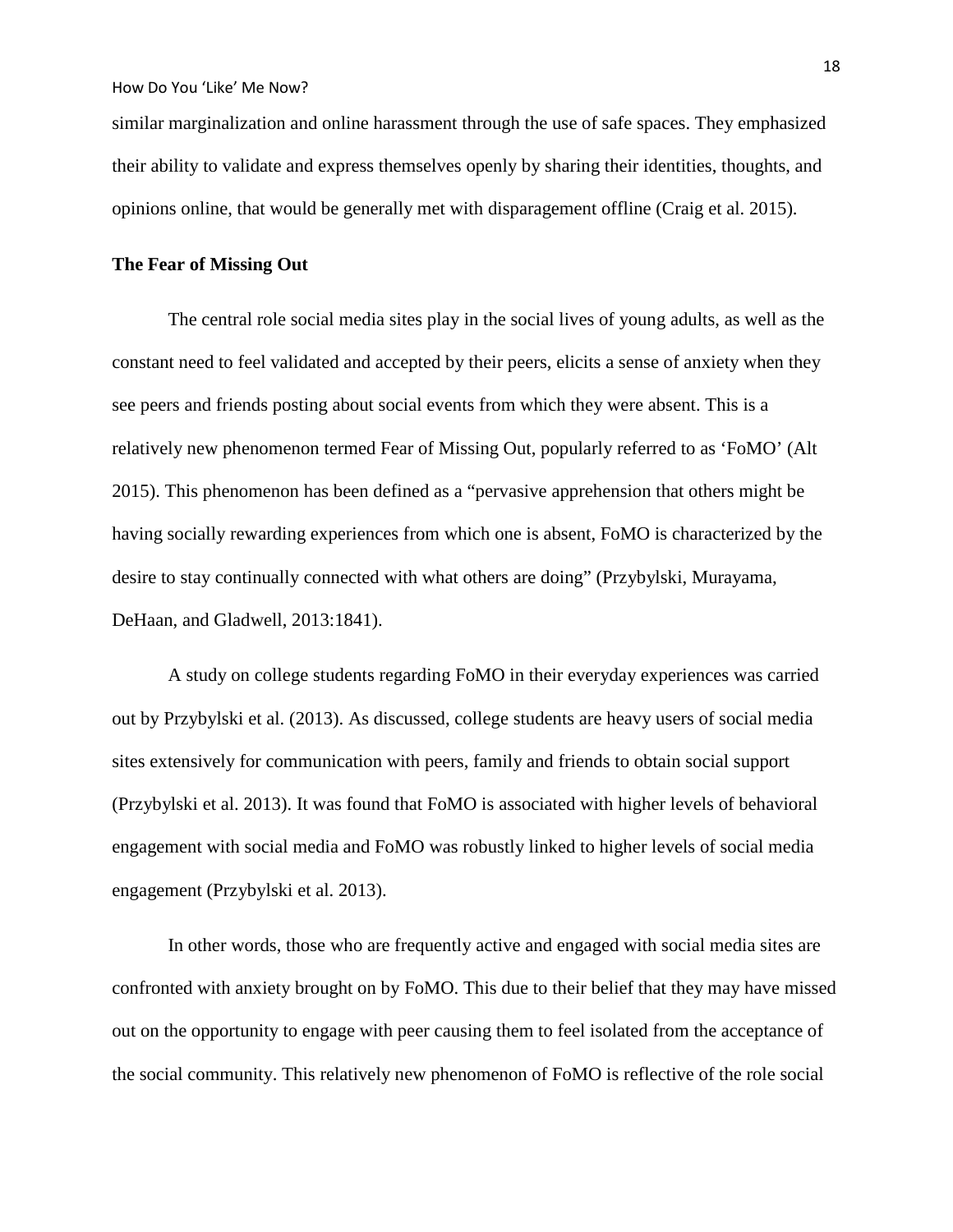media sites play in the social lives of young adults and how such a role draws a need for validation from peers which could be hindered through an absence of engaging with them at social events.

## **Methodology**

## **Research Design**

This research employs a quantitative research method through online surveys. According to Schutt, quantitative methods take the form of survey data and experiments: "data that are treated as quantitative are either numbers or attributes that can be ordered in terms of magnitude" (Schutt 2009: 17). Surveys have the advantage of being relatively easy to implement, particularly in an online setting, which increases the potential number of respondents. For this project, a survey instrument was initially deemed the most appropriate means of gathering data, due to its relative ease of construction and distribution. Quantitative surveys are advantageous since they have the potential to reach a wider sample and are less labor intensive than semi-structured interviews. Employing online surveys allowed for a wider sample of the online population to be captured for this study.

## **Sample**

The participants in this study were 156 undergraduates from Bridgewater State University (approximately 1.4% of the undergraduate population at Bridgewater State University). The sample population that was acquired was made up varying majors, years, ages, and races. The ages of the participants were ordered accordingly: 18 (21.8%), 19 (14.7%), 20 (17.31%), 21 (23.7%), 22 (7.1%), 23 (5.1%), and 24+ (10.3%). The age distribution of the sample population is displayed in Table 1 (*Age*).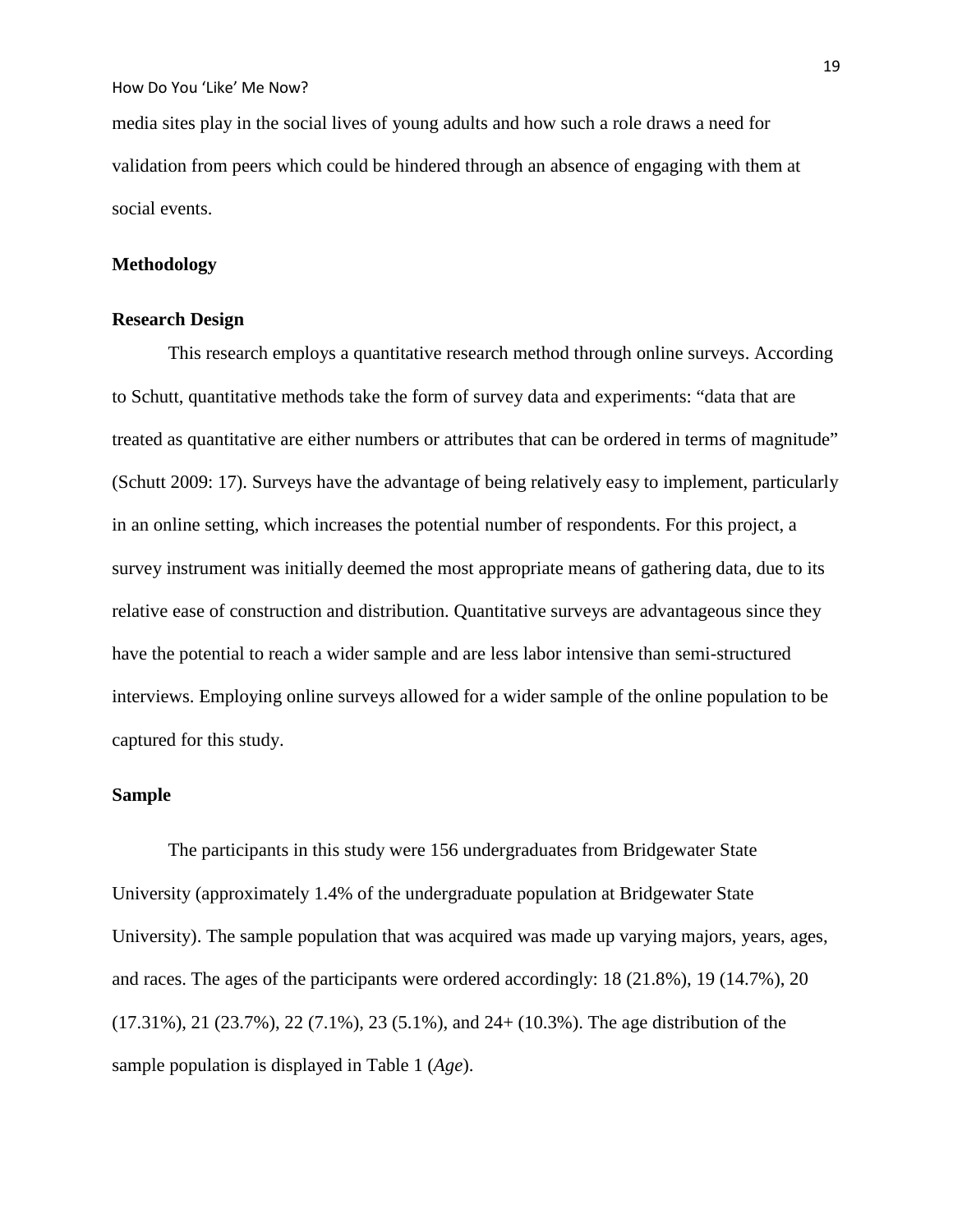| Age   | $N=$ | Percentage |
|-------|------|------------|
| 18    | 34   | 21.8%      |
| 19    | 23   | 14.7%      |
| 20    | 27   | 17.31%     |
| 21    | 37   | 23.7%      |
| 22    | 11   | 7.1%       |
| 23    | 8    | 5.1%       |
| $24+$ | 16   | 10.3%      |

**Table 1: Age (Appendix A: Question 5)**

The gender breakdown of the sample is 77% female, 22% male, and 1% listed as unknown as displayed in Table 2 *Gender*. This imbalance may be due to the fact that 59% of Bridgewater State University undergraduate population is female.

| Gender               | $N=$ | Percentage |
|----------------------|------|------------|
| <b>Female</b>        | 114  | 76.9%      |
| <b>Male</b>          | 33   | 22.4%      |
| <b>Not Available</b> | 0    | 0%         |
| <b>Unknown</b>       | 1    | 1.03%      |

**Table 2:** *Gender* **(Appendix A Question 2)**

The ethnicity of the sample consisted of 91% Non-Hispanic or Latino, and 9% Hispanic or Latino. The make-up of this sample included 79% White, 12.4%, Black or African American, 3.3% Asian, 3.3% Cape Verdean, 1.3% Native Hawaiian or other Pacific Islander, and 1% American Indian or Alaska Native as shown in Table 3 (*Race*).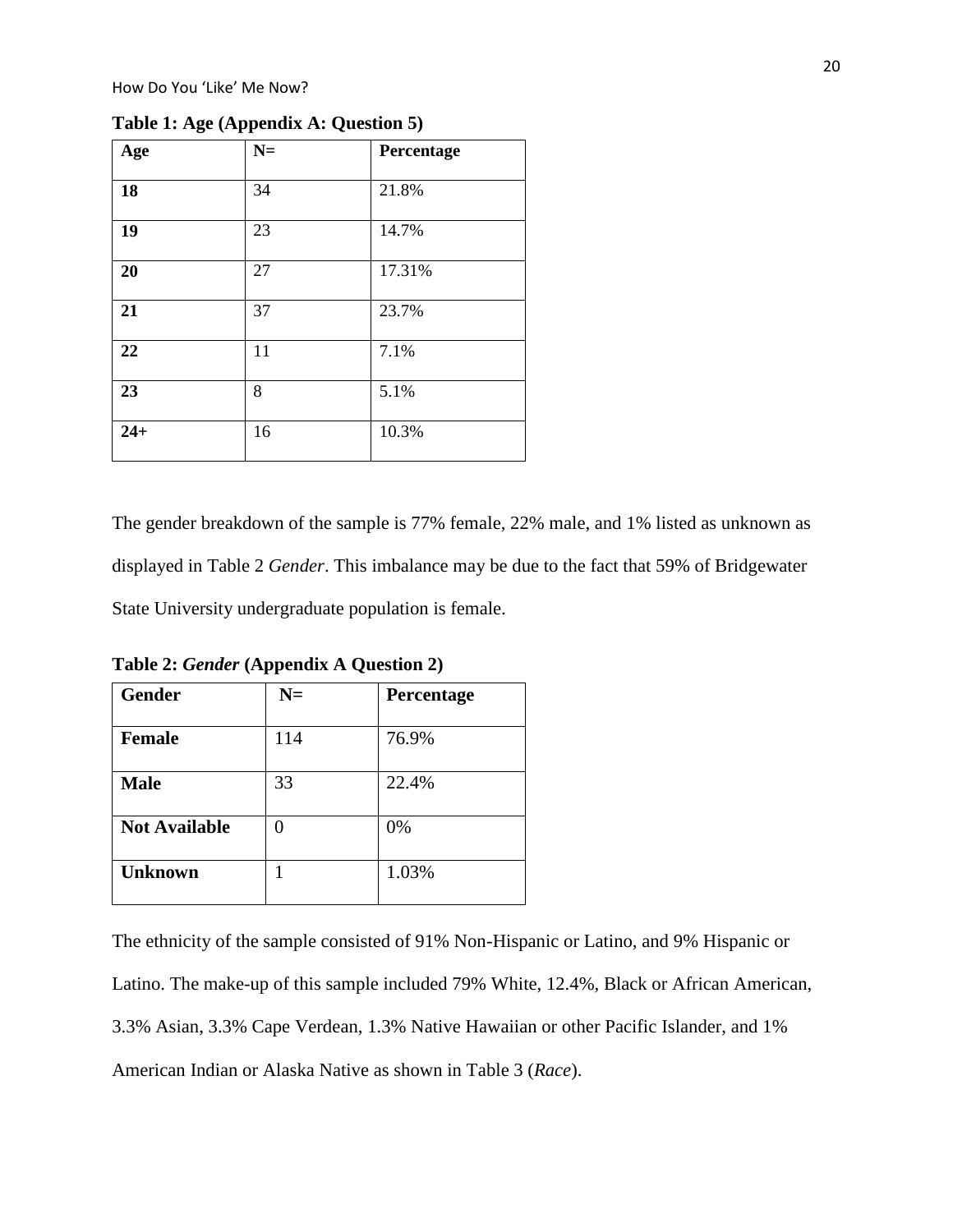| Table 3: Race (Appendix A Question 4) |  |  |
|---------------------------------------|--|--|
|---------------------------------------|--|--|

| Race                                                       | $N=$           | <b>Percentages</b> |
|------------------------------------------------------------|----------------|--------------------|
| White                                                      | 122            | 79%                |
| <b>Black or African American</b>                           | 19             | 12.4%,             |
| <b>Asian</b>                                               | 5              | 3.3%               |
| <b>Cape Verdean</b>                                        | 5              | 3.3%               |
| <b>Native Hawaiian or other Pacific</b><br><b>Islander</b> | $\overline{2}$ | 1.3%               |
| <b>American Indian or Alaska Native</b>                    |                | 1%                 |

## **Setting**

Bridgewater State University is public university (the  $10<sup>th</sup>$  largest four-year college or university in Massachusetts) located in Bridgewater Massachusetts. The number of undergraduates enrolled is approximately 9,562 as of Fall 2016. Bridgewater State University also has graduate education, the number of students enrolled is approximately 1,436 as of the Fall 2016. The undergraduate head count consists of 41% male, 59% female, 22% are students of color, and 1% are international. Class distribution of undergraduates is comprised of 18% freshman, 22% sophomores, 26% juniors, 32% seniors, and 2% unclassified undergraduates (Office of Institutional Research 2016).

## **Instruments**

Appendix A: Online Survey. For this study, I administered one online survey that I created for undergraduate students who use social media sites. The survey consists of 30 questions in total. The first part of the contained a statement of research and consent to participate page which requested that students check yes to consent to participate in the survey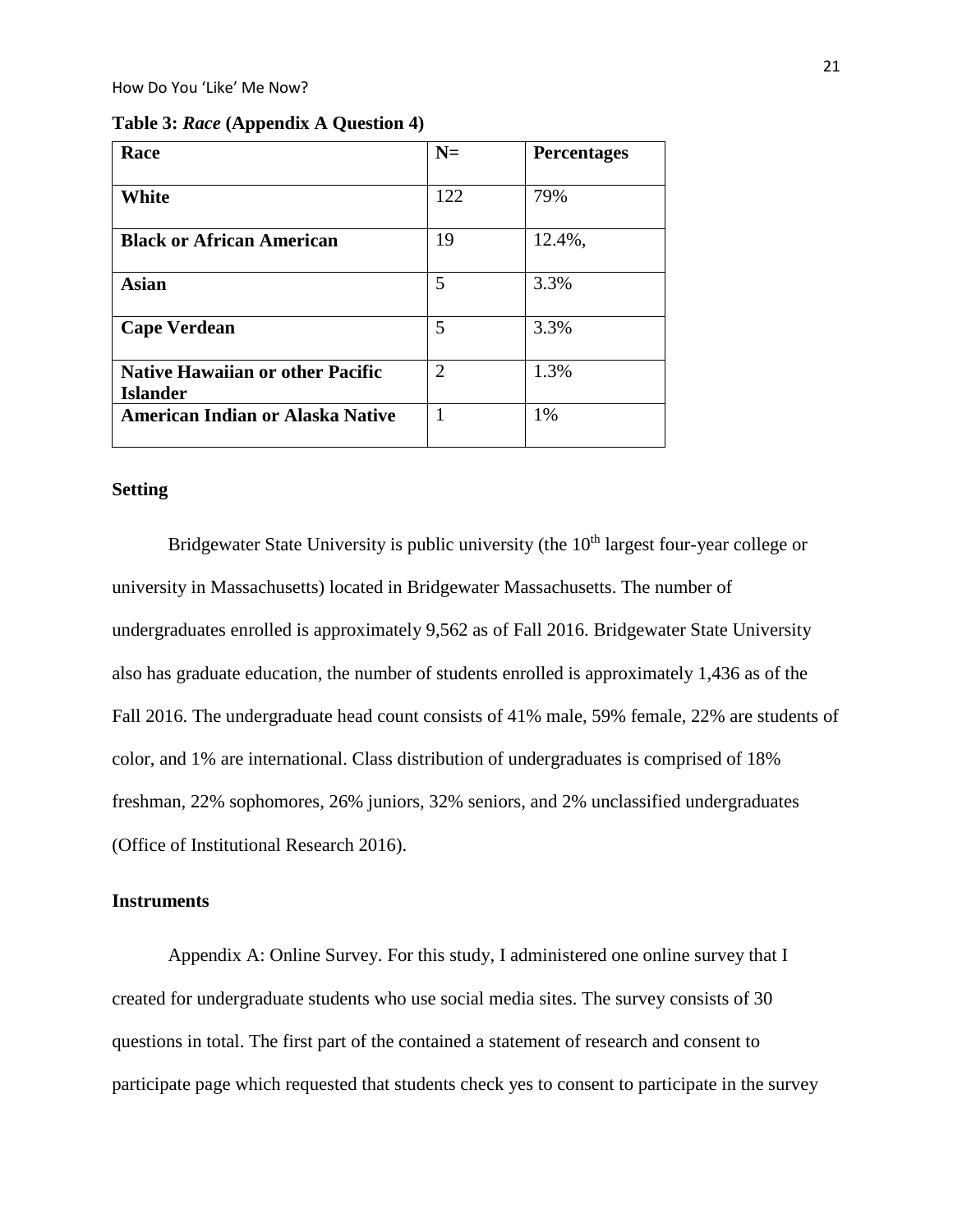and subsequent research. The next section of the survey began with background questions. Students were asked about their gender, ethnicity, race, and age. After the set of background questions, the survey contained questions about students' online behaviors. These questions consisted of the types of social media sites the students used (Facebook, Instagram, Snapchat, Twitter, VSCO, Tumblr, Tinder, and Yik Yak), how many hours a day they spent on their social media accounts, and how many times a day they posted on their social media accounts. The next section of questions on the survey were for those who stated they had an Instagram account. These questions asked about the feelings students had about receiving 'Likes' on a post, how many 'Likes' is a good and bad number for a post to have, what makes a 'good' selfie, and asking whether they 'Like' posts based on the physical appearance of the individual who posted it. The next set of questions asked about students' feelings about the role social media sites play in their social lives, seeing friends post about social events (campus events, sports games, parties, etc.) they did not attend, whether social media sites objectify the appearance of woman, and questions pertaining to their online identities. The majority of the questions listed on the survey had an ordinal response (Likert Scales) ranging from strongly disagree to strongly agree and never to always.

## **Procedure**

This research was done collected an online survey. I created this survey through the online survey development website Qualtrics. This survey was distributed throughout the campus through snowballing. I sent to the survey link to professors via email asking if they would share it with their classes. The professors who agreed to do so forwarded the link to their students via email or posted it on the website Blackboard (this is website used by Bridgewater State University in which faculty uses for their course to post resources and assignments that their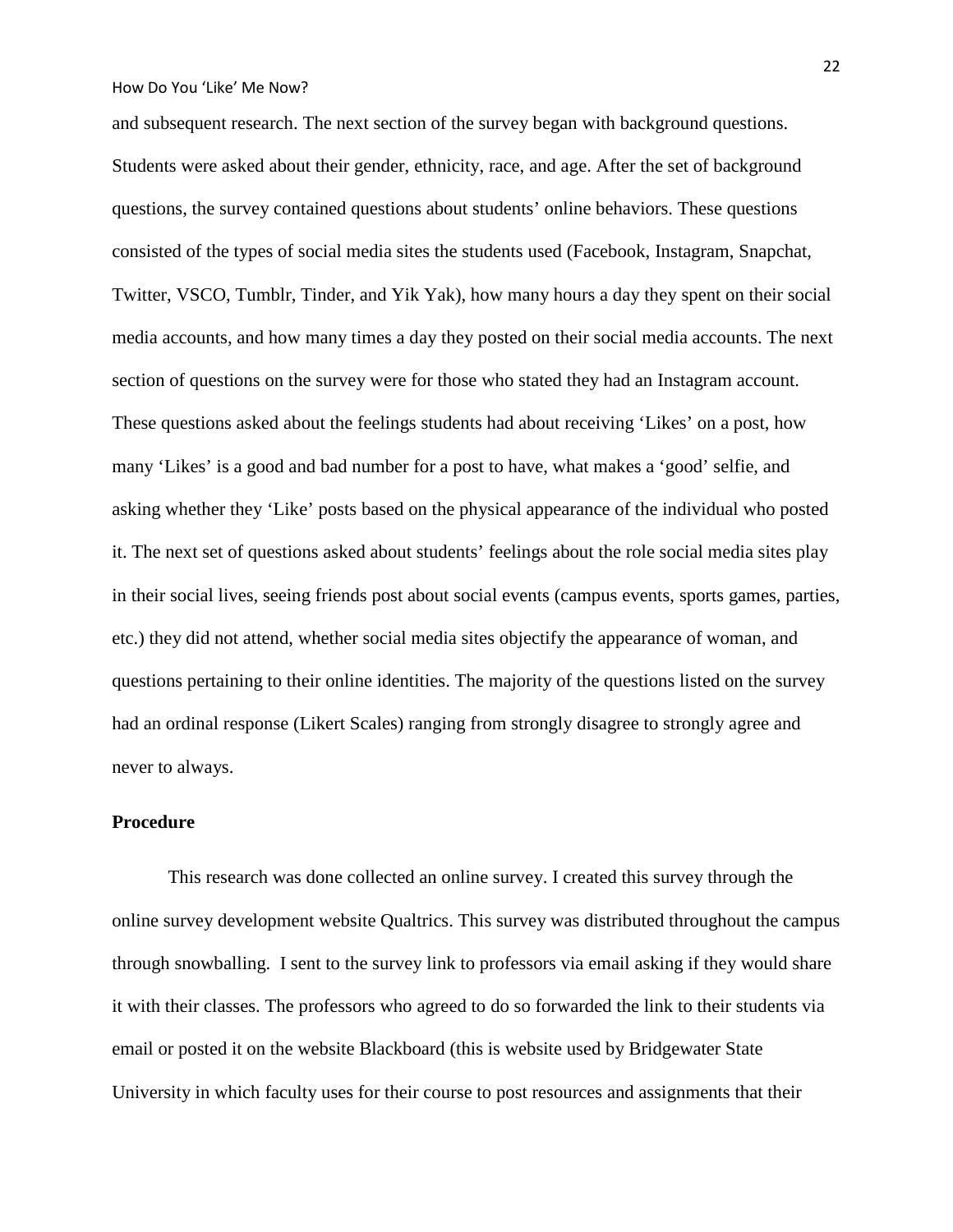students can access). I also sent out the survey link to peers and those in my class through email. The students were told that the survey was voluntary and completely anonymous; to maintain anonymity names were not recorded. The survey was active for about two weeks. The survey data collected was placed in the computer program Statistical Package for the Social Sciences (SPSS) for analysis. Once the data was entered into SPSS, I ran frequencies, correlations, and crosstabulations to further investigate the relationship of variables that existed within the research.

## **Research Question**

This body of research seeks to specifically examine the ways in which college students use social media sites and the role that it plays in their social lives, online identity building, and for validation and acceptance from their peers.

## **Hypotheses**

H1: College students will indicate that their social media accounts are a central part of their social lives.

H2: College students will indicate that their social media accounts are reflective of their off-line identities.

H3: College students who use Instagram are emotionally dissatisfied when something that they post receives fewer than 100 'Likes' on a post.

H4: College students who use Instagram are more likely to 'like' selfies by peers and friends whom are physically attractive.

H5: Female college students feel that social media sites often objectify the appearance of woman.

H6: College students whom have experienced online bullying or harassment have utilized their social media accounts as a 'safe space'.

H7: College students will indicate that they regularly feel jealous and/or anxious when their peers and friends post pictures at social events that they did not attend.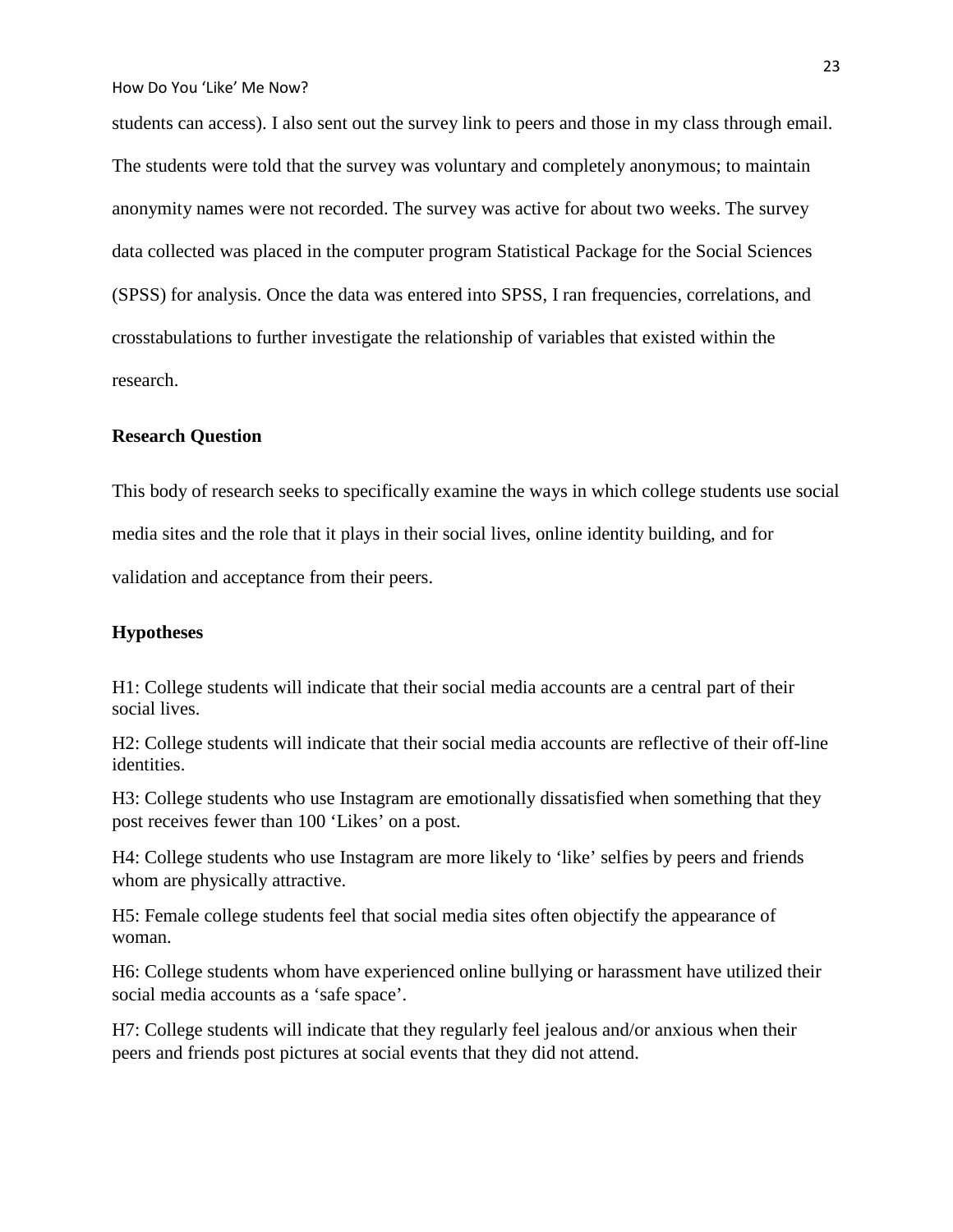#### **Definitions**

*Digital Natives*: The generation right before and after the introduction of digital technologies (De Ridder & Ellison 2013).

*Social Media Sites*: Online applications that allow for individuals to create a public profile through which they can engage with others by meanings of posting, sharing, "Liking", commenting, and messaging (boyd 2014).

*Network Publics*: The domain or digital communities that are constructed from social media site in which individuals engage within (boyd 2014).

*Online Identities*: Identities that are constructed within network publics that are reflective of an individual's offline self-concepts this being their personal beliefs, ideals, and interests) (Livingstone 2008).

*'Like'*: A quantifiable expression of social endorsement from others on an individual's post. (Sherman et al. 2013).

*'Hot or Not'*: The notion that young adults 'Like' posts and accept peers within the context of social media based on the physical attractiveness (Sales 2016).

*Safe Spaces*: An environment that social media sites provide in which a person or category of people feel as though they will not experience emotional harm (Craig et al. 2015).

*FoMO*: The fear of missing out, it is a pervasive apprehension felt among young adults that others are having socially rewarding experiences that they are absent from. It is the desire to continually stay connected with what others are doing through social media sites (Przybylski et al. 2013).

#### **Social Media Sites Included in this Study**

*Facebook*: A social networking website that allows registered users to create profiles, upload photos and video, send messages and keep in touch with friends, family and colleagues.

Instagram: An internet-based photo-sharing application and service that allows users to share pictures and videos either publicly, or privately to pre-approved followers.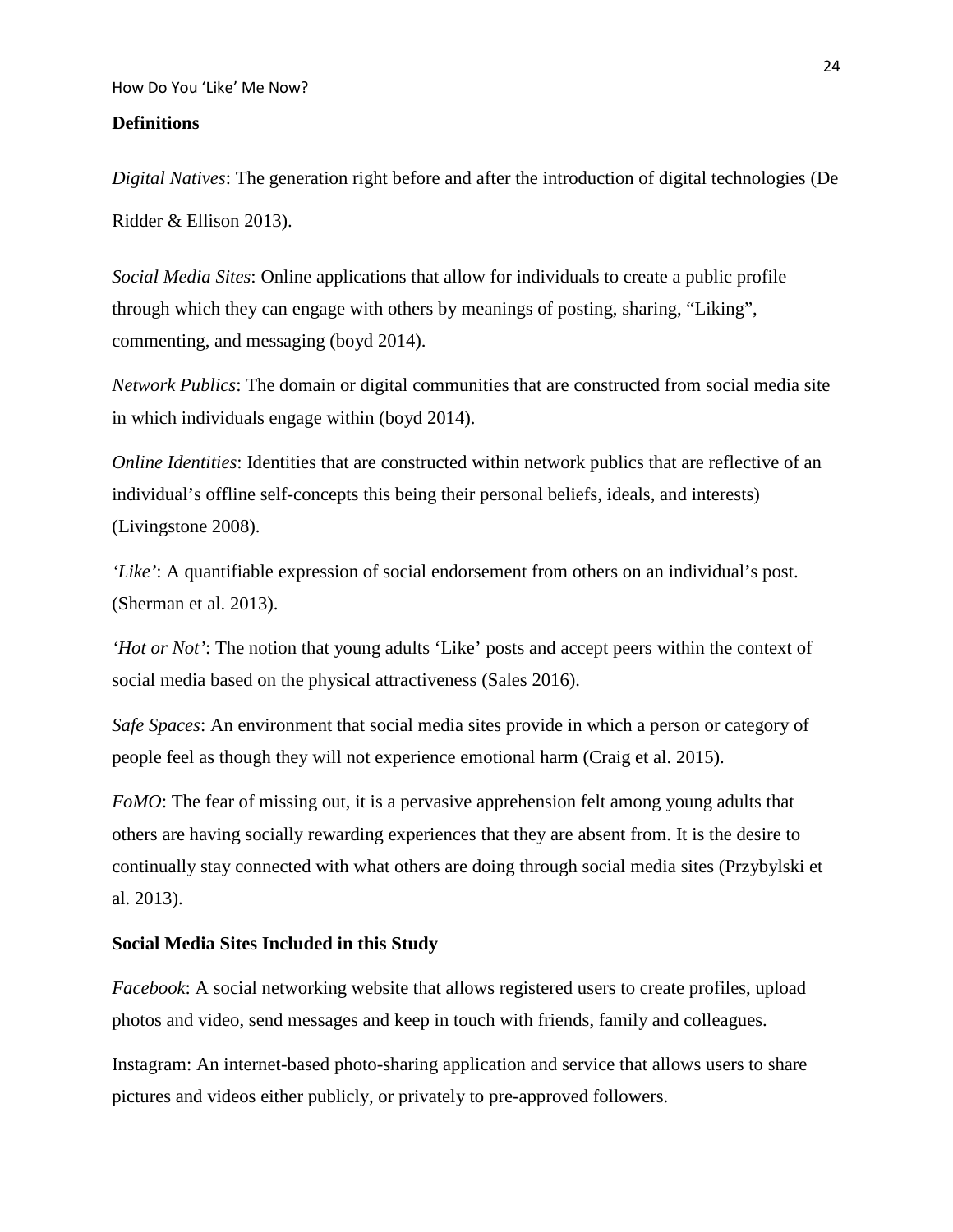*Twitter*: A social networking service where users post and interact with messages.

*Snapchat*: An image messaging and multimedia mobile application.

*Tinder*: A location-based social media app that allows users to chat. The app is most commonly used as a dating app.

*Tumblr*: A microblogging and social networking website and allows users to post multimedia and other content to a short-form blog.

*VSCO*: An internet based photography mobile app that allows for users to upload personal photos.

*Yik Yak*: A social media application that allowed people to create and view discussion threads within a 5-mile radius.

## **Limitations**

The data in this study is a non-probability sample. The sample was obtained by convenience and availability and therefore did not have a wide range of students from various disciplines, year in school, and ages as desired. The sample size is based on my access to surveying in all departments and grades was limited, and therefore does not give all the individuals in the population at Bridgewater State University an equal chance of being selected. Although it would have been intriguing to have comparisons of gender, one clear limitation is that the ratio of females to males is imbalanced as females represent 77% of the sample. Also, Bridgewater State University has a large commuter population which could potentially have had an effect on the findings. It should also be noted that students may not be entirely truthful or forthcoming with their answers on the surveys and some did not answer all of the questions in the survey. This may have been in part of the stigma of young adults being addicted to their phones and use of social media sites which may have influenced their answers due to denial of how much they actually use their phones and are on social media. In knowing this we can take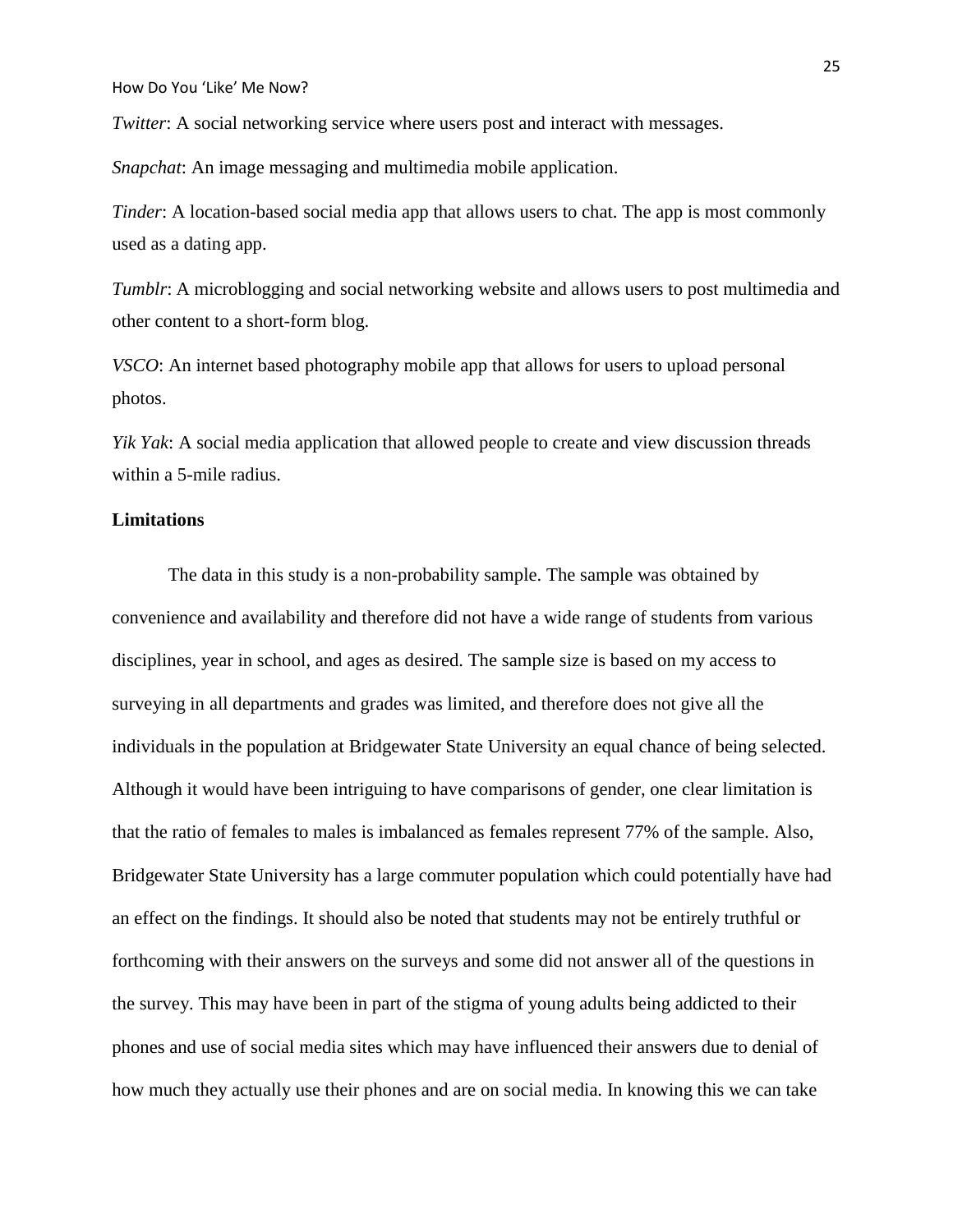into account that the students may not have answered honestly when assessing their behaviors as well as personal feeling with their use of social media sites.

## **Findings and Discussion**

## **H1: College students will indicate that their social media accounts are a central part of their social lives**

The literature suggest that social media sites are central to the social lives of young adults. As was said in prior research, social media sites are an integral part of daily experiences (Gardener and Davis 2014) and connect young adults to network publics (boyd 2014). As expressed by Eberhardt (2007), social media sites are an immense virtual community that consist of subcommunities which students consistently seek to join and interact more frequently than the physical campuses that they inhabit. Table 4 (*Do you have or use social media account(s)?*) shows findings that social media sites are frequently used by students, with 94.9% answering "Yes" when asked if they have or use social media sites. We can infer that social media sites are present within the daily experience of students which does support my hypothesis.

|                         | <b>Percent</b> | <b>Valid</b>   | <b>Cumulative</b> |
|-------------------------|----------------|----------------|-------------------|
|                         |                | <b>Percent</b> | <b>Percent</b>    |
| Yes, I have/use social  | 94.9           | 96.7           | 96.7              |
| media account(s)        |                |                |                   |
| No, I do not have/use   | 3.2            | 3.3            | 100.0             |
| social media account(s) |                |                |                   |
| <b>Total</b>            | 98.1           | 100.0          |                   |
| <b>Missing System</b>   | 1.9            |                |                   |
| Total $N=145$           | .00.0          |                |                   |

**Table 4: Do you have or use social media account(s)? (Appendix A Question 6)**

Yet when students were asked whether these social media sites are a major part of their social life, they were more ambivalent. Table 5 (*My social media account(s) is/are a major part of my social life*) displays a frequency table of statement presented of on the survey "My social media account(s) is/are a major part of my social life". Here students responded with 14.1% who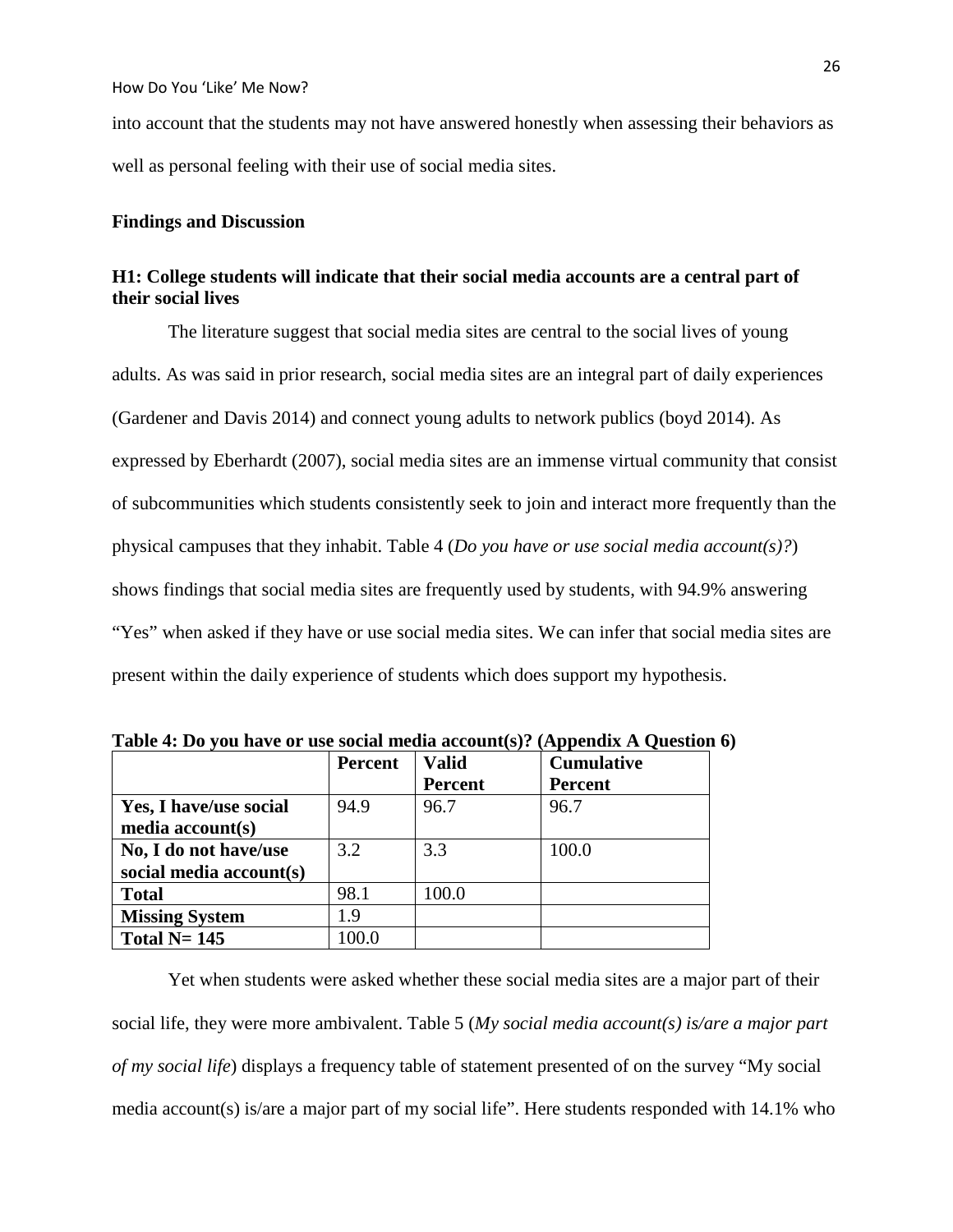answered 'Agree' and 20% who answered 'Disagree'. The uppermost valid percentage was

25.2% for those students who answered 'Somewhat Agree'.

**Table 5: My social media account(s) is/are a major part of my social life (Appendix A Question 25)**

|                                   | <b>Percent</b> | <b>Valid Percent</b> | <b>Cumulative Percent</b> |
|-----------------------------------|----------------|----------------------|---------------------------|
| <b>Strongly Disagree</b>          | 7.1            | 8.1                  | 8.1                       |
| <b>Disagree</b>                   | 17.3           | 20.0                 | 28.1                      |
| <b>Somewhat Disagree</b>          | 6.4            | 7.4                  | 35.6                      |
| <b>Neither Agree nor Disagree</b> | 15.4           | 17.8                 | 53.3                      |
| <b>Somewhat Agree</b>             | 21.8           | 25.2                 | 78.5                      |
| Agree                             | 12.2           | 14.1                 | 92.6                      |
| <b>Strongly Agree</b>             | 6.4            | 7.4                  | 100.0                     |
| <b>Total</b>                      | 86.4           | 100.0                |                           |
| <b>Missing System</b>             | 13.5           |                      |                           |
| Total $N=135$                     | 100.0          |                      |                           |

These percentages do not directly support my hypothesis due to the lower percentages for 'Agree' or 'Strongly Agree', which was the anticipated finding. Given the range of categories within the question, I wanted to group the values of "Disagree" and "Somewhat Disagree" as well as "Agree" and "Somewhat Agree" to see if more conclusive percentages could to drawn that would better reflect my hypothesis.

Table 6 (*Recoded Variable My social media account(s) is/are a major part of my social life*) displays the recoded variable with the grouped values "Disagree" and "Somewhat Disagree" as a collective "Disagree' and "Agree" and "Somewhat Agree" as a collective "Agree".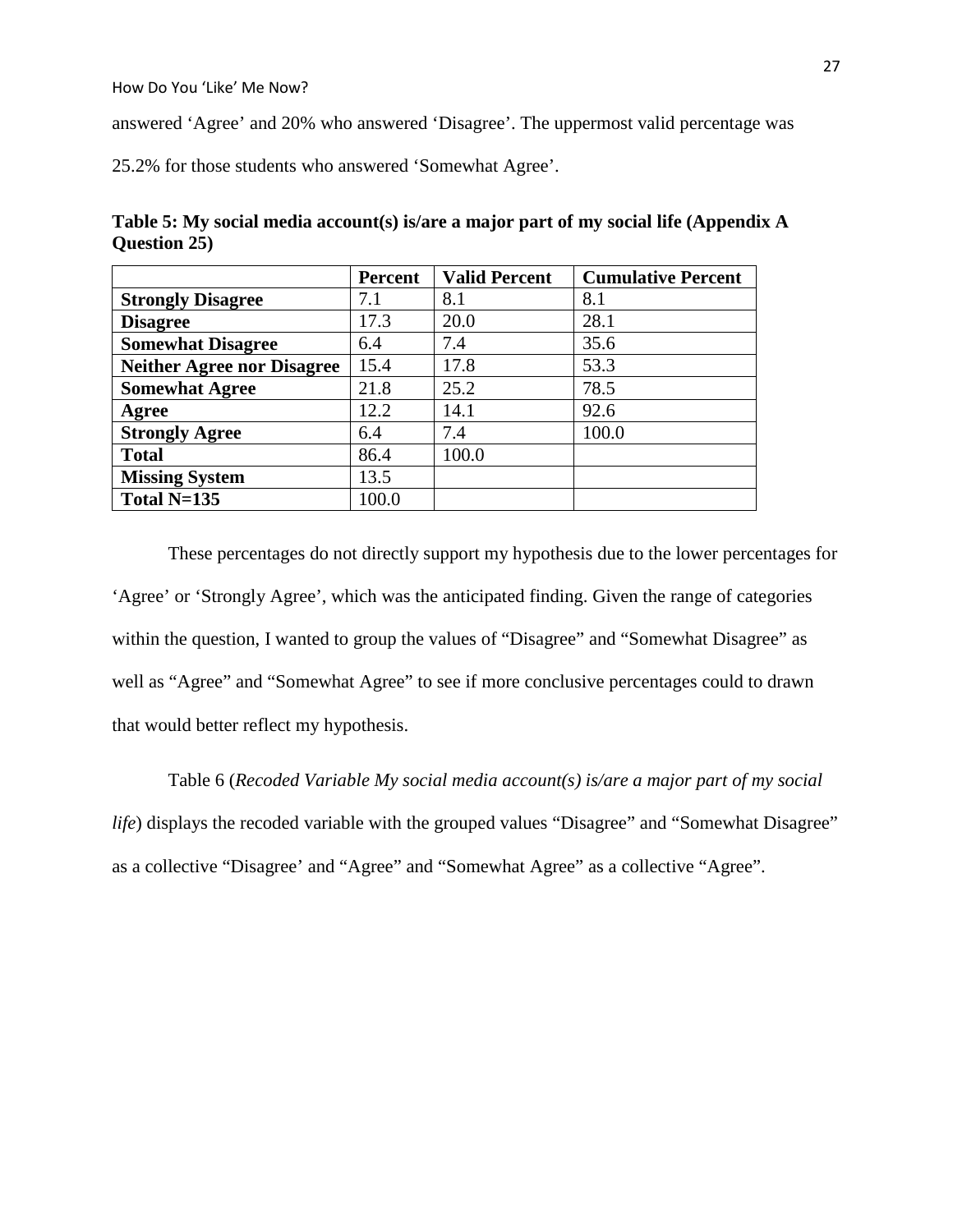|                                   | Percent | <b>Valid Percent</b> | <b>Cumulative Percent</b> |
|-----------------------------------|---------|----------------------|---------------------------|
| <b>Strongly Disagree</b>          | 7.1     | 8.1                  | 8.1                       |
| <b>Disagree</b>                   | 23.7    | 27.4                 | 35.6                      |
| <b>Neither Agree nor Disagree</b> | 15.4    | 17.8                 | 53.3                      |
| Agree                             | 34.0    | 39.3                 | 92.6                      |
| <b>Strongly Agree</b>             | 6.4     | 7.4                  | 100.0                     |
| <b>Total</b>                      | 86.5    | 100.0                |                           |
| <b>Missing system</b>             | 13.5    |                      |                           |
| Total N=135                       | 100.0   |                      |                           |

**Table 6: Recoded Variable My social media account(s) is/are a major part of my social life**

The recoded variable presented a greater percentage for 'Agree' with 39.3% which was the highest percentage and is to some extent more reflective of the previous literature. But it must also be noted that a "Disagree" drew 27.4% with 8.1% for "Strongly disagree" as compared to 7.4% for "Strongly Agree". In other words, there is still a notable percentage of those students who overall disagree that social media sites are central part of their social lives, which does not entirely fit my hypothesis.

Taking into account that previous research does include studies of younger populations (namely high school students) and lacks in research on older student populations such as those 24-25 years or older, which makes up over 16% of Bridgewater State University's age distribution according to the Fall 2016 undergraduate population (Office of Institutional Research 2016), I wanted to see if a student's age influenced the significance of social media sites in their social lives. Previous literature suggests that the younger demographic of student's (namely freshman and sophomores) utilize social media sites to assist in their transition into college by facilitating an initial sense of connection with the campus community as well as to stay in touch with family or hometown friends (Eberhardt 2007).

Table 7 (*Crosstabulation of Age/Recoded My social media account(s) is/are a major part of my social life*) displays a crosstabulation with percentages of student's ages and the recoded variable of 'My social media accounts is/are a major part of my social life'. From the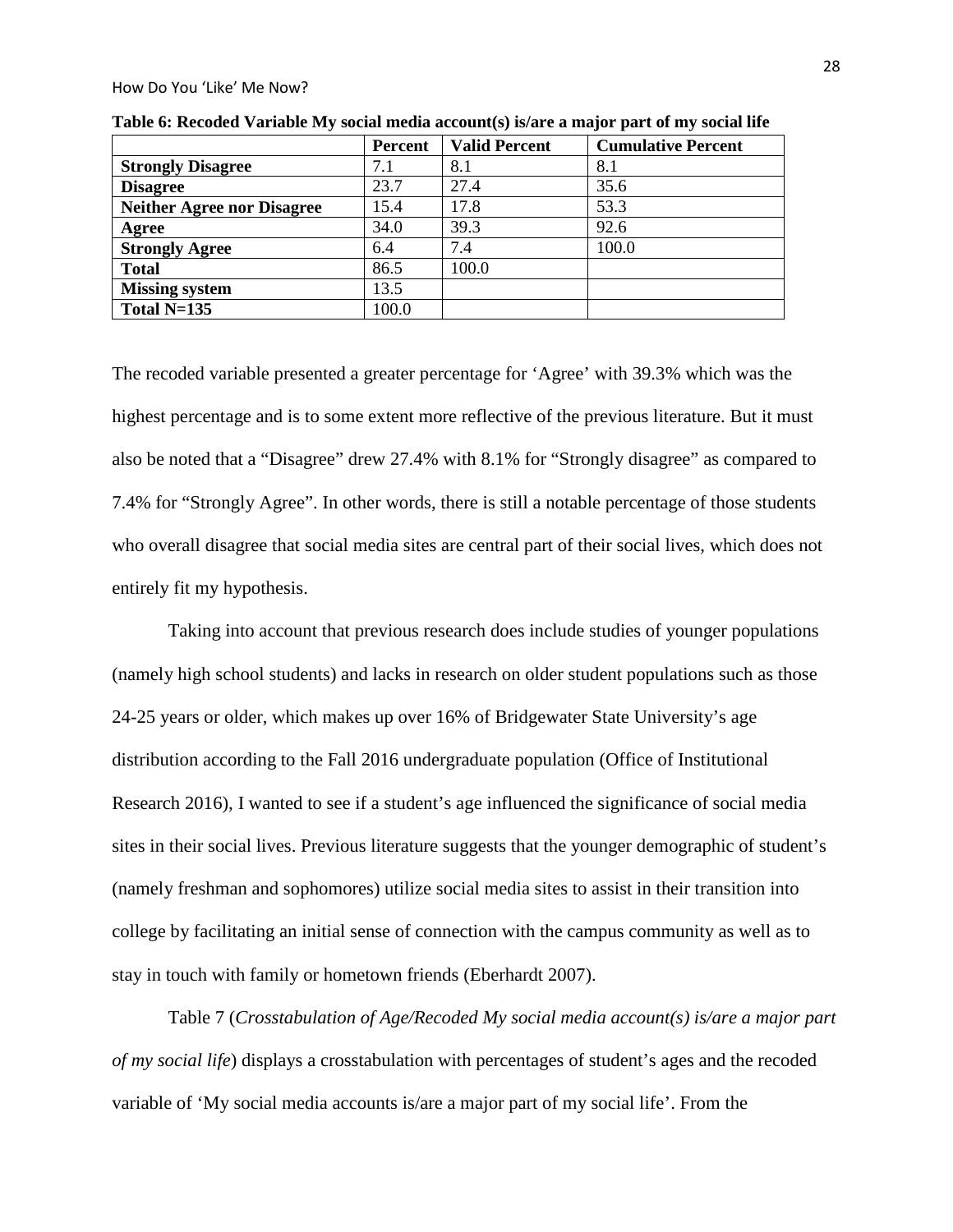crosstabulation we can see a slight contrast of the older demographic of 23 years old and 24 years old and older, although they only account for 3.0% to 9.6% of the total 135, and the younger of demographic 18-22 years old. It was found that 50% of those who were 23 years old answered to "Agree" and 38.4% of those 24 years old or older who answered to "Agree".

|                          | 18             | 19             | 20             | 21             | 22             | 23             | $24+$          | <b>Total</b> |
|--------------------------|----------------|----------------|----------------|----------------|----------------|----------------|----------------|--------------|
| <b>Strongly Disagree</b> | 3              | $\overline{2}$ | $\overline{2}$ |                |                | $\Omega$       | $\overline{2}$ | 11           |
|                          | 10.3%          | 9.1%           | 8.3%           | 3.0%           | 10.0%          | 0.0%           | 15.4%          | 8.1%         |
| <b>Disagree</b>          | 8              | 5              | 8              | 10             | $\overline{2}$ |                | 3              | 37           |
|                          | 27.6%          | 22.7%          | 33.3%          | 30.3%          | 20.0%          | 25%            | 23.1%          | 27.4%        |
| <b>Neither Agree nor</b> | 5              | 4              | $\overline{2}$ | 8              | $\overline{2}$ |                | $\overline{2}$ | 24           |
| <b>Disagree</b>          | 17.2%          | 18.2%          | 8.3%           | 24.2%          | 20%            | 25%            | 15.4%          | 17.8%        |
| Agree                    | 11             | 9              | 9              | 12             | 5              | $\overline{2}$ | 5              | 53           |
|                          | 37.9%          | 40.9%          | 37.5%          | 36.4%          | 50.0%          | 50%            | 38.4%          | 39.3%        |
| <b>Strongly Agree</b>    | $\overline{2}$ | $\overline{2}$ | 3              | $\overline{2}$ | $\theta$       | $\Omega$       |                | 10           |
|                          | 7.0%           | 9.1%           | 12.5%          | 6.1%           | $0.0\%$        | 0.0%           | 7.7%           | 7.4%         |
| Total $N=135$            | 29             | 22             | 24             | 33             | 10             | $\overline{4}$ | 13             | 135          |
|                          | 100%           | 100%           | 100%           | 100%           | 100%           | 100%           | 100%           | 100%         |

**Table 7: Crosstabulation of Age/Recoded My social media account(s) is/are a major part of my social life**

This was unexpected given that those 24 years and older, with the average age of parttime students being 28 at Bridgewater State University as of Fall 2016 (Office of Institutional Research 2016: 69), fall outside the digital generation and are not of the 'digital native' population meaning that they were not brought with social media (De Ridder & Ellison 2013). It should be noted that because this age demographic makes up a small percentage of the total sample and that these findings are not generalizable to Bridgewater State University and the population of older students.

Regarding those students ages 18-22 who fall more into the digital native population there is some slight contrast but not to the extent that was anticipated. Of those students who are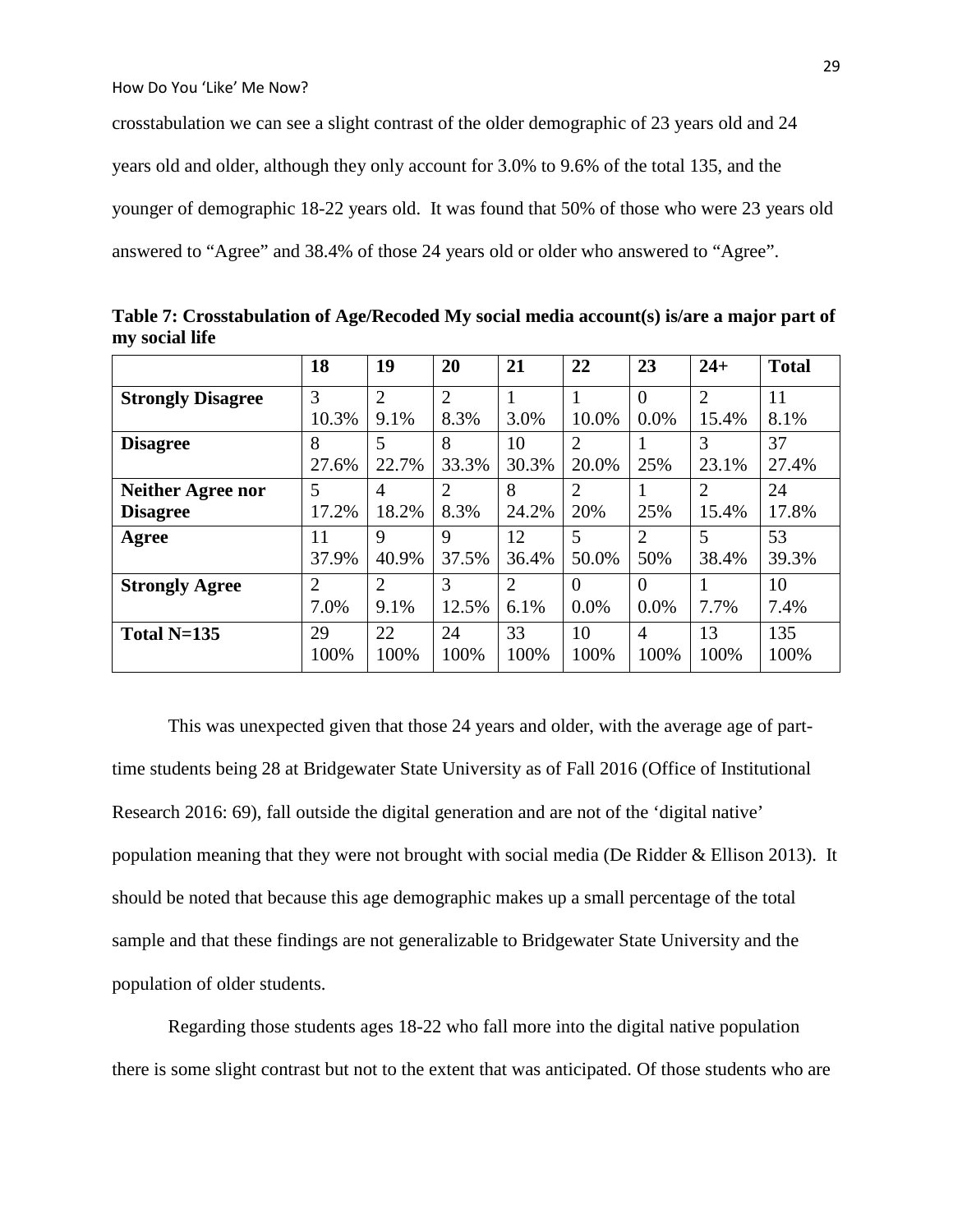18 years old, 37.9% answered to "Agree" and 7.0% answered to "Strongly Agree" which is a higher percentage than the results presented in Table 5 and 6. Although, it should be noted that 27.3% who answered to "Disagree" and 17.2% who answered to "Neither Agree nor Disagree". Those students who are 19 years old did have a noticeably higher percentage with 40.9 % answering to "Agree" but it should also be noted that 22.7% answering to "Disagree" and 18.4% answering to "Neither Agree nor Disagree".

Although these are higher percentages of "Agree" from these particular age groups, it does not fully support my hypothesis suggesting freshman are reliant on social media sites to become more connected with the campus community or stay in touch with hometown friends or family. Taking into account that Bridgewater State University is primarily a region school where most students live locally in southeastern Massachusetts, younger students (such as freshman) many not feel the need to connected with the campus community because they have access to home frequently, and they may not feel compelled to use social media sites to stay connected with hometown friends or family. This trend can also be noted for the other ages, those students who are 21 years of age (and who make up the majority of the total count) 36.4% answered to "Agree" while 30.3% for "Disagree" and 24.2% for "Neither Agree nor Disagree".

I ran a correlation to confirm that a student's age does not play a role in social media sites being a central part of student's social lives. There was no correlation between student's age and whether social media is central to their social lives. From this we can infer that age does not influence whether social media sites are central to the social lives of students.

Although my findings do not fully support my hypothesis that social media sites are central to the social lives of college students, I did hypothesize that young adults are dependent on apps for everyday tasks namely communicating with friends, finding directions, or for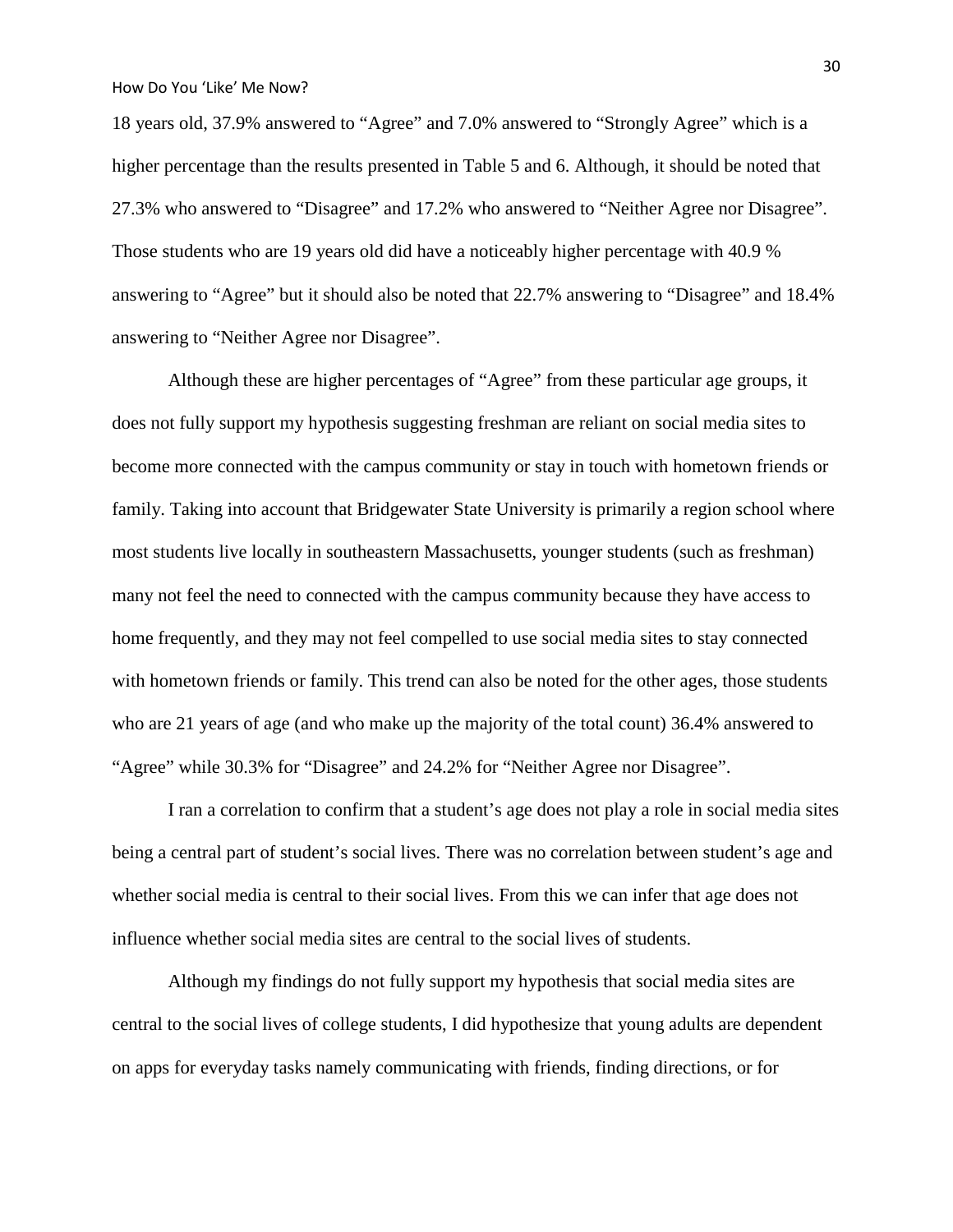searching for information through online search engines. When asked if they used apps to carry out daily tasks 33.3% answered that they "Often" and 29.6% answered that they "Always" do (Table 8 *I use apps to carry out daily tasks*).

|  |  |  | Table 8: I use apps to carry out daily tasks (Appendix A Question 29) |
|--|--|--|-----------------------------------------------------------------------|
|  |  |  |                                                                       |

|                       |       | <b>Percent   Valid Percent</b> | <b>Cumulative Percent</b> |
|-----------------------|-------|--------------------------------|---------------------------|
| <b>Never</b>          | 4.5   | 5.2                            | 5.2                       |
| <b>Rarely</b>         | 6.4   | 7.4                            | 12.6                      |
| <b>Sometimes</b>      | 21.2  | 24.4                           | 37.0                      |
| <b>Often</b>          | 28.8  | 33.3                           | 70.4                      |
| <b>Always</b>         | 25.6  | 29.6                           | 100.0                     |
| <b>Total</b>          | 86.5  | 100.0                          |                           |
| <b>Missing system</b> | 13.5  |                                |                           |
| Total $N=134$         | 100.0 |                                |                           |

My findings do support my hypothesis of the app-dependence and mentality as suggested by Gardner and Davis (2014). From this we can infer that although social media sites may not be entirely central to the social lives of college students, technology and apps are frequently relied upon for college students' everyday experiences.

My findings do not fully support my hypothesis that social media sites are central to social lives of college students. For those students who fall more into the digital native population (the demographic of younger students) there was clear ambivalence with the responses and lack higher percentage of those answering to "Agree" or "Strongly agree" which was anticipated. From this we can infer that social media sites do play a role in social lives of students but not to the extent as suggested. There are a few factors that can attribute to this outcome. As expressed before much of the previous literature examines the experiences of high school students. High school students have limited geographic freedom, and socialize in a physical context due to fearmongering and excessive protectionism from parent's social media is the catalyst that allows socialize beyond their confinement (boyd 2014).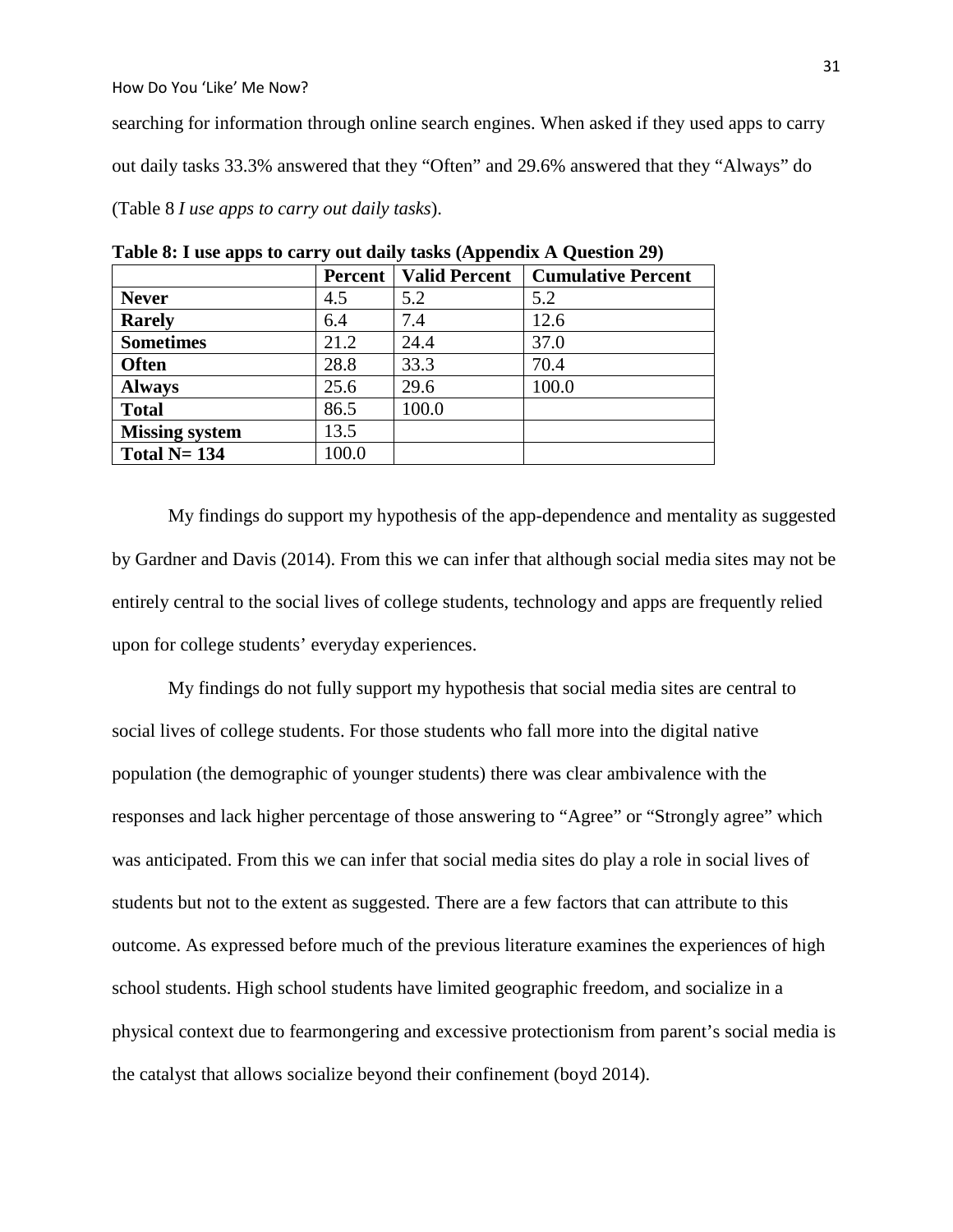College students are not fettered in such away and can physically engage with peers or friends and are not necessarily reliant of their social media. Another matter that can attribute to this is the amount of time spent on social media sites. Of the student's surveyed 44.6% expressed that they spend between 1-3 hours on them. This makes sense given that a student's day is occupied with class, work, sports, or clubs/organizations in which students are socially engaging with peers and friends. Social media sites are present within the everyday lives of students as hypothesized and they do play a role in college student's social lives but not to the extent as was predicted.

# **H2: College students will indicate that their social media accounts are reflective of their offline identities**

When asked if their social media accounts were reflective of their off-line identities (such as personal interests or political affiliation) students frequently agreed that this was the case. As displayed in Table 9 (*Who I am in the "real" world is who I am online*), 37% of students answered to "Agree" compared to the 3% of those who "Disagree".

|                                   | Percent | <b>Valid Percent</b> | <b>Cumulative Percent</b> |
|-----------------------------------|---------|----------------------|---------------------------|
| <b>Strongly Disagree</b>          | 1.3     | 1.5                  | 1.5                       |
| <b>Disagree</b>                   | 2.6     | 3.0                  | 4.4                       |
| <b>Somewhat Disagree</b>          | 5.1     | 5.9                  | 10.4                      |
| <b>Neither Agree nor Disagree</b> | 10.3    | 11.9                 | 22.2                      |
| <b>Somewhat Agree</b>             | 19.2    | 22.2                 | 44.4                      |
| Agree                             | 32.1    | 37.0                 | 81.5                      |
| <b>Strongly Agree</b>             | 16.0    | 18.5                 | 100.0                     |
| <b>Total</b>                      | 86.5    | 100.0                |                           |
| <b>Missing System</b>             | 13.5    |                      |                           |
| Total N=135                       | 100.0   |                      |                           |

**Table 9: Who I am in the "real" world is who I am online (Appendix A Question 30)**

When recoded (recoding entailed the grouping the values "Disagree" and "Somewhat Disagree" as a collective "Disagree' and "Agree" and "Somewhat Agree" as a collective "Agree"), 59.3% of students "Agreed" that their online identities were reflective of their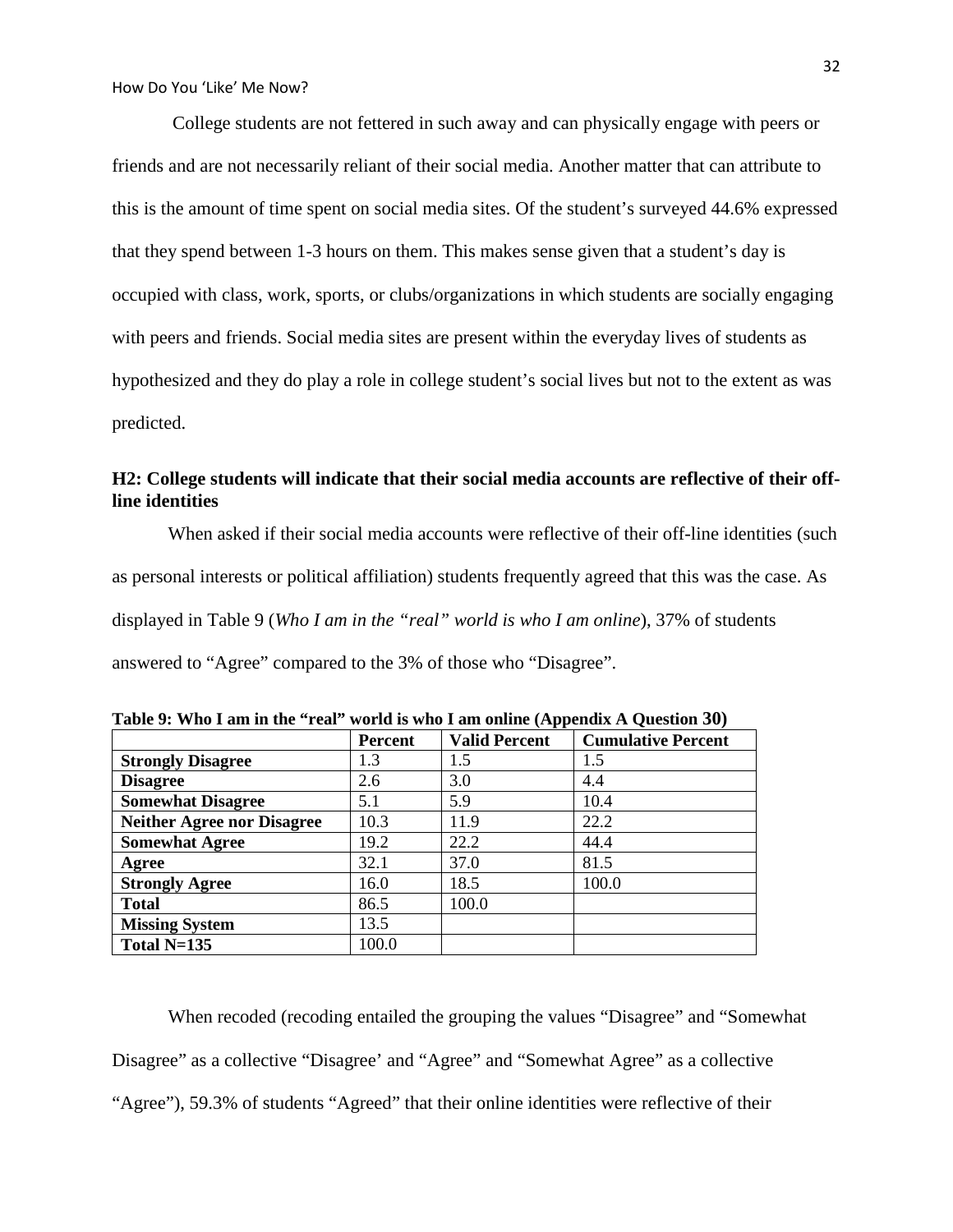identities offline as displayed in Table 10 (*Recoded Who I am in the "real" world is who I am online*) Such findings supports my hypothesis that college students' build online identities that are similar to their own offline selves in order to communicate, share, and discuss ideas with peers sharing similar interests.

|                                   | <b>Percent</b> | <b>Valid Percent</b> | <b>Cumulative Percent</b> |
|-----------------------------------|----------------|----------------------|---------------------------|
| <b>Strongly Disagree</b>          | 1.3            | 1.5                  | 1.5                       |
| <b>Disagree</b>                   | 7.7            | 8.9                  | 10.4                      |
| <b>Neither Agree nor Disagree</b> | 10.3           | 11.9                 | 22.2                      |
| Agree                             | 51.3           | 59.3                 | 81.5                      |
| <b>Strongly Agree</b>             | 16.0           | 18.5                 | 100.0                     |
| <b>Total</b>                      | 86.5           | 100.0                |                           |
| <b>Missing system</b>             | 13.5           |                      |                           |
| Total $N=135$                     | 100.0          |                      |                           |

**Table 10: Recoded variable Who I am in the "real" world is who I am online**

As discussed in previous literature, students who use social media sites communicate through the "network publics" and in order to connect with those who hold similar interest and ideals they must build their online identities around their offline selves.

Regarding political discourse on social media accounts, only 8.2% expressed that they often discuss their views and 31.5% expressing that the never discuss their political views (as displayed in Table 11 *I use my social media account(s) to express and discuss political opinions*). Although this does not fully support my hypothesis, such a finding can be attributed to politics being seen as a contentious topic, and fear of being reprimanded or rejected by those who do not share such views. It should also be noted that 26.9% express that they sometimes express their political views.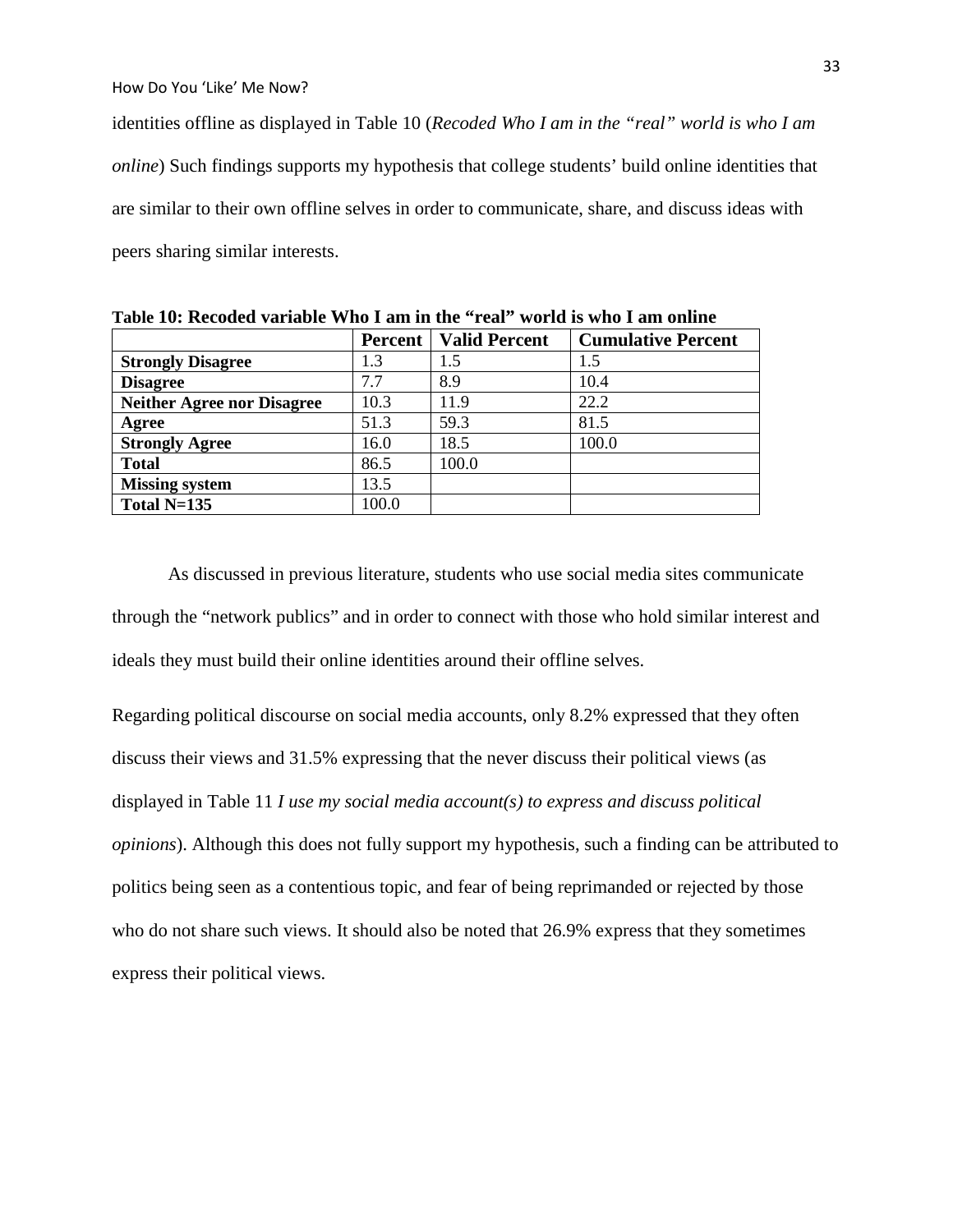|                       | <b>Percent</b> | <b>Valid Percent</b> | <b>Cumulative Percent</b> |
|-----------------------|----------------|----------------------|---------------------------|
| <b>Never</b>          | 30.1           | 35.1                 | 35.1                      |
| <b>Rarely</b>         | 19.9           | 23.1                 | 58.2                      |
| <b>Sometimes</b>      | 23.1           | 26.9                 | 85.1                      |
| <b>Often</b>          | 7.1            | 8.2                  | 95.3                      |
| <b>Always</b>         | 5.8            | 6.7                  | 100.0                     |
| <b>Total</b>          | 85.9           | 100.0                |                           |
| <b>Missing system</b> | 13.5           |                      |                           |
| Total $N=135$         | 100.0          |                      |                           |

**Table 11: I use my social media account(s) to express and discuss political opinions (Appendix a Question 26)**

Regarding the discussing of social issues on social media sites: 22.6% express that they never do so, 38.3% express that they sometimes do so and only 6% express that they always do so (as displayed in Table 12 *I use my social media account(s) to express and discuss current social issues*). Although 22.6% never discuss social issues, a higher percentage express that they sometimes discuss such issues. This again is important to note given that students are still expressing that they discuss these matters through their social media even though it is not as frequent as hypothesized.

|                       | Percent |       | Valid Percent   Cumulative Percent |
|-----------------------|---------|-------|------------------------------------|
| <b>Never</b>          | 19.1    | 22.6  | 22.6                               |
| <b>Rarely</b>         | 17.9    | 21.1  | 43.6                               |
| <b>Sometimes</b>      | 32.7    | 38.3  | 82.0                               |
| <b>Often</b>          | 10.3    | 12.0  | 94.0                               |
| <b>Always</b>         | 5.1     | 6.0   | 100.0                              |
| <b>Total</b>          | 85.3    | 100.0 |                                    |
| <b>Missing system</b> | 13.5    |       |                                    |
| Total $N=135$         | 100.0   |       |                                    |

**Table 12: I use my social media account(s) to express and discuss current social issues (Appendix A Question 27)**

Regarding the discussion of pop culture trends and interests: 25.4% expressed that they never do so, 38.1% expressed that they sometimes do so, and 13.4% expressed that they often do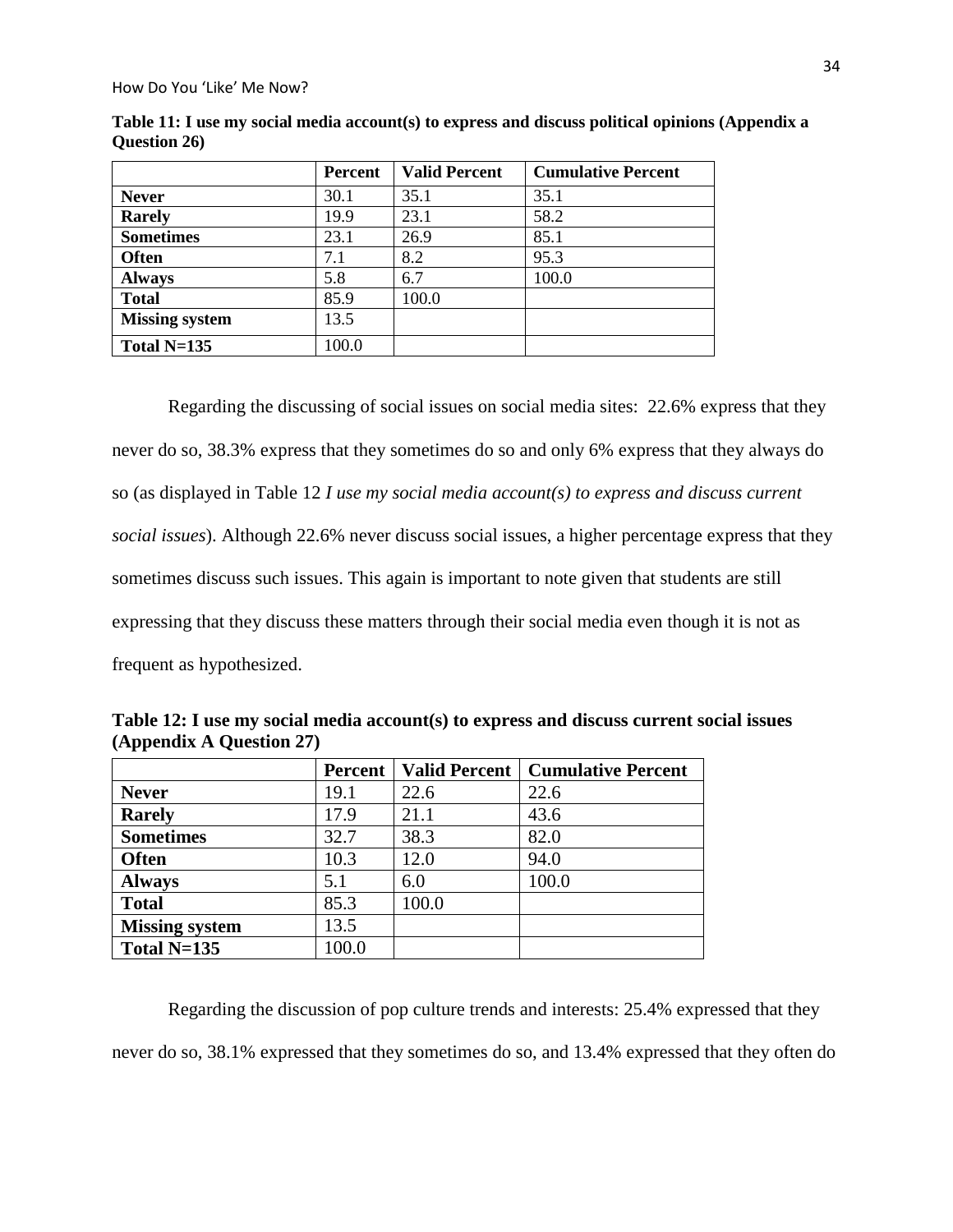so (as displayed in Table 13 (*I use my social media account(s) to express and discuss popular* 

*culture trends*).

| Table 13: I use my social media account(s) to express and discuss popular culture trends (Appendix |  |
|----------------------------------------------------------------------------------------------------|--|
| A Question 28)                                                                                     |  |

|                       | Percent | <b>Valid Percent</b> | <b>Cumulative Percent</b> |
|-----------------------|---------|----------------------|---------------------------|
| <b>Never</b>          | 21.8    | 25.4                 | 25.4                      |
| <b>Rarely</b>         | 16.0    | 18.7                 | 44.0                      |
| <b>Sometimes</b>      | 32.7    | 38.1                 | 82.1                      |
| <b>Often</b>          | 11.5    | 13.4                 | 95.5                      |
| <b>Always</b>         | 3.8     | 4.5                  | 100.0                     |
| <b>Total</b>          | 85.9    | 100.0                |                           |
| <b>Missing system</b> | 14.1    |                      |                           |
| Total $N=135$         | 100.0   |                      |                           |

Although it does not fully support my hypothesis, from this we can see that the online identities that students establish on their social media sites reflect their personal self-offline. In other words, students are building identities to connect with others who share mutual interests and ideals. We can gather that students are still engaging within network publics through their online identities and are nonetheless sharing personal thoughts and interests that are reflective of their offline identities.

# **H3: College students who use Instagram are emotionally dissatisfied when something that they post receives fewer than 100 'likes' on a post**

The previous literature suggests that self-presentation is particularly important on social media and that young adults tend to focus on self-presentation on their social media sites. (Sherman et al. 2016). The power of the 'Like' and liking on social media sites, namely Instagram which accounted for 21.55% of the social media sites students stated they used (the second most next to Facebook at 21.89%), draws an emotional appeal that reflects peer approval. A number of 'Likes' that are unsatisfactory and a number of 'Likes' that are satisfactory on an Instagram post is too subjective to express what is a definitive 'good' and 'bad' number.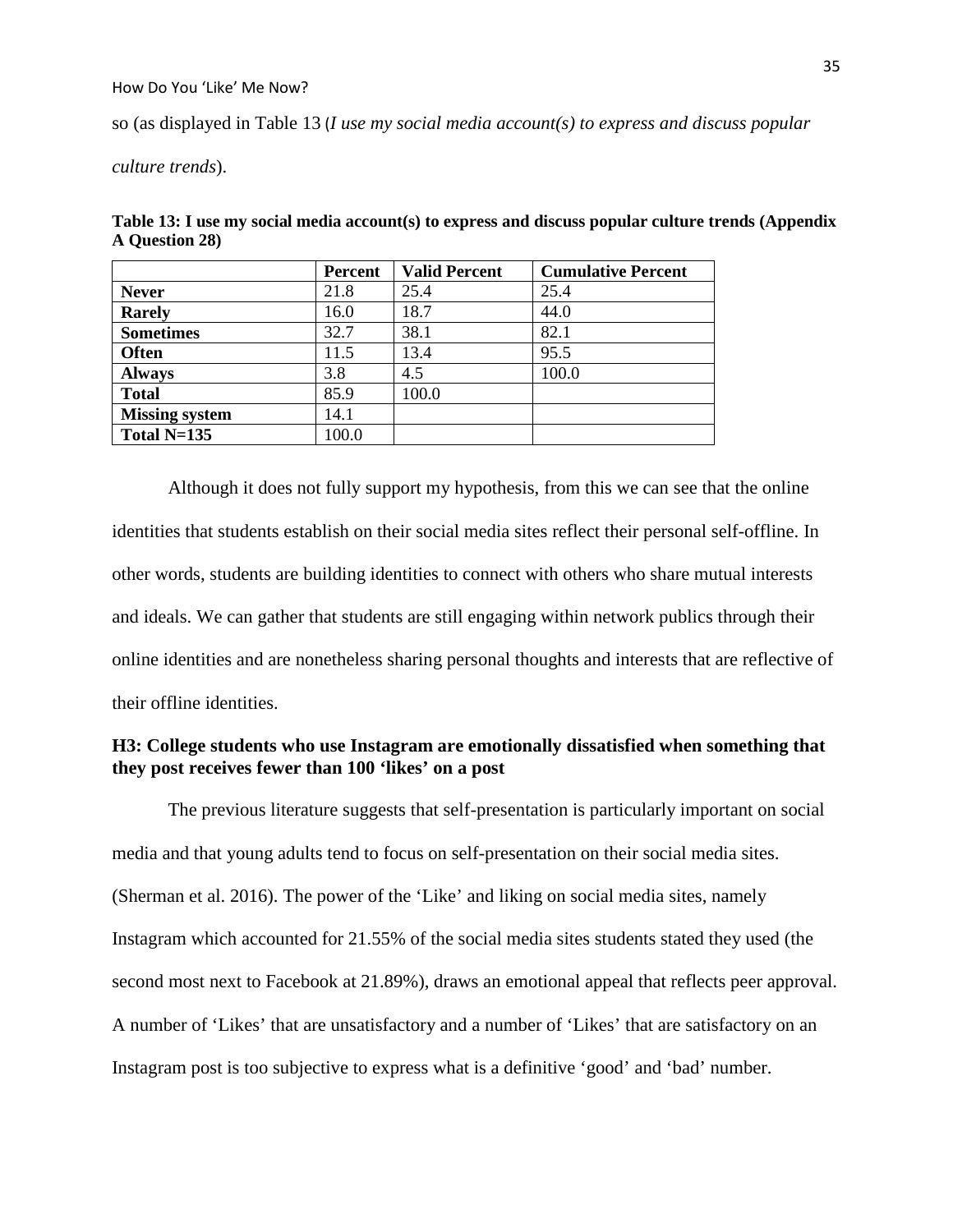A student with over thousand followers on their Instagram account could be dissatisfied with a post that garners 100 'Likes' compared with a student who has two hundred followers would be quite satisfied with post that garnered 100 'Likes'. In order gauge an understanding of what is deemed a 'bad' and 'good' number of 'Likes' I asked students on the survey answer this question through a text entry in which the students wrote what they felt good and bad numbers were. Of the responses, I found the average number of 'Likes' that was deemed as a good number was about 110 (106.2) and the average number of 'Likes' that was deemed as a bad number was a little over 50 (51).

Although this does not provide a clear number of what number of 'Likes' are deemed bad or good/minimal or multiple, it does provide us with a basic grasp of what is thought to be a satisfactory and unsatisfactory number of 'Likes' for a post. When asked if they were dissatisfied with receiving minimal likes (less than 100 based on the averages presented by the students) on a post, only 11.8% "Agreed" and 21.8% "Somewhat Agreed" compared to 20.2% who "Disagreed" and 9.2% who "Somewhat Disagree" as displayed in Table 14 (*I feel dissatisfied or upset when I receive minimal 'Likes' on an Instagram post*).

|                                   | Percent | <b>Valid Percent</b> | <b>Cumulative Percent</b> |
|-----------------------------------|---------|----------------------|---------------------------|
| <b>Strongly Disagree</b>          | 3.8     | 5.0                  | 5.0                       |
| <b>Disagree</b>                   | 15.4    | 20.2                 | 25.2                      |
| <b>Somewhat Disagree</b>          | 7.1     | 9.2                  | 34.5                      |
| <b>Neither Agree nor Disagree</b> | 14.1    | 18.5                 | 52.9                      |
| <b>Somewhat Agree</b>             | 16.7    | 21.8                 | 74.8                      |
| Agree                             | 9.0     | 11.8                 | 86.6                      |
| <b>Strongly Agree</b>             | 10.3    | 13.4                 | 100.0                     |
| <b>Total</b>                      | 76.3    | 100.0                |                           |
| <b>Missing System</b>             | 23.7    |                      |                           |
| Total N=119                       | 100.0   |                      |                           |

**Table 14: I feel dissatisfied or upset when I receive minimal 'likes' on an Instagram post (Appendix A Question 13)**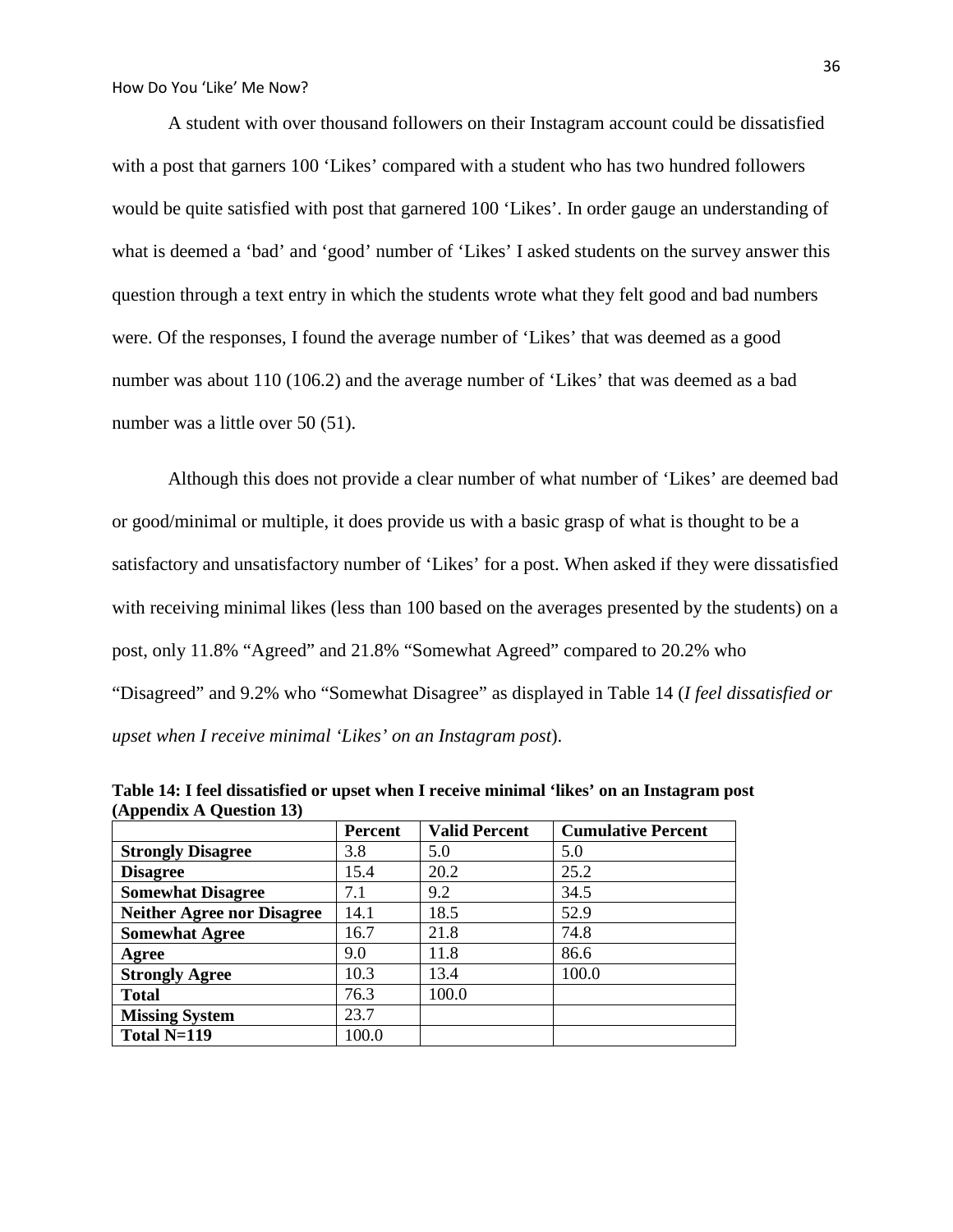There was an overall ambivalence with the student responses to the question but the recoded variable (recoding entailed the grouping the values "Disagree" and "Somewhat Disagree" as a collective "Disagree' and "Agree" and "Somewhat Agree" as a collective "Agree") aids in drawing a clearer conclusion with 33.6% who "Agreed" and 13.4% who "Strongly Agreed" (a combined 44%) compared to 29.4% who "Disagreed" and the 5% who "Strongly Disagreed" (a combined 34.4%) as displayed in Table 15 (*Recoded variable: I feel dissatisfied or upset when I receive minimal 'likes' on an Instagram post*).

**Table 15: Recoded variable: I feel dissatisfied or upset when I receive minimal 'likes' on an Instagram post**

|                                   | <b>Percent</b> | <b>Valid Percent</b> | <b>Cumulative Percent</b> |
|-----------------------------------|----------------|----------------------|---------------------------|
| <b>Strongly Disagree</b>          | 3.8            | 5.0                  | 5.0                       |
| <b>Disagree</b>                   | 22.4           | 29.4                 | 34.5                      |
| <b>Neither Agree nor Disagree</b> | 14.1           | 18.5                 | 52.9                      |
| Agree                             | 25.6           | 33.6                 | 86.6                      |
| <b>Strongly Agree</b>             | 10.3           | 13.4                 | 100.0                     |
| <b>Total</b>                      | 76.3           | 100.0                |                           |
| <b>Missing system</b>             | 23.7           |                      |                           |
| Total $N=119$                     | 100.0          |                      |                           |

These percentages do not fully support my hypothesis that dissatisfaction comes with receiving minimal 'Likes' on an Instagram post. It was predicted that students would be in agreement that a post should be taken down due a lack of 'Likes' given the suggestion that students would feel invalidated by their peers and friends, but such results were not found. When asked if an individual should take down a post because it received too few 'Likes' (an assumed less than 100) 93.3% answered no (as displayed in Table 16 *Do you think a person should take down a post because it received too little 'likes'?*)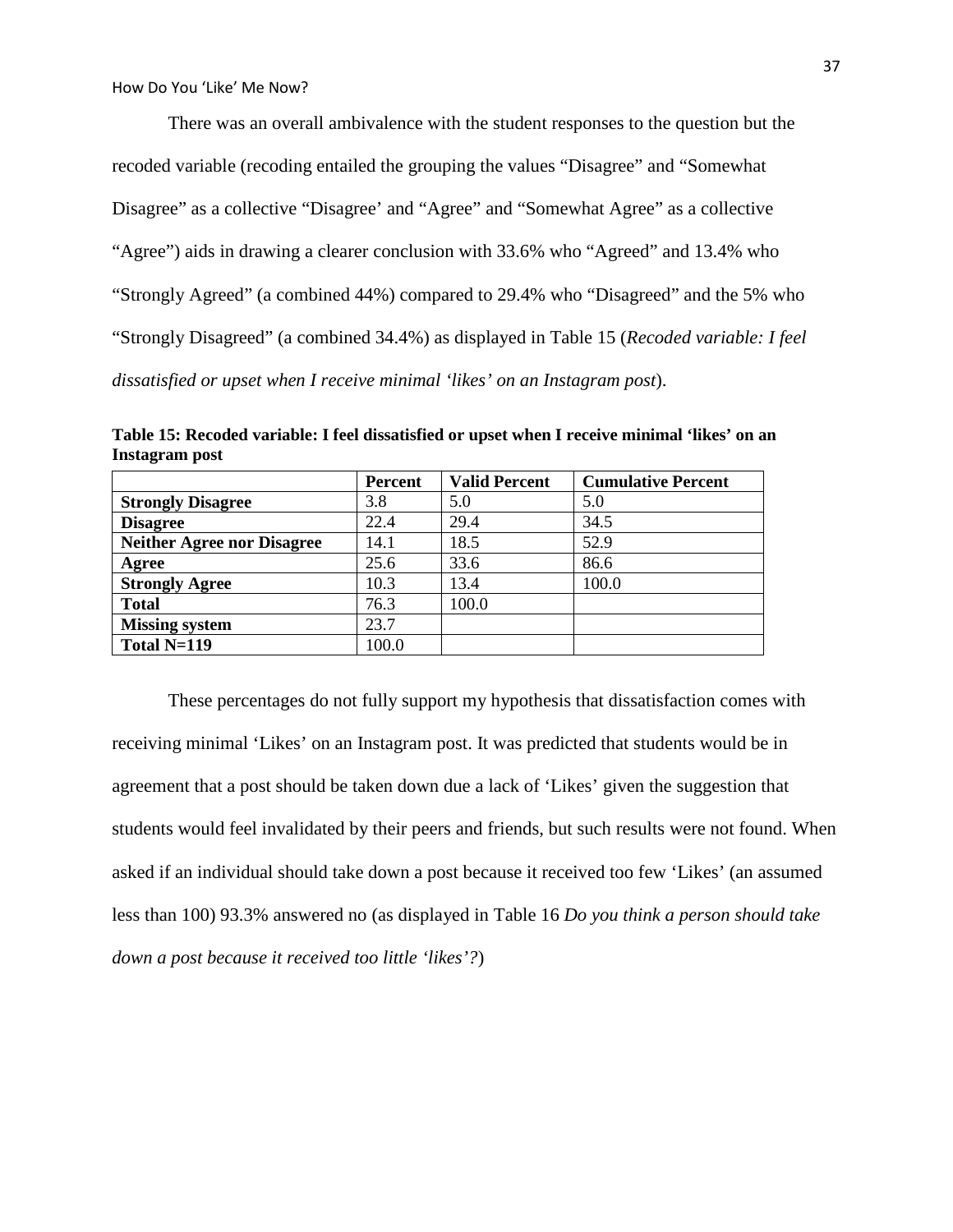|                       | Percent | <b>Valid Percent</b> | <b>Cumulative Percent</b> |
|-----------------------|---------|----------------------|---------------------------|
| Yes                   | 5.1     | 6.7                  | 6.7                       |
| No                    | 71.2    | 93.3                 | 100.0                     |
| <b>Total</b>          | 76.3    | 100.0                |                           |
| <b>Missing System</b> | 23.7    |                      |                           |
| Total $N = 119$       | 100.0   |                      |                           |

**Table 16: Do you think a person should take down a post because it received too little 'likes'? (Appendix A Question 14)**

These results are consistent with the dissatisfaction frequencies. I did find a correlation

between the variables for 'Dissatisfaction for receiving minimal 'Likes'' and 'should an induvial

take down a post for receiving minimal 'likes' on a post? as displayed in Table 17 (*Correlation*).

| <b>Table 17: Spearman Correlation</b> |  |
|---------------------------------------|--|
|---------------------------------------|--|

| I feel dissatisfied or<br>upset when I receive<br>minimal 'likes' on an<br>Instagram post |                                | I feel dissatisfied<br>or upset when I<br>receive minimal<br>'likes' on an<br>Instagram post | Do you think<br>a person<br>should take<br>down a post<br>because it<br>received too<br>little<br>'likes'? |
|-------------------------------------------------------------------------------------------|--------------------------------|----------------------------------------------------------------------------------------------|------------------------------------------------------------------------------------------------------------|
|                                                                                           | <b>Correlation Coefficient</b> | 1.000                                                                                        | $.286**$                                                                                                   |
|                                                                                           | $Sig. (2-tailed)$              |                                                                                              | .002                                                                                                       |
|                                                                                           | N                              | 119                                                                                          | 119                                                                                                        |
| Do you think a person                                                                     | <b>Correlation Coefficient</b> | $.286**$                                                                                     | 1.000                                                                                                      |
| should take down a                                                                        | $Sig. (2-tailed)$              | .002                                                                                         |                                                                                                            |
| post because it                                                                           | N                              | 119                                                                                          | 119                                                                                                        |
| received too little<br>'likes'?                                                           |                                |                                                                                              |                                                                                                            |

**\*\*. Correlation is significant at the 0.01 level (2-tailed).**

This is an interesting find given that we can infer that students who receive minimal 'Likes' on a post are dissatisfied to the point where they feel compelled to take down said post which, does support my hypothesis on college students' sense of validation being impacted by 'Likes'. As displayed in Table 18 (*I feel satisfied or glad when I receive multiple 'Likes' on an Instagram post*), 31.1% of students "Agreed" and 29.9% (a combined 61%) "Strongly Agreed" that they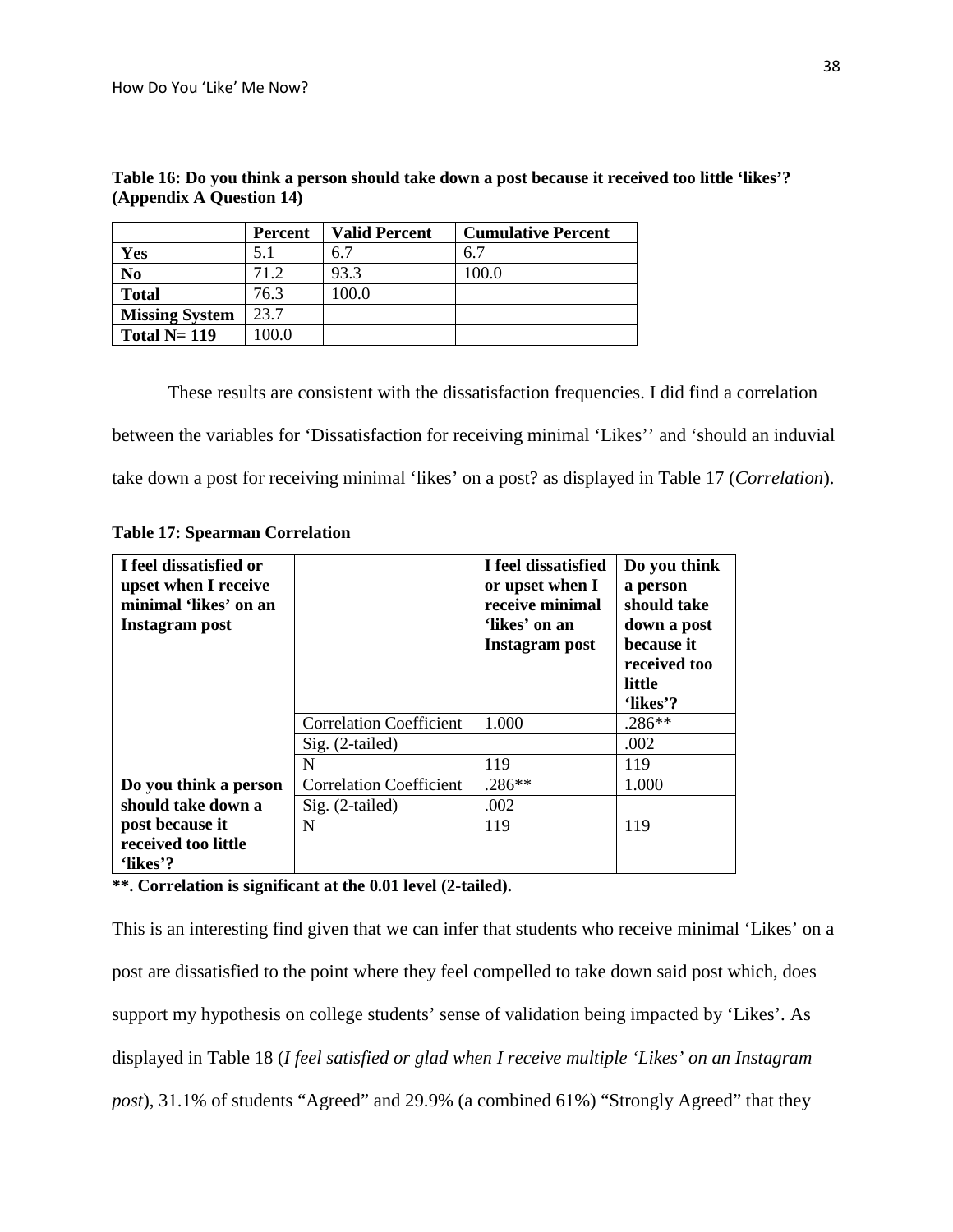were satisfied with multiple 'likes' compared to the 1.7% who "Disagreed" and 1.7% (a

combined 3.4%) who "Strongly Disagreed".

| Table 18: I feel satisfied or glad when I receive multiple 'likes' on an Instagram post (Appendix A |  |  |
|-----------------------------------------------------------------------------------------------------|--|--|
| Question 12)                                                                                        |  |  |

|                                   | Percent | <b>Valid Percent</b> | <b>Cumulative Percent</b> |
|-----------------------------------|---------|----------------------|---------------------------|
| <b>Strongly Disagree</b>          | 1.3     | 1.7                  | 1.7                       |
| <b>Disagree</b>                   | 1.3     | 1.7                  | 3.4                       |
| <b>Somewhat Disagree</b>          | 1.3     | 1.7                  | 5.0                       |
| <b>Neither Agree nor Disagree</b> | 10.3    | 13.4                 | 18.5                      |
| <b>Somewhat Agree</b>             | 17.9    | 23.5                 | 42.0                      |
| Agree                             | 23.7    | 31.1                 | 73.1                      |
| <b>Strongly Agree</b>             | 20.5    | 26.9                 | 100.0                     |
| <b>Total</b>                      | 76.3    | 100.0                |                           |
| <b>Missing System</b>             | 23.7    |                      |                           |
| Total N=119                       | 100.0   |                      |                           |

Table 19 (Recoded *I feel satisfied or glad when I receive multiple 'Likes' on an* 

*Instagram post*) displays the recoded variable (recoded the same as the other 'satisfaction &

likes' variable) which shows 54.6% who "Strongly Agreed" and 26.9% (a combined 71.5%) that

they satisfied with receiving multiple 'Likes' on an Instagram post compared to 3.4% who

agreed and 1.7% who "Strongly Disagreed".

| Table 19: Recoded variable: I feel satisfied or glad when I receive multiple 'likes' on an |  |  |
|--------------------------------------------------------------------------------------------|--|--|
| Instagram post                                                                             |  |  |

|                                   | <b>Percent</b> | <b>Valid Percent</b> | <b>Cumulative Percent</b> |
|-----------------------------------|----------------|----------------------|---------------------------|
| <b>Strongly Disagree</b>          | 1.3            | 1.7                  | 1.7                       |
| <b>Disagree</b>                   | 2.6            | 3.4                  | 5.0                       |
| <b>Neither Agree nor Disagree</b> | 10.3           | 13.4                 | 18.5                      |
| Agree                             | 41.7           | 54.6                 | 73.1                      |
| <b>Strongly Agree</b>             | 20.5           | 26.9                 | 100.0                     |
| <b>Total</b>                      | 76.3           | 100.0                |                           |
| <b>Missing system</b>             | 23.7           |                      |                           |
| Total $N=119$                     | 100.0          |                      |                           |

These percentages support my hypothesis that receiving multiple 'Likes' on an Instagram post draws an emotional appeal given students gain a quantifiable means of approval from peers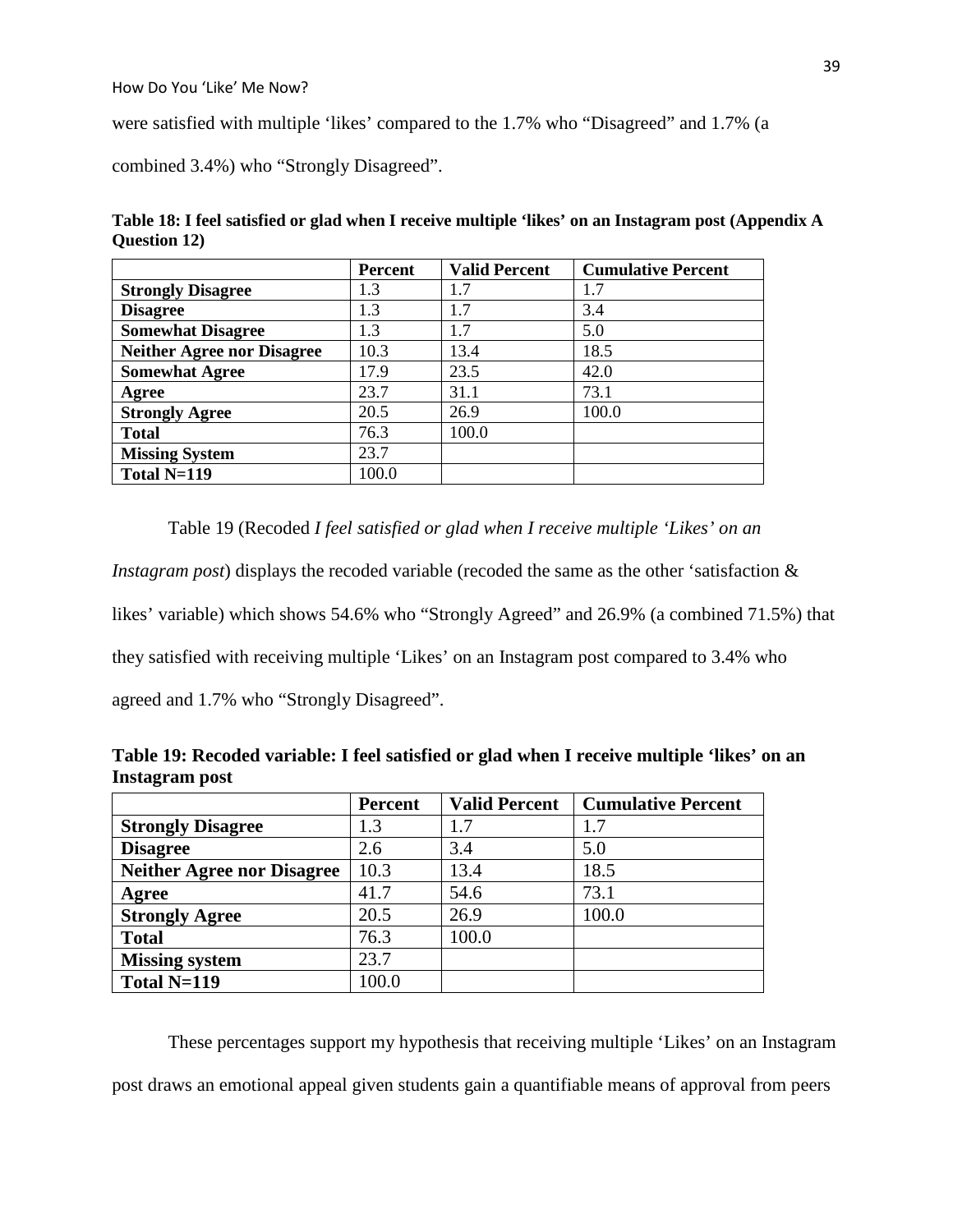or friends by presenting themselves through posts on these sites. My findings both agree and disagree with my hypothesis. Although students are not dissatisfied with receiving minimal 'Likes' (an assumed less than 100 based on the averages presented by the students). On the other hand, a high percentage of students expressed that they were satisfied with receiving multiple 'Likes' (an assumed more than 100 based on the averages presented by students) which supports my hypothesis.

# **H4: College students who use Instagram are more likely to 'Like' selfies by peers and friends whom are physically attractive**

One of the main forms of self-presentation on social media sites, namely Instagram, is through posting of self-pictures or "selfie" (Kirsh 2010). The act of 'Liking' and commenting on selfies is guided by the perennial expression of "hot or not", the 'Liking' or rejecting of people through physical appeal, this is particularly true of woman and girls (Sales 2016). Students were asked what makes a 'good' selfie the options presented were: using a picture that focuses on the face, tilting your heading and using the best side of your face, using natural lighting, using filters and editing apps, wearing fashionable and revealing clothing, having an interesting background, and taking multiple selfies before finding the right one to post. These options were based on popular culture magazines that discussed the topic of elements that comprise a 'good' selfie. The most frequent of these were using natural lighting at 23.13%, followed by, using a picture that focuses on the face at 21.40%, and taking multiple selfies before finding the right one to post at 16.47%. as displayed in Table 20 (What makes a 'good' selfie?).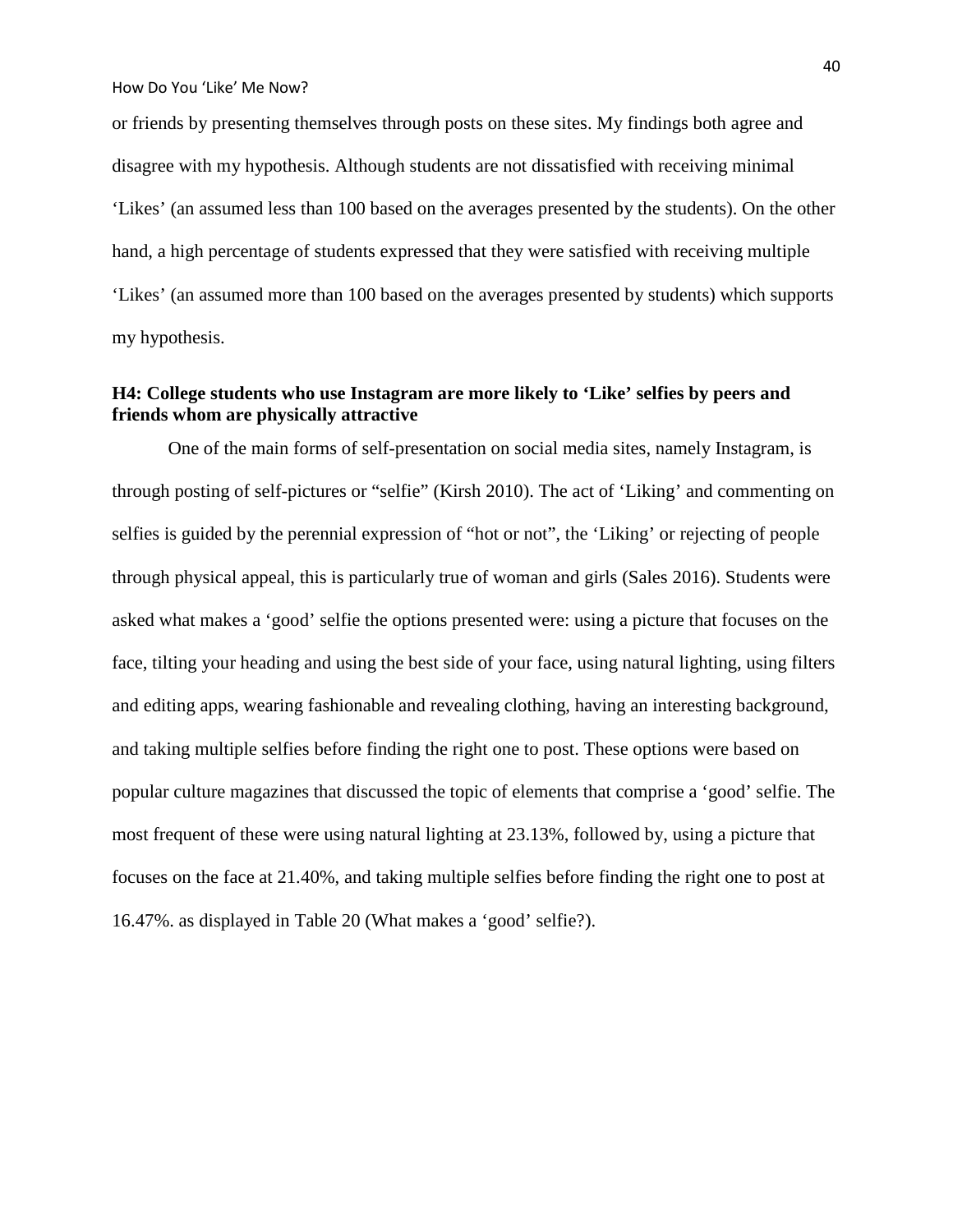| Elements of a 'good' selfie                                            | $N =$ | <b>Percentage</b> |
|------------------------------------------------------------------------|-------|-------------------|
| Using a picture that focuses on<br>the face                            | 74    | 21.4%             |
| Tilting your head and using the<br>best side of your face              | 42    | 12.1%             |
| Using natural lighting                                                 | 80    | 23.1%             |
| Using filters and editing apps                                         | 32    | 9.2%              |
| Wearing fashionable/ revealing<br>clothing                             | 15    | 4%                |
| <b>Having an interesting</b><br>background                             | 46    | 13.3%             |
| <b>Taking multiple selfies before</b><br>finding the right one to post | 57    | 16.5%             |

**Table 20: What makes a 'good' selfie? (Appendix A Question 17)**

These elements that comprise a 'good' selfie is grounded in physical appearance of the individual and are not necessarily influenced by other forces. When asked if they have 'Liked' a peer's or friend's selfie on Instagram based on the individual's physical appearance and attractiveness, 29.7% expressed rarely did but a notable 41.5% expressed that they sometimes do so as displayed in Table 21 (*I 'Like' a peers and/or friends Instagram post based on their* 

*physical appearance*).

|                          | Table 21: I 'like' a peers and/or friends Instagram post based on their physical appearance |  |  |
|--------------------------|---------------------------------------------------------------------------------------------|--|--|
| (Appendix a Question 18) |                                                                                             |  |  |

|                       | <b>Percent</b> | <b>Valid Percent</b> | <b>Cumulative Percent</b> |
|-----------------------|----------------|----------------------|---------------------------|
| <b>Never</b>          | 9.0            | 11.9                 | 11.9                      |
| <b>Rarely</b>         | 22.4           | 29.7                 | 41.5                      |
| <b>Sometimes</b>      | 31.4           | 41.5                 | 83.1                      |
| <b>Often</b>          | 31.4           | 11.0                 | 94.1                      |
| <b>Always</b>         | 8.3            | 5.9                  | 100.0                     |
| <b>Total</b>          | 4.5            | 100.0                |                           |
| <b>Missing system</b> | 75.6           |                      |                           |
| Total N=117           | 100.0          |                      |                           |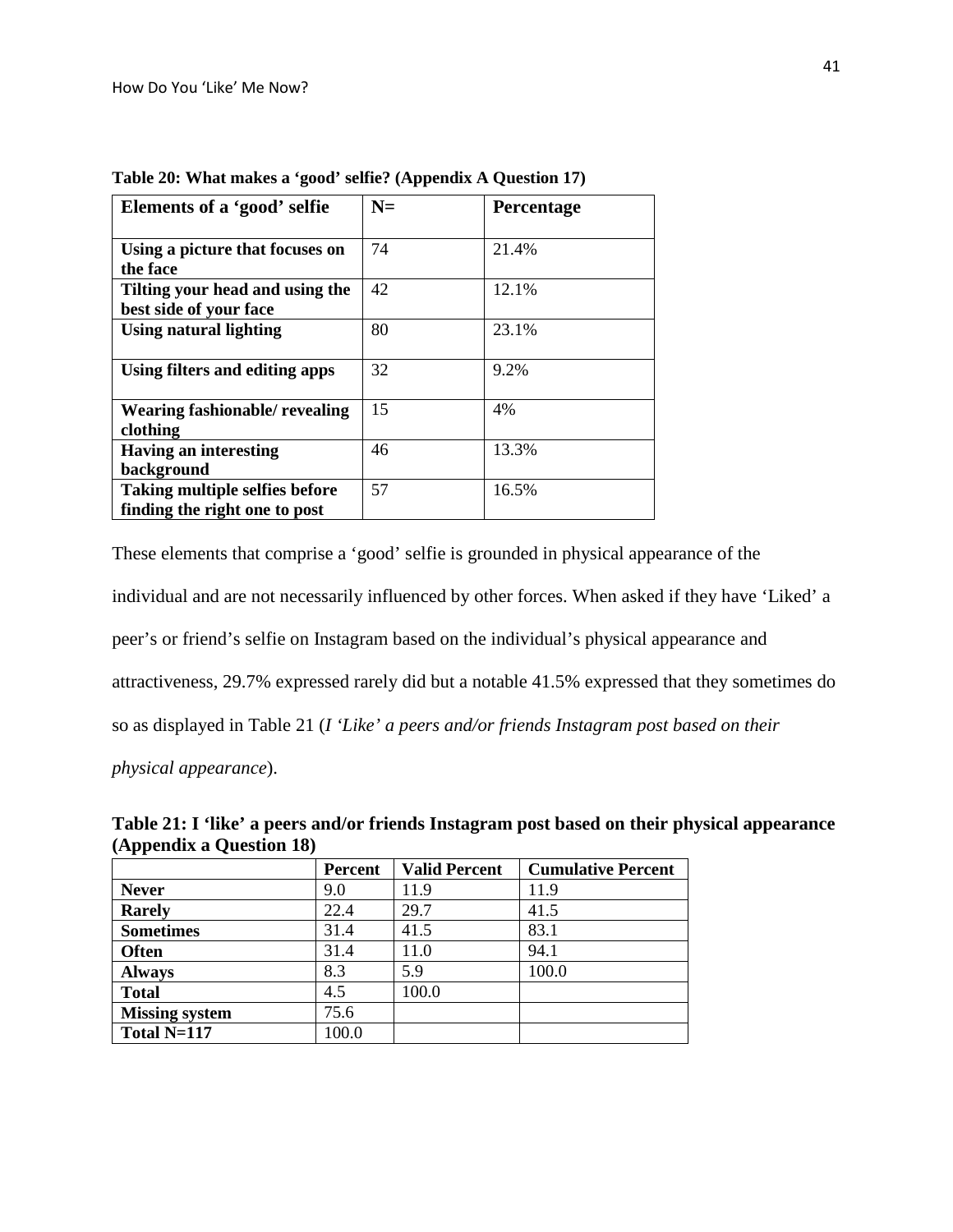Although these percentages do not fully support my hypothesis, it does show that the act of doing so is occurring and this action is not completely irrelevant to students. It was predicated that males would more frequently 'Like' posts based on physical appearance given that it is suggested that they engage with social media sites based on pursuing sexual interests and heteronormative romance. Therefore, they would feel more compelled to 'Like' selfies based on physical attractiveness. I did find a correlation between the gender of a student and 'Liking' their peers or friend's selfie based on physical attractiveness which an interesting finding (Table 22 *Correlation*).

| I 'like' a peers and/or<br>friends Instagram |                                | I 'like' a peers<br>and/or friends     | <b>Gender</b> |
|----------------------------------------------|--------------------------------|----------------------------------------|---------------|
| post based on their<br>physical appearance   |                                | Instagram post<br>based on their       |               |
| in the photo                                 |                                | physical<br>appearance in<br>the photo |               |
|                                              | <b>Correlation Coefficient</b> | 1.000                                  | $.219*$       |
|                                              | $Sig. (2-tailed)$              |                                        | .018          |
|                                              | N                              | 118                                    | 117           |
| <b>Gender</b>                                | <b>Correlation Coefficient</b> | $.219*$                                | 1.000         |
|                                              | $Sig. (2-tailed)$              | .018                                   |               |
|                                              | N                              | 117                                    | 155           |

## **Table 22: Spearman Correlation**

**\* Correlation is significant at the 0.05 level (2-tailed).**

It is important to note that the ratio of my sample was uneven and that 77% of participants are females. My findings showed that males generally expressed that they "Sometimes" and "Often" 'Like' a selfie based on physical attractiveness with (Table 23 *Crosstabulation of Gender/ I 'like' a peers and/or friends Instagram post based on their physical appearance in the photo*) which does not fully support my predictions.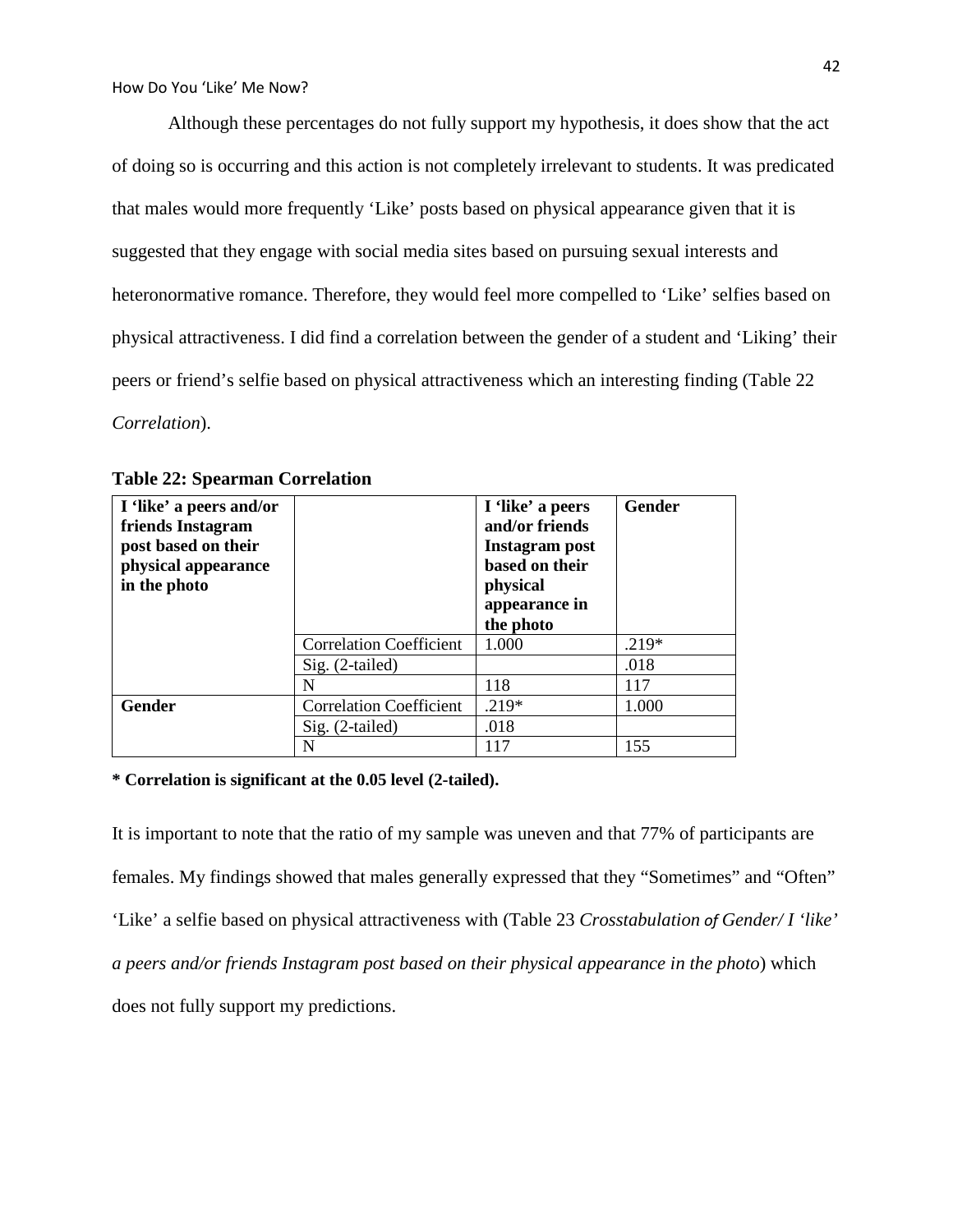|                  | <b>Female</b> | <b>Male</b> | $N=$ |
|------------------|---------------|-------------|------|
| <b>Never</b>     | 13            | 1           | 14   |
| <b>Rarely</b>    | 31            | 4           | 35   |
| <b>Sometimes</b> | 38            | 10          | 48   |
| <b>Often</b>     | 8             | 5           | 13   |
| <b>Always</b>    | 5             | 2           | 7    |
| <b>Total</b>     | 95            | 22          | 117  |

**Table 23: Crosstab Gender/ I 'like' a peers and/or friends Instagram post based on their physical appearance in the photo**

From this I can conclude that students do 'Like' selfies of peers or friends on Instagram based on physical appearance but it is not as strongly as I had hypothesized, it is still an occurring action, there is not an absence of it among college students. Also, males were not as compelled to 'Like' a selfie based on physical appearance as was suggested in the literature.

# **H5: Female college students feel that social media sites often objectify the appearance of woman**

Self-presentation through selfies and other posts are important to the dynamics of social media, and the previous literature suggests that this forces females, in particular, to be confronted with the intrinsic need to appear attractive. It is suggested that the culture of social media amplifies such a desire leading to the objectification.

I wanted to focus on responses from my female sample so I split the variable of gender (which contained the labels of Male, Female, and Unknown) when running my frequencies so that only responses were from female. My findings showed that 37.9% "Agreed" and 35% "Strongly Agreed" that social media sites can objectify the appearance of woman as seen in Table 24 *(I think social media sites can objectify the physical appearance of woman*).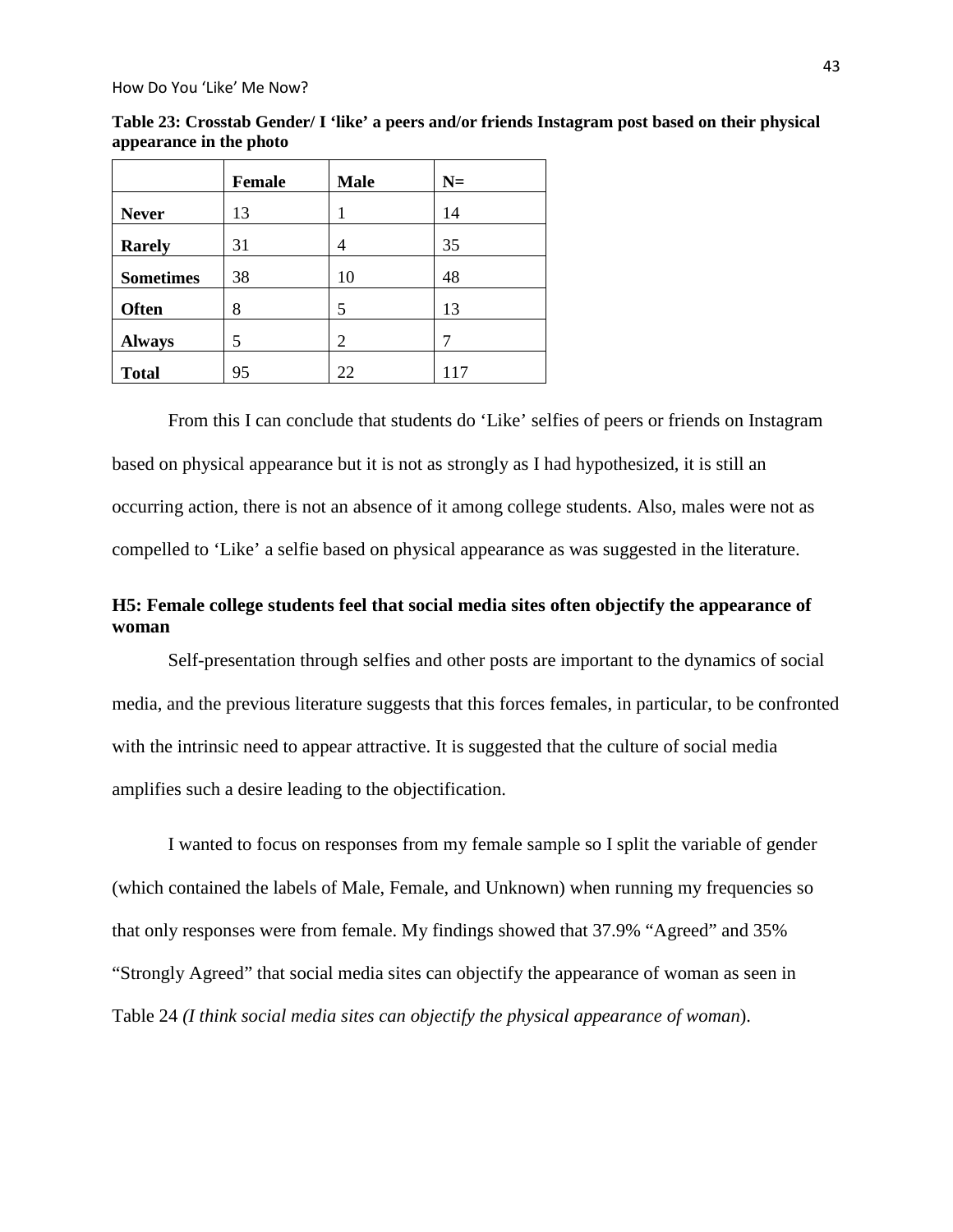|                            | Percent  | <b>Valid Percent</b> | <b>Cumulative Percent</b> |
|----------------------------|----------|----------------------|---------------------------|
| <b>Strongly Disagree</b>   | .9       | 1.0                  | $1.0\,$                   |
| <b>Disagree</b>            | .9       | 1.0                  | 1.9                       |
| <b>Somewhat disagree</b>   | $\theta$ | 0                    |                           |
| Neither agree nor disagree | 2.6      | 2.9                  | 4.9                       |
| Somewhat agree             | 19.7     | 22.3                 | 27.2                      |
| Agree                      | 33.3     | 37.9                 | 65.0                      |
| <b>Strongly agree</b>      | 30.8     | 35.0                 | 100.0                     |
| <b>Total</b>               | 88.8     | 100.0                |                           |
| <b>Missing System</b>      | 12.0     |                      |                           |
| Total $N=136$              | 100.0    |                      |                           |

**Table 24: I think social media sites can objectify the physical appearance of woman (Appendix A Question 24)**

Gender=Female

The recoded variable (recoding entailed the grouping the values "Disagree" and "Somewhat Disagree" as a collective "Disagree' and "Agree" and "Somewhat Agree" as a collective "Agree") further strengthens these results with 60.2% who "Agree" and 35.0% who "Strongly Agree" as displayed in Table 25 (*Recoded I think social media sites can objectify the physical appearance of woman*)'

**Table 25: Recoded variable: I think social media sites can objectify the physical appearance of woman**

|                                   | <b>Percent</b> | <b>Valid Percent</b> | <b>Cumulative Percent</b> |
|-----------------------------------|----------------|----------------------|---------------------------|
| <b>Strongly Disagree</b>          | .9             | 1.0                  | 1.0                       |
| <b>Disagree</b>                   | .9             | 1.0                  | 1.9                       |
| <b>Neither Agree nor Disagree</b> | 2.6            | 2.9                  | 4.9                       |
| Agree                             | 53.0           | 60.2                 | 65.0                      |
| <b>Strongly Agree</b>             | 30.8           | 35.0                 | 100.0                     |
| <b>Total</b>                      | 88.0           | 100.0                |                           |
| <b>Missing system</b>             | 12.2           |                      |                           |
| Total $N=136$                     | 100.0          |                      |                           |

Gender=Female

From this I can conclude that social media sites are seen to objectify the appearance of women which fully supports my hypothesis. Here self-presentation and physical appearance is inextricably tied into validation with peer approval in the context of social media sites as suggested in the previous literature. It can be noted that women are cognizant of this present objectification in social media.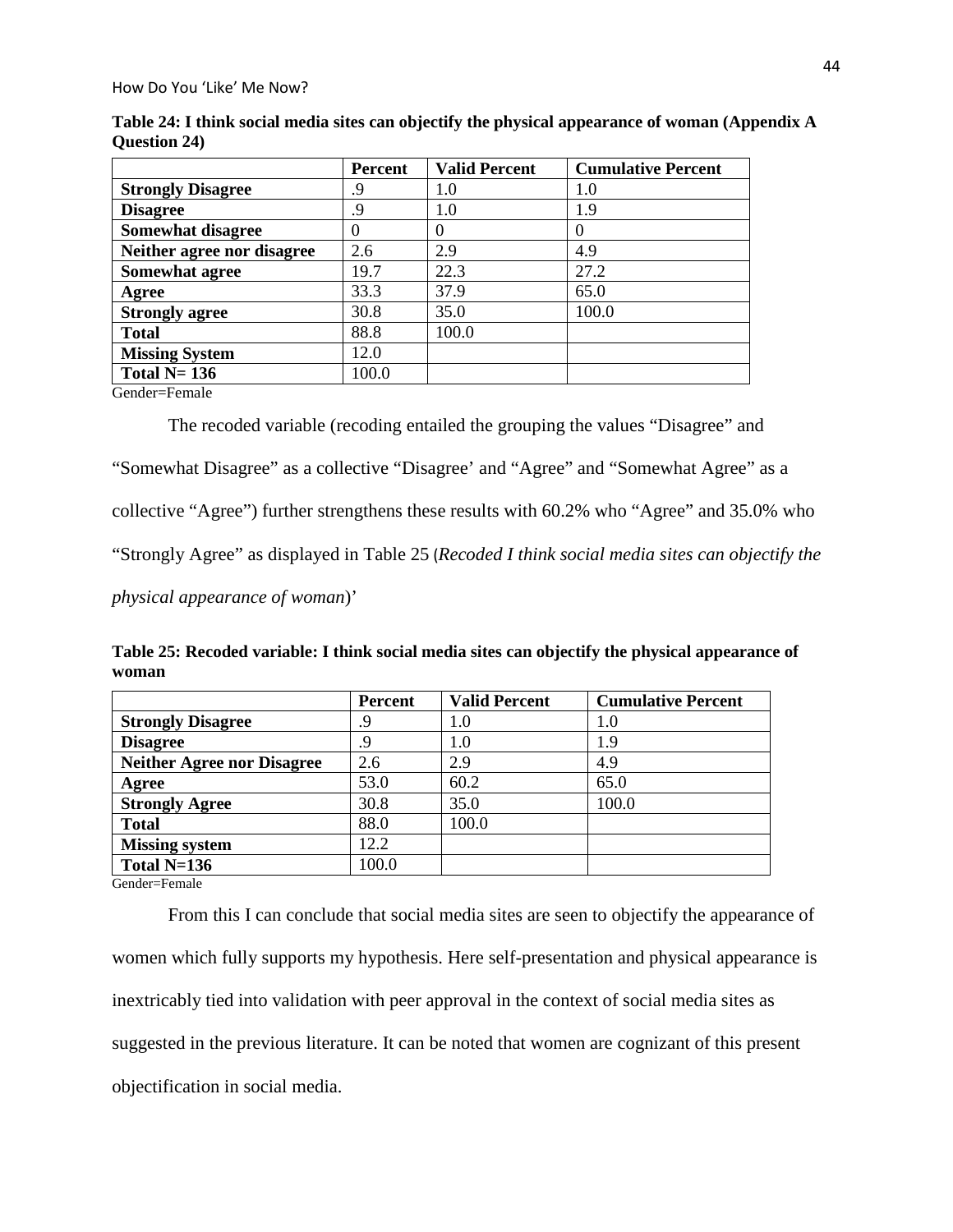## **H6: College students whom have experienced online bullying or harassment have utilized their social media accounts as a 'safe space'**

When asked if they have experienced online bullying or harassment 34.6% that they have

(Table 26: *I have experienced online bullying or harassment*) which excessed my predictions

given that it is suggested that 10%-15% of college students have experienced online bullying.

| <b>Valid</b>          | <b>Percent</b> | <b>Valid Percent</b> | <b>Cumulative Percent</b> |
|-----------------------|----------------|----------------------|---------------------------|
| Yes                   | 34.6           | 39.4                 | 39.4                      |
| N <sub>0</sub>        | 50.6           | 57.7                 | 97.1                      |
| Do not wish to        | 2.6            | 2.9                  | 100.0                     |
| answer                |                |                      |                           |
| <b>Total</b>          | 87.8           | 100.0                |                           |
| <b>Missing System</b> | 12.2           |                      |                           |
| Total $N=136$         | 100.0          |                      |                           |

**Table 26: I have experienced online bullying or harassment (Appendix A Question 22)**

This higher percentage could be attributed to students counting the times in which they have experienced online bullying in high school, especially among the younger demographic of freshman who have recently transitioned to college, rather than the experience with online bullying in college. A total of 41.7% of students expressed that they use social media accounts as a form of safe space (Table 27 *I use my social media account(s) as a form of 'safe space'*) which supports what I hypothesized.

**Table 27: I use my social media account(s) as a form of 'safe space' (Appendix A Question 21)**

| <b>Valid</b>   | Percent | <b>Valid Percent</b> | <b>Cumulative Percent</b> |
|----------------|---------|----------------------|---------------------------|
| Yes            | 41.7    | 47.4                 | 47.4                      |
| N <sub>0</sub> | 46.2    | 52.6                 | 100.0                     |
| <b>Total</b>   | 87.8    | 100.0                |                           |
| <b>Missing</b> | 12.2    |                      |                           |
| <b>System</b>  |         |                      |                           |
| Total $N=136$  | 100.0   |                      |                           |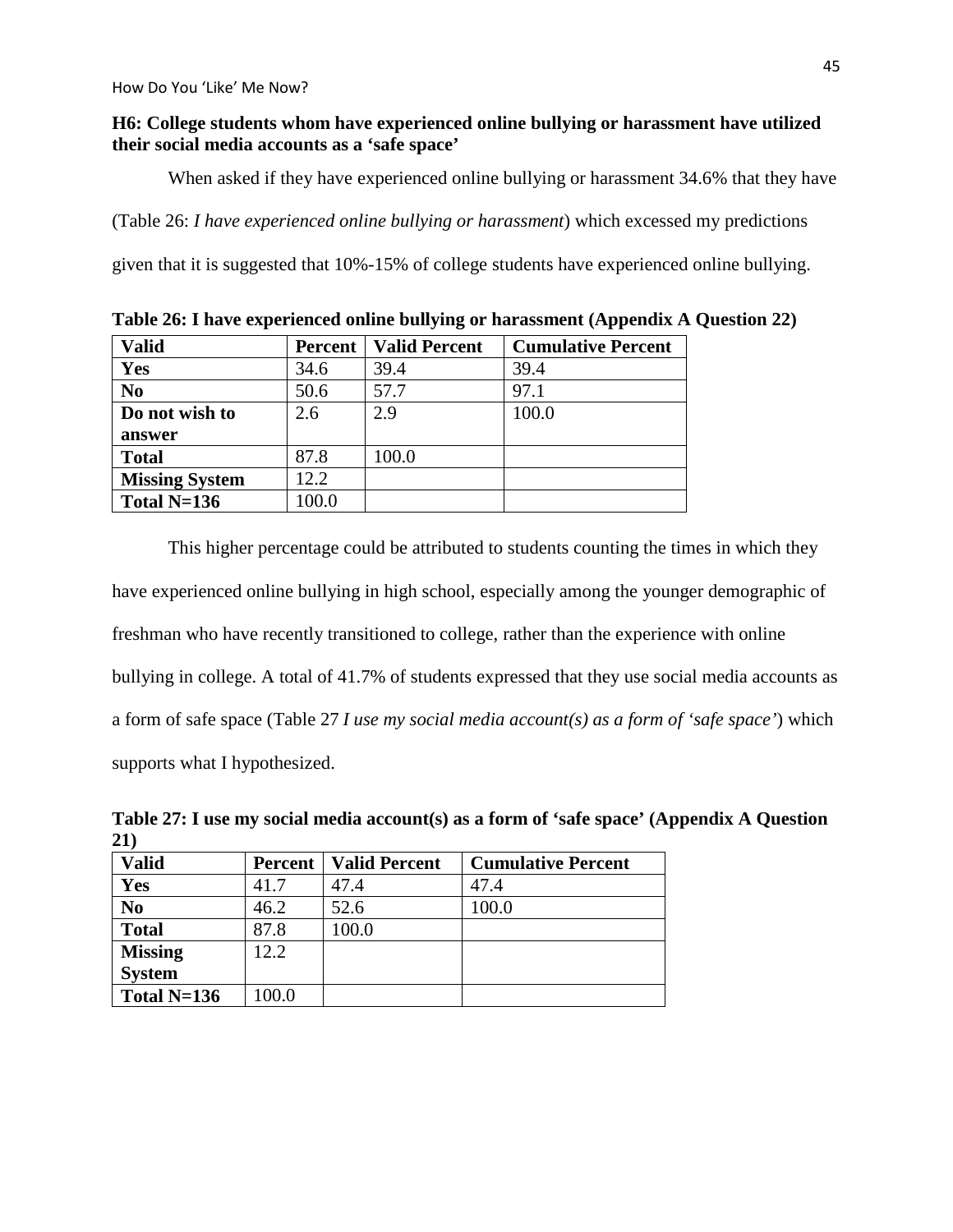I did not find a correlation between the populations who have experienced online bullying and those who utilize social media sites as a form of safe space which does not support my hypothesis. Although, it should be noted that a significant percentage of students still utilized their social media accounts as a form of safe space which does support my prediction. Safe spaces within the realm of social media allows for students to expose their personal online identities and validate themselves amongst those who are accepting of such individuals.

I ran a crosstabulation on the age of students and whether they use social media sites as a form of safe space to see what ages agreed that they use social media as a safe space. Table 28 (*Crosstabulation on Age and I use social my social media accounts as a form of 'safe space'*) shows that students who are 18 to 21 years old tend to agree more that they use social media sites as a form of safe space, specifically students who are 18 years old and 21 years old. These finding make sense given that these are the ages of the digital natives.

**Table 28: Crosstabulation of Age and I use social my social media accounts as a form of 'safe space'**

|                | 18 | 10      | 20           | $^{\sim}$<br>41 | $\mathbf{A}$<br>◢◢ | ^^<br>49 | $24+$        | $N =$                    |
|----------------|----|---------|--------------|-----------------|--------------------|----------|--------------|--------------------------|
| Yes            | 10 |         | $1^{\wedge}$ | 1 O<br>18       |                    |          | $\sim$ .     | O <sub>2</sub>           |
| N <sub>o</sub> | 14 |         | $\sim$       | ⊥⊃              | -                  | <u>ب</u> | $\cdot$      | $\overline{\phantom{a}}$ |
| <b>Total</b>   | 30 | ^^<br>∼ | 24           | 22<br>ээ        | . .                |          | $\sim$<br>⊥ື | 127<br>1 J J             |

## **H7: College students will indicate that they regularly feel jealous and/or anxious when their peers and friends post pictures at social events that they did not attend**

It is suggested that college students often experience the fear of missing out (FoMO) on social events given they miss out on the opportunity to engage with peer or friends can feel isolated from the acceptance of the community. It is suggested that social media sites augment these anxieties. My research does not support my hypothesis given that 8.6% "Agreed" when asked if they regularly feel jealous or anxious when they see peers or friends post pictures at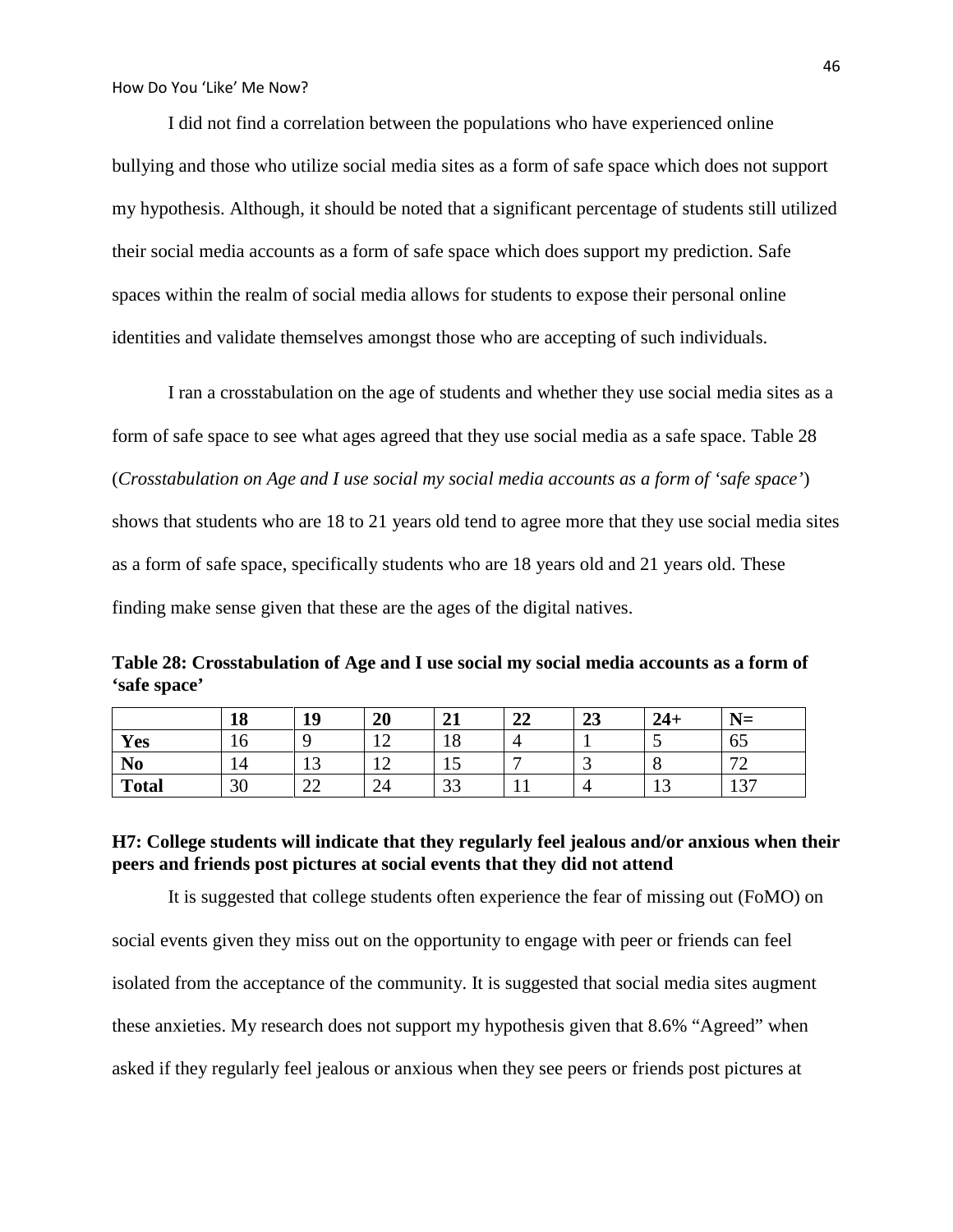social events in which they did not attend, compared to 26.6% who "Disagreed" along with the

23% who "Strongly Disagreed" (Table 29 *I regularly feel jealous and/or anxious when my peers* 

*post pictures of themselves at social events that I did not attend*).

| Table 29: I regularly feel jealous and/or anxious when my peers post pictures of themselves at social |
|-------------------------------------------------------------------------------------------------------|
| events that I did not attend (Appendix A Question 20)                                                 |

|                                   | <b>Percent</b> | <b>Valid Percent</b> | <b>Cumulative Percent</b> |
|-----------------------------------|----------------|----------------------|---------------------------|
| <b>Strongly Disagree</b>          | 20.5           | 23.0                 | 23.0                      |
| <b>Disagree</b>                   | 23.7           | 26.6                 | 49.6                      |
| <b>Somewhat Disagree</b>          | 9.0            | 10.1                 | 59.7                      |
| <b>Neither Agree nor Disagree</b> | 7.7            | 8.6                  | 68.3                      |
| <b>Somewhat Agree</b>             | 14.7           | 16.5                 | 84.9                      |
| Agree                             | 7.7            | 8.6                  | 93.5                      |
| <b>Strongly Agree</b>             | 5.8            | 6.5                  | 100.0                     |
| <b>Total</b>                      | 89.1           | 100.0                |                           |
| <b>Missing System</b>             | 10.9           |                      |                           |
| Total $N=135$                     | 100.0          |                      |                           |

Although I did find that there was a correlation between the population who agree that social

media sites are a central part their social lives and those who regularly feel jealous or anxious.

(Table 30 Correlation)

**Table 30: Spearman Correlation**

| I regularly feel jealous<br>and/or anxious when<br>my peers post pictures<br>of themselves at social<br>events that I did not<br>attend |                                | I regularly feel<br>jealous and/or<br>anxious when<br>my peers post<br>pictures of<br>themselves at<br>social events<br>that I did not<br>attend | <b>My social</b><br>media<br>account(s)<br>is/are a major<br>part of my<br>social life |
|-----------------------------------------------------------------------------------------------------------------------------------------|--------------------------------|--------------------------------------------------------------------------------------------------------------------------------------------------|----------------------------------------------------------------------------------------|
|                                                                                                                                         | <b>Correlation Coefficient</b> | 1.000                                                                                                                                            | $.464**$                                                                               |
|                                                                                                                                         | Sig. (2-tailed)                |                                                                                                                                                  | .000                                                                                   |
|                                                                                                                                         | N                              | 139                                                                                                                                              | 135                                                                                    |
| My social media                                                                                                                         | <b>Correlation Coefficient</b> | $.464**$                                                                                                                                         | 1.000                                                                                  |
| $account(s)$ is/are a                                                                                                                   | Sig. (2-tailed)                | .000                                                                                                                                             |                                                                                        |
| major part of my<br>social life                                                                                                         | N                              | 135                                                                                                                                              | 135                                                                                    |

**\*\*. Correlation is significant at the 0.01 level (2-tailed).**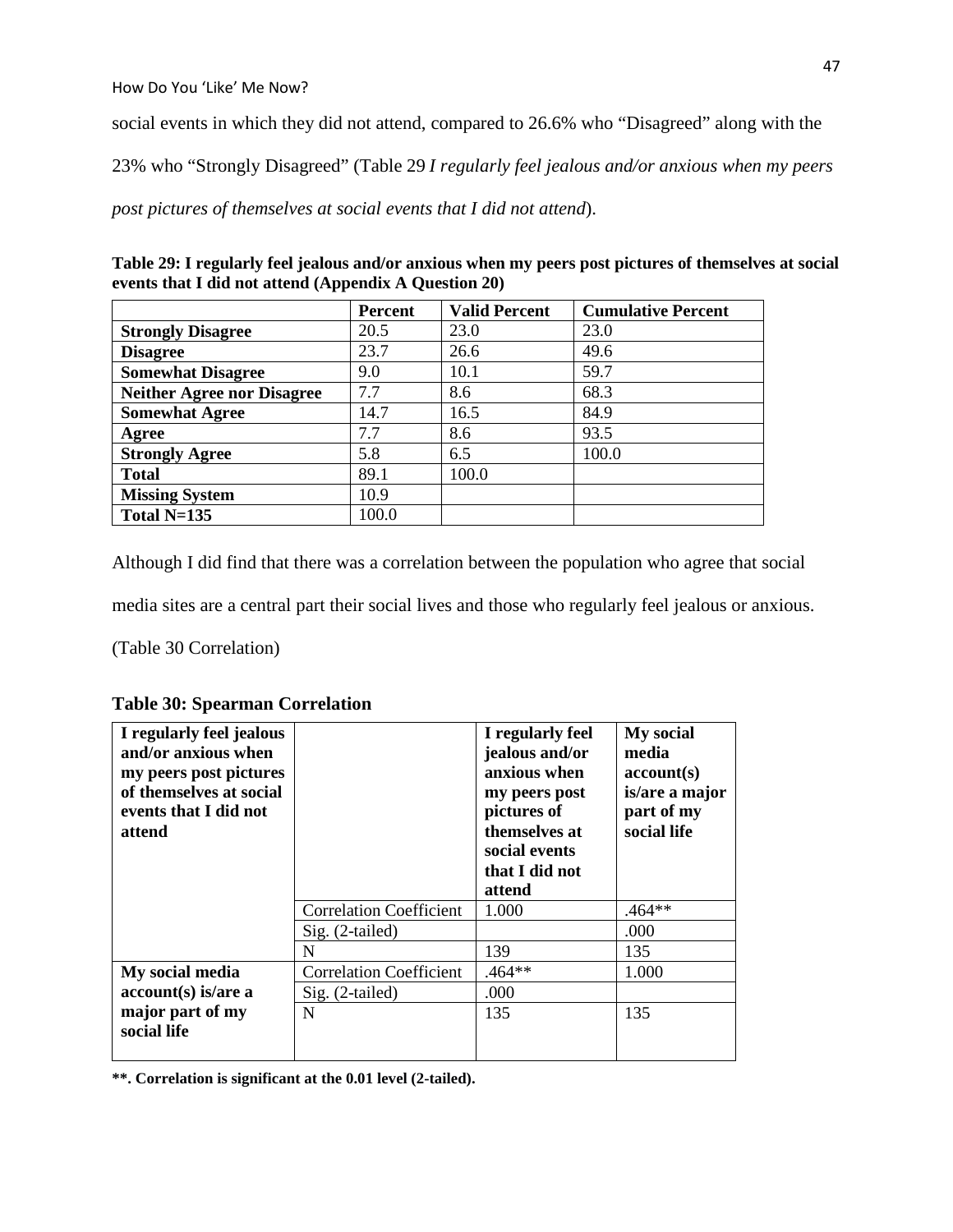This outcome is interesting given that we can infer that a percentage of students within the sample do experience jealously or anxiety when it comes to peers posting about social events they did not attended because they feel left out and were worried about not gaining peer approval due to their absence. My findings on student's feelings of anxiety and jealously when missing out on a social event posted on social media did not fully support my hypothesis.

## **Conclusion**

This work has contributed to the previous discourse by furthering the understanding of young adults and their use of social media sites through an examination of college students. My research found that social media sites are a part of the everyday experiences of college students although they do not play a central role in their overall social lives to the extent that was hypothesized. It was found that college students are reliant on the use of social media sites and apps to carry out daily practices such as communication, finding directions, and looking up information as was hypothesized.

Regarding online identity building, my research found that students construct identities that are reflective of their offline self-concepts in order to connects with those who hold similar interests and ideals within networked publics. Although students did not express they discuss the topics of politics, social issue, and popular culture to the extent as anticipated, it should be noted that students are deliberating on such topics within networked publics through their constructed online identities which are reflective of their offline self-concepts, and with those share their interests.

On the matter of emotional dissatisfaction regarding 'Likes' on Instagram, my research found college students are not typically dissatisfied with minimal 'Likes' (an assumed less than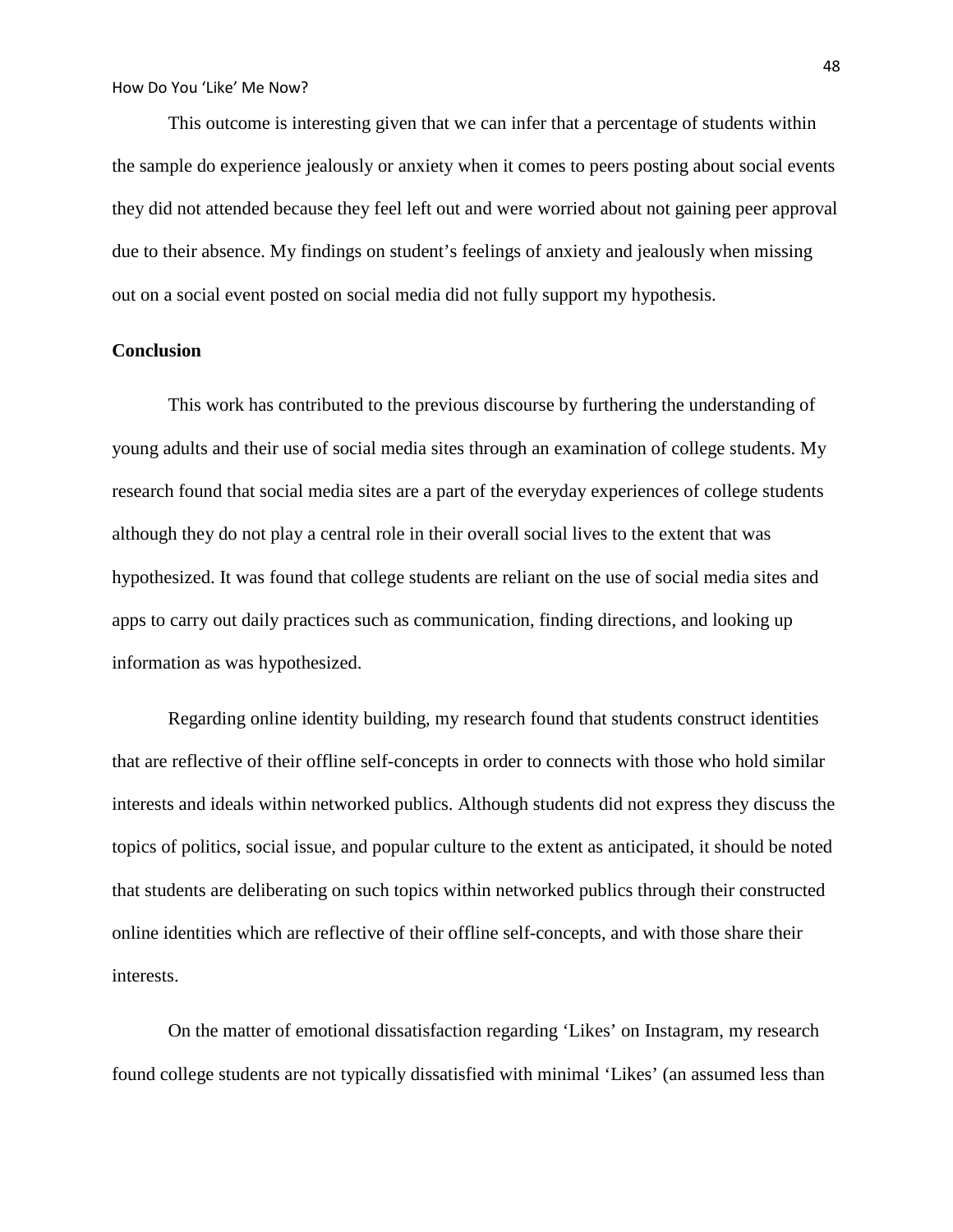100) on a post but were overwhelming satisfied with receiving multiple 'Likes' (an assumed more than 100). From this is can be gathered that college students do gain a sense of validation through receiving multiple 'Likes' on a post as was hypothesized given that 'Likes' are a form of social endorsement among young adults. A correlation was found between those who are dissatisfied with minimal 'Likes' and taking down a post because it received few 'Likes'. It can be concluded that 'Likes' do have an impact on student's emotions and sense of validation among peers and friends as was hypothesized and can even drive some students to take down posts.

My research found that college students have tendencies to 'Like' a selfie of peer or friend based on the physical attractiveness of the individual posting but it not as strong as was predicted. But it can be noted that it does occur, there is not an absence of doing so among college students. Also, males are not as compelled to 'Like' a selfie based on physical appearance which was predicted due to the dynamics of heteronormative romance within the culture of social media sites based on societal gender norms as was suggested in the literature. From all of this, it can be concluded that self-presentation (physical appearance) plays a role in validation of students within the context of social media sites.

Regarding the physical appearance and body images of woman within social media sites, it was found that female college students are in agreement that social media sites can objectify the appearance of women which agrees with my hypothesis. On the matter of online bullying and safe spaces, although there was no correlation between experiencing online bullying and using social media sites as a safe space, it can be noted that social media sites are used by college students as a form of safe space which allows for them to validate themselves by exposing their personal online identities.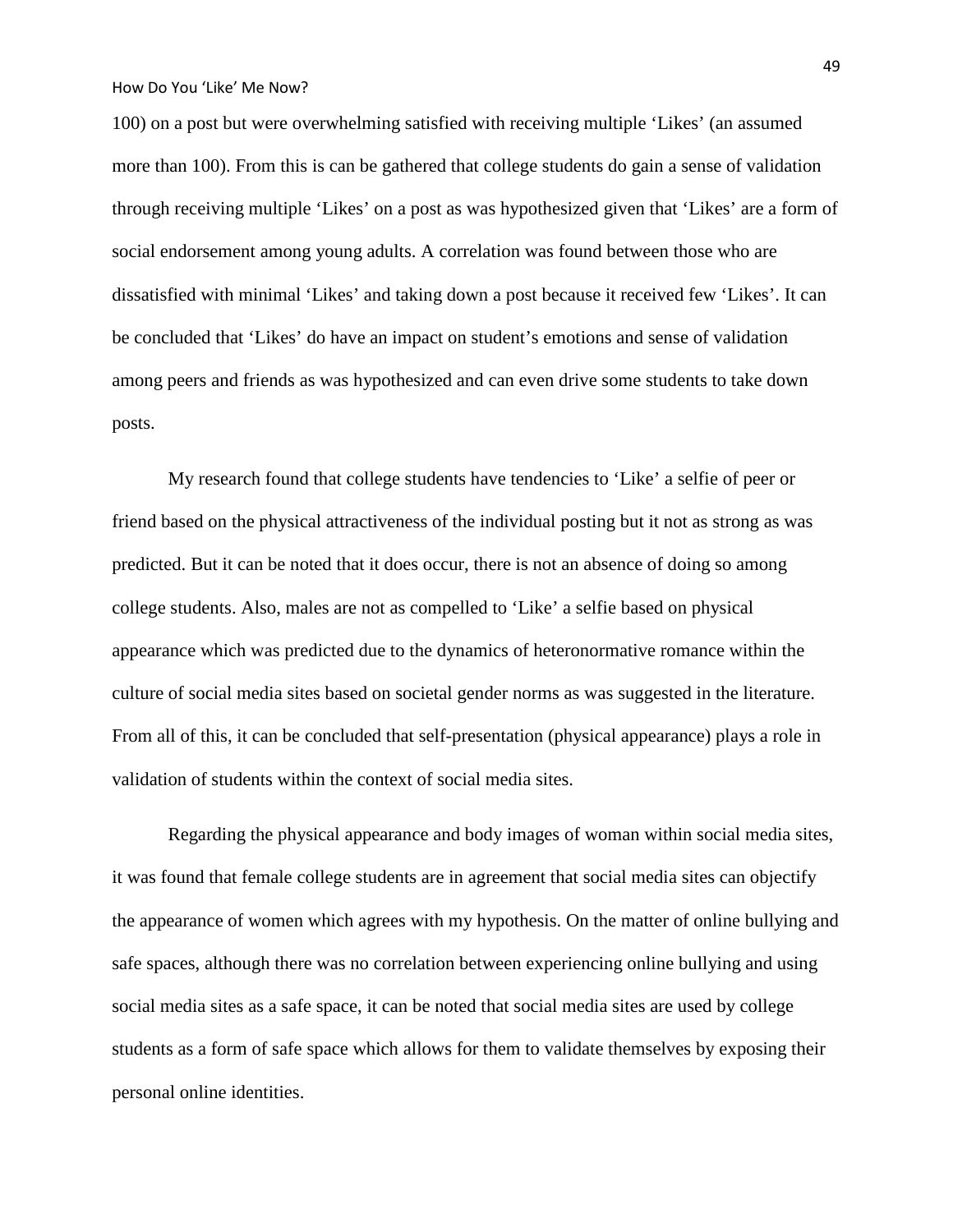Regarding FoMO (the fear of missing out), students did not express to the extent as anticipated that they are jealous or anxious when they see posts from peers and friends of social events that they did not attend. There was a correlation between those who agree social media sites are central to their social lives and feeling jealous or anxious when they see posts from peers and friends of social events they did not attend. From this we infer that students who engage with social media sites frequently for their social lives do experience jealously or anxiety when it comes to peers posting about social events they did not attended because they feel left out and are worried of not gain peer approval due to their absence as was predicted.

Overall my research found that social media sites play a role in the everyday experiences of college students. This was seen through: playing a part in their social lives (although it is not central to their social lives as hypothesized), being reliant on social media and apps within their daily practices, constructing online identities that are reflective of their offline self-concepts to express personal interests and ideals to connect with those who share these mutual interests, gaining a sense of validation from peers and friends through garnering of 'Likes' on a post and do 'Like' posts based on physical appearance (although not to the extent as predicted but such actions can cause the objectification of woman on social media sites), using social media sites as a safe space to express themselves through their online identities, and finding that some students do fear missing out on experiences with peers and friends of social events they post (although not it is not to the extent as predicted). To further this discussion, additional research should be conducted on young adults and their use of social media sites with a primary focus on college students to more conclusively understand the relevance of social media sites and its impact on their lives in the digital era.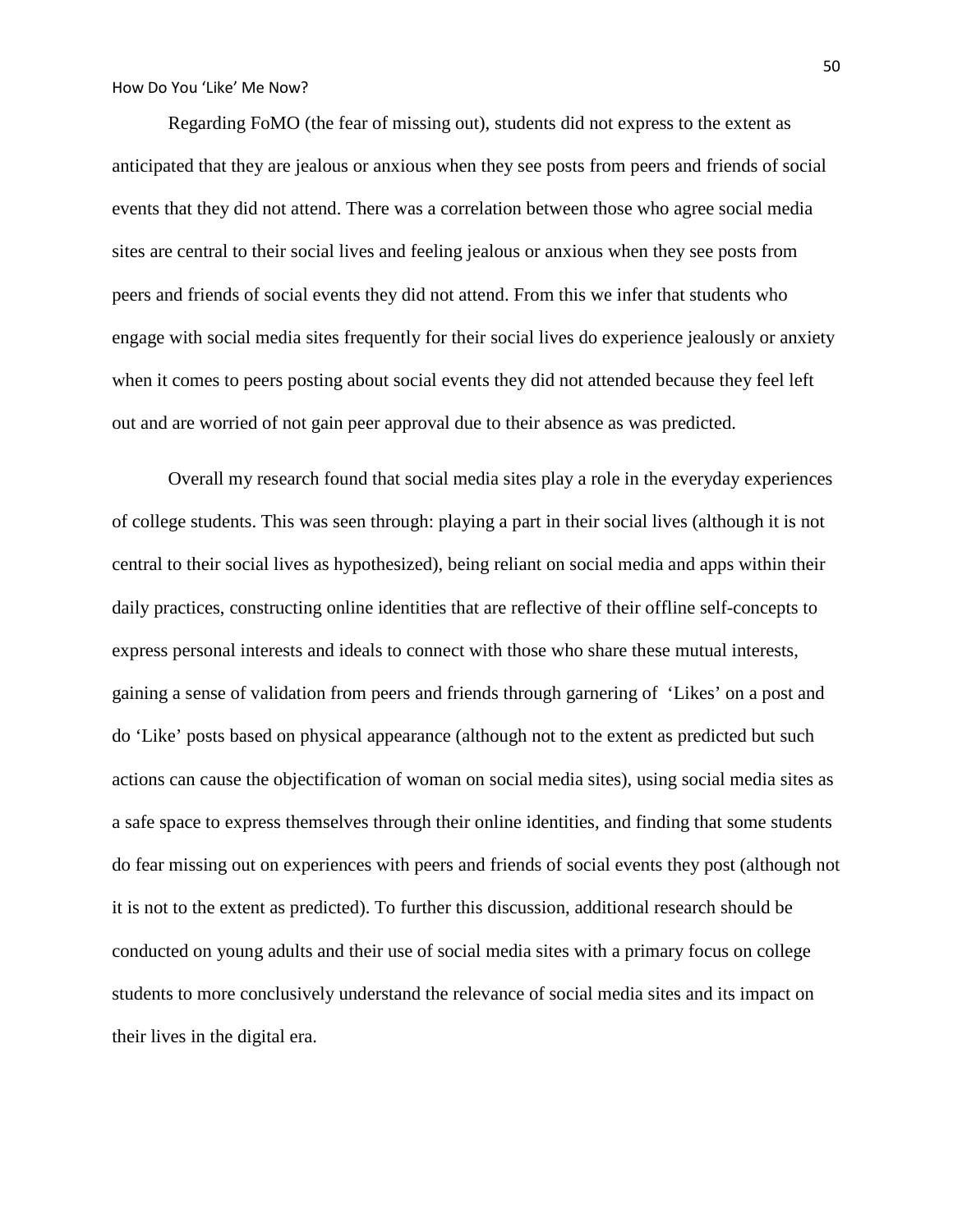#### **References**

- Alt, Dorit. 2015. "College Students' Academic Motivation, Media Engagement, and Fear of Missing Out." *Computers in Human Behavior* 49(1):111-119. https://doi.org/10.1016/j.chb.2015.02.057.
- boyd, danah. 2014. *It's Complicated: The Social Lives of Networked Teens*. New Haven: Yale University Press.
- Clay, Daniel, Vivian Vignoles and Helga Dittmar 2005. "Body Image and Self-Esteem Among Adolescent Girls: Testing the Influence of Sociocultural Factors." *Journal of Research on Adolescence* 15(4): 451-477. doi:10.1111/j.1532-7795.2005.00107.
- Craig, Shelley, Lauren McInroy, Lance McCready, Dane Cesare, and Lincoln Pettaway. 2015. "Connecting Without Fear: Clinical Implications of the Consumption of Information and Communication Technologies by Sexual Minority Youth and Young Adults." *Clinical Social Work Journal* 43(2): 159-168. doi:10.1007/s10615-014-0505-2.
- De Ridder, Sander, and Sofie Van Bauwel. 2013. "Commenting on Pictures: Teens Negotiating Gender and Sexualities on Social Networking Sites." *Sexualities* 16 (5/6): 565- 586. doi:10.1177/1363460713487369.
- Eberhardt, David. 2007. "Facing Up to Facebook." *About Campus* 12(4):18-26. doi:10.1002/abc.219.
- Fuchs, Christain. 2014. *Social Media a Critical Introduction*. Los Angeles, CA: Sage.
- Gardner, Howard., and Katie Davis. 2014. *The App Generation: How Today's Youth Navigate Identity, Intimacy, and Imagination in a Digital World: With a New Preface*. New Haven: Yale University Press.
- Houston, Brian J., Alexandra B. Inglish, Emily J. Kennedy, Leigh Anne, Taylor Knight, and Hyunjin Seo. 2014. "Teens' Social Media use and Collective Action." *New Media & Society* 16(6): 883-902. doi:10.1177/1461444813495162.
- Jordan, Amy B. and Daniel Romer. 2014. *Media and the Well-Being of Children and Adolescents*. New York, NY: Oxford University Press.
- Hong, Jun Sung and Lee Jungup, Dorothy L. Espelage, Simon C. Hunter, Desmond Upton Patton, and Tyrone Rivers Jr. 2016. "Understanding the Correlates of Face-to-Face and Cyberbullying Victimization Among U.S. Adolescents: A Social-Ecological Analysis." *Violence & Victims* 31(4): 638-663. doi:10.1891/0886-6708.VV-D-15-00014.
- Kapidzic, Sanja, and Susan C Herring. 2015. "Race, Gender, and Self-Presentation in Teen Profile Photographs. *New Media & Society*. 17(6): 958- 976. doi:10.1177/1461444813520301.
- Kirsh, Steven. 2010. *Media and Youth a Developmental Perspective*. Oxford: Wiley-Blackwell A John Wiley & Sons, Ltd., Publication.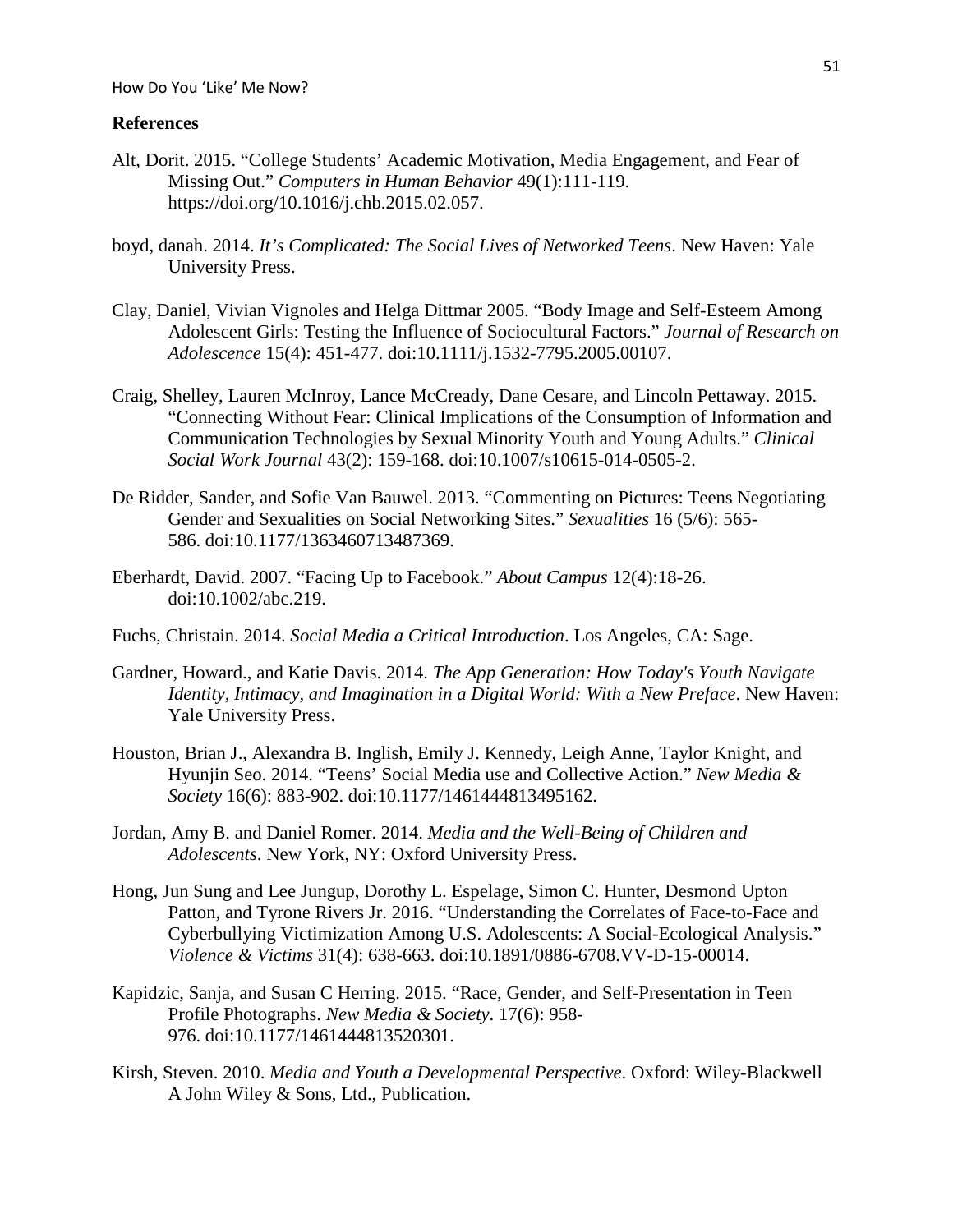- Kowalski, Robin M., and Susan P Limber. 2013. "Psychological, Physical, and Academic Correlates of Cyberbullying and Traditional Bullying." *Journal of Adolescent Health* 53. http://dx.doi.org/10.1016/j.jadohealth.2012.09.018.
- Lemert, Charles. 2013. *Social Theory: The Multicultural, Global, and Classic Readings* (5th ed.). Boulder: Westview Press.
- Livingstone, Sonia. 2008. "Taking Risky Opportunities in Youthful Content Creation: Teenagers' use of Social Networking Sites for Intimacy, Privacy and Self-Expression." *New Media and Society* 10(3): 393-411. Doi:10.1177/1461444808089415.
- Lund, Emily M., and Scott W. Ross. 2017. "Bullying Perpetration, Victimization, and Demographic Differences in College Students: A Review of the Literature." *Trauma, Violence, & Abuse* 18(3). doi:10.1177/1524838015620818.
- Office of Institutional Research Fact Book. 2016. *Office of Institutional Research: Bridgewater State University 2016-2017*. Bridgewater.
- Pinsky, Dina. 2016. "Slide into Your DM with Heart Eyes: Teenagers Flirting on Social Media." *Conference Papers American Sociological Association*: 1-17.
- Przybylski, Andrew K., Kou Murayama, Cody R. DeHaan, and Valerie Gladwell. 2013. "Motivational, Emotional, and Behavioral Correlations of Fear of Missing Out." Computers in Human behavior 29(4):1841-1848. https://doi.org/10.1016/j.chb.2013.02.014.
- Sales, Nancy Jo. 2016. *American Girls: Social Media and the Secret Lives of Teenagers*. New York, NY: Vintage Books.
- Schutt, Russell K. 2009. *Investigating the Social World*. California: Pine Forge Press.
- Sherman, Lauren E., Ashley A. Payton, Leanna M. Hernandez, Patricia M. Greenfield, and Mirella Dapretto. 2016. "The Power of the Like in Adolescence: Effects of Peer Influence on Neural and Behavioral Responses to Social Media." *Psychological Science* 27(7): 1027-1035. doi:10.1177/0956797616645673.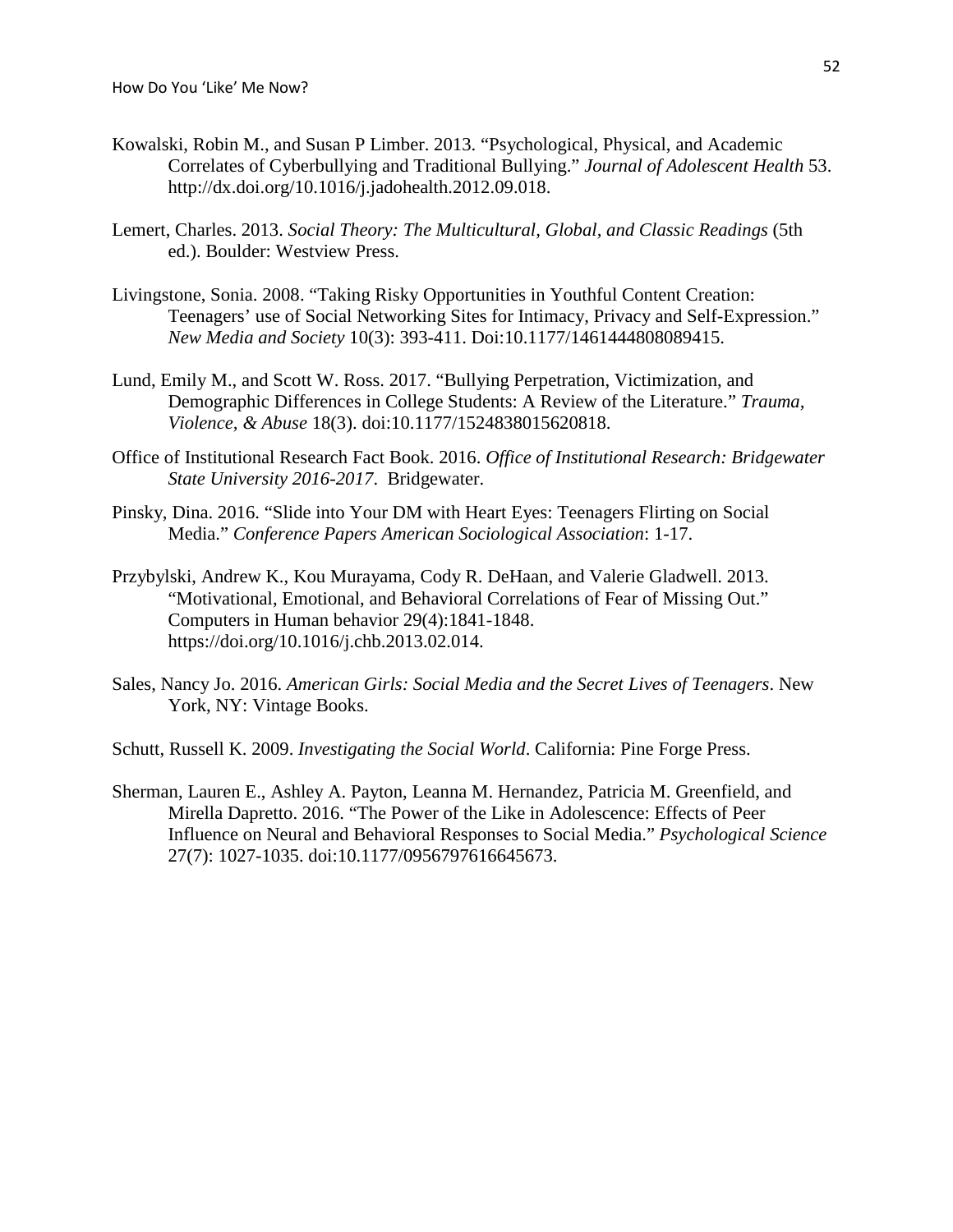## *Appendix A Online Survey*

## Question 1

You are invited to participate in an online survey about the use of social media sites by college students. If you decide to participate in this study, your participation will involve answering the following survey questions. Although you may not personally benefit, this study is important because it helps in gaining a greater understanding of how social media is used by young adults. There are no foreseeable risks, and you may refuse to answer particular questions or withdraw from this study at any time. Your confidentially will be kept to the degree permitted by the technology being used. You will have the option to leave the study at any time without penalty.

\_ YES, I do consent to participate in this survey

\_ NO, I do not consent to participate in this survey

Question 2

Gender

\_ Female

\_ Male

Not Available

\_ Unknown

\_ NA

Question 3

Ethnicity

\_Hispanic or Latino

\_Non-Hispanic or Latino

Question 4

Regardless of your answer to the prior question, please check one or more of the following groups in which you consider yourself to be a member.

\_ Cape Verdean \_Black or African American \_American Indian or Alaska Native \_Asian \_Native Hawaiian or other Pacific Islander \_White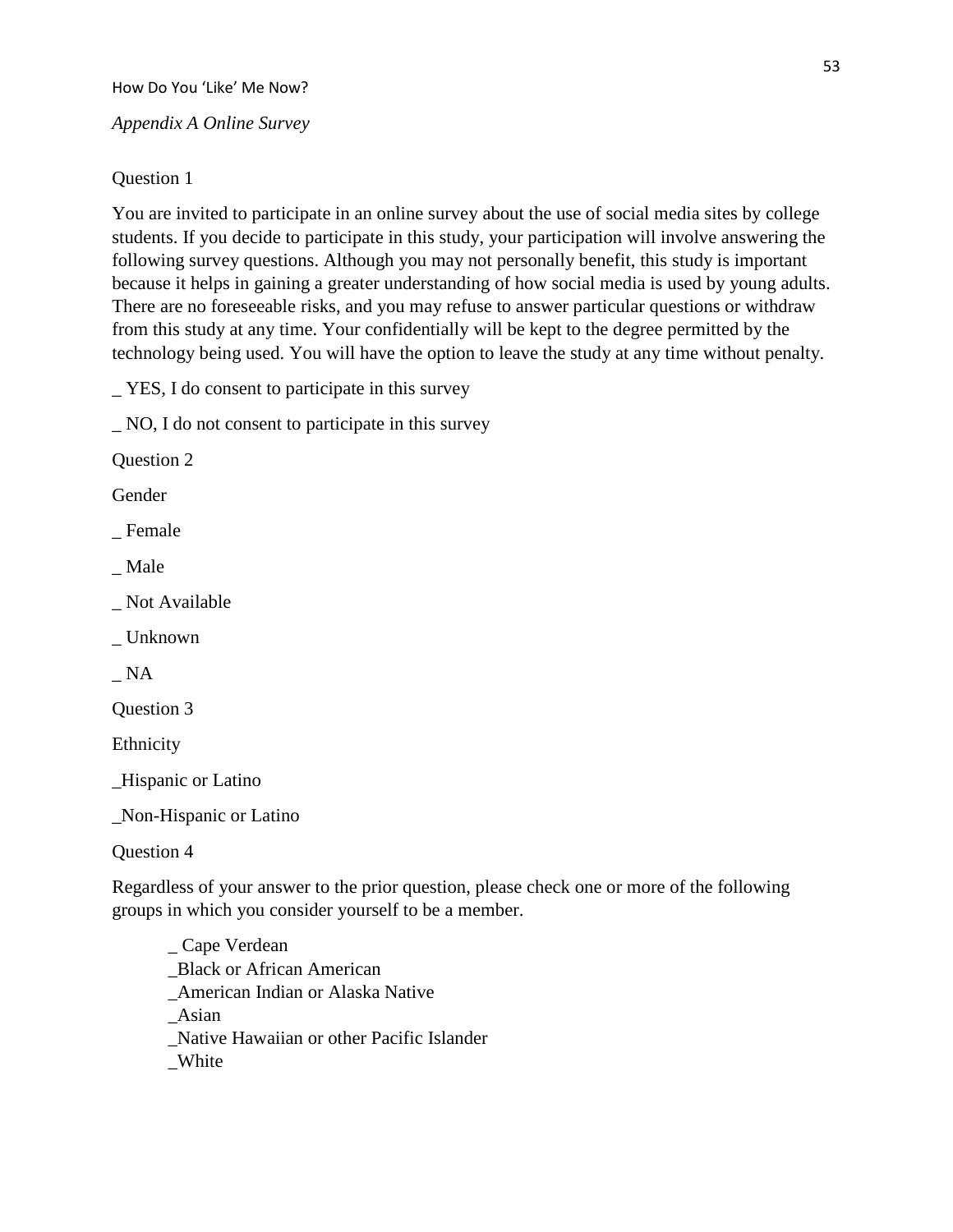Question 5

What is your age?

\_18 \_19 \_20 \_21  $-22$ \_23  $-24+$ 

Question 6

Do you have or use social media account(s)? (Social Media account/sites are defined as online sites that allow users to create a public profile and interact with other users on the website through posting pictures, statuses, or videos)

 $Yes$ , I have and use social media account(s)

\_No, I do not have or use social media sites

Question 7

Which social media account(s) do you have? (check all that apply)

\_ Facebook \_Twitter \_Instagram \_Snapchat \_ VSCO \_Yik Yak \_Tinder \_Tumblr \_Myspace

## Question 8

If applicable, type in other social media account(s) that you have and use which were not listed

(Please fill in box) [ ]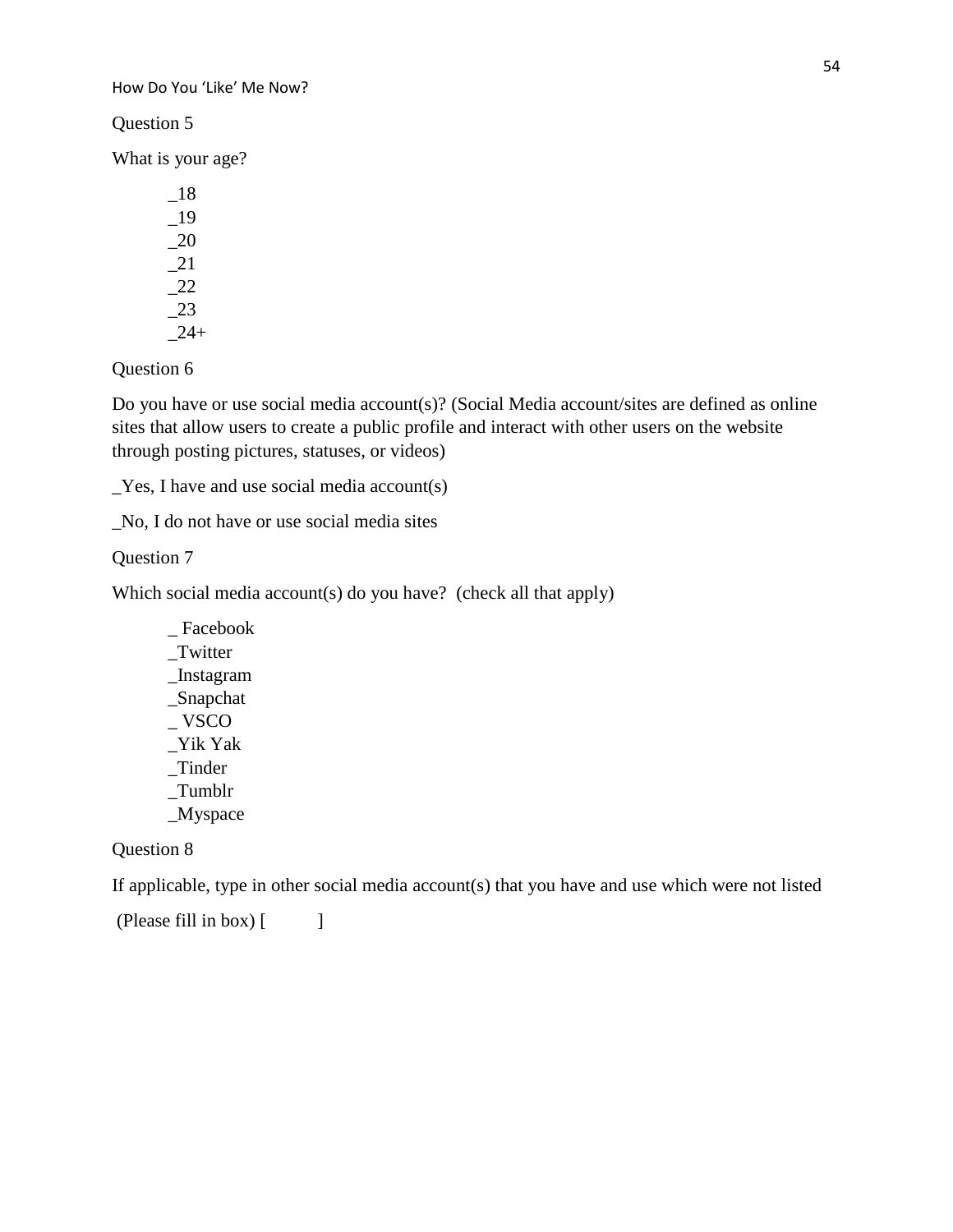Question 9

How many hours in a day do you spend on social media?

 $-1-59$  mins  $\_1$ -3hours \_4-7hours  $\_7$ -10hours  $\_11-14$ hours  $\_15$ -18hours  $\_18+hours$ 

Question 10

On average, how times each day do you post on any of your social media account(s)?

 $= 0$  times \_1-2times \_3-4times \_5-6times \_7-8times  $-9-10+times$ 

Question 11

Do you use Instagram?

\_Yes \_No

Question 12

I feel satisfied or glad when I receive multiple 'likes' on an Instagram post.

\_Strongly Disagree

\_Disagree

\_Somewhat disagree

\_Neither agree or disagree

\_Somewhat agree

\_Agree

\_Strongly agree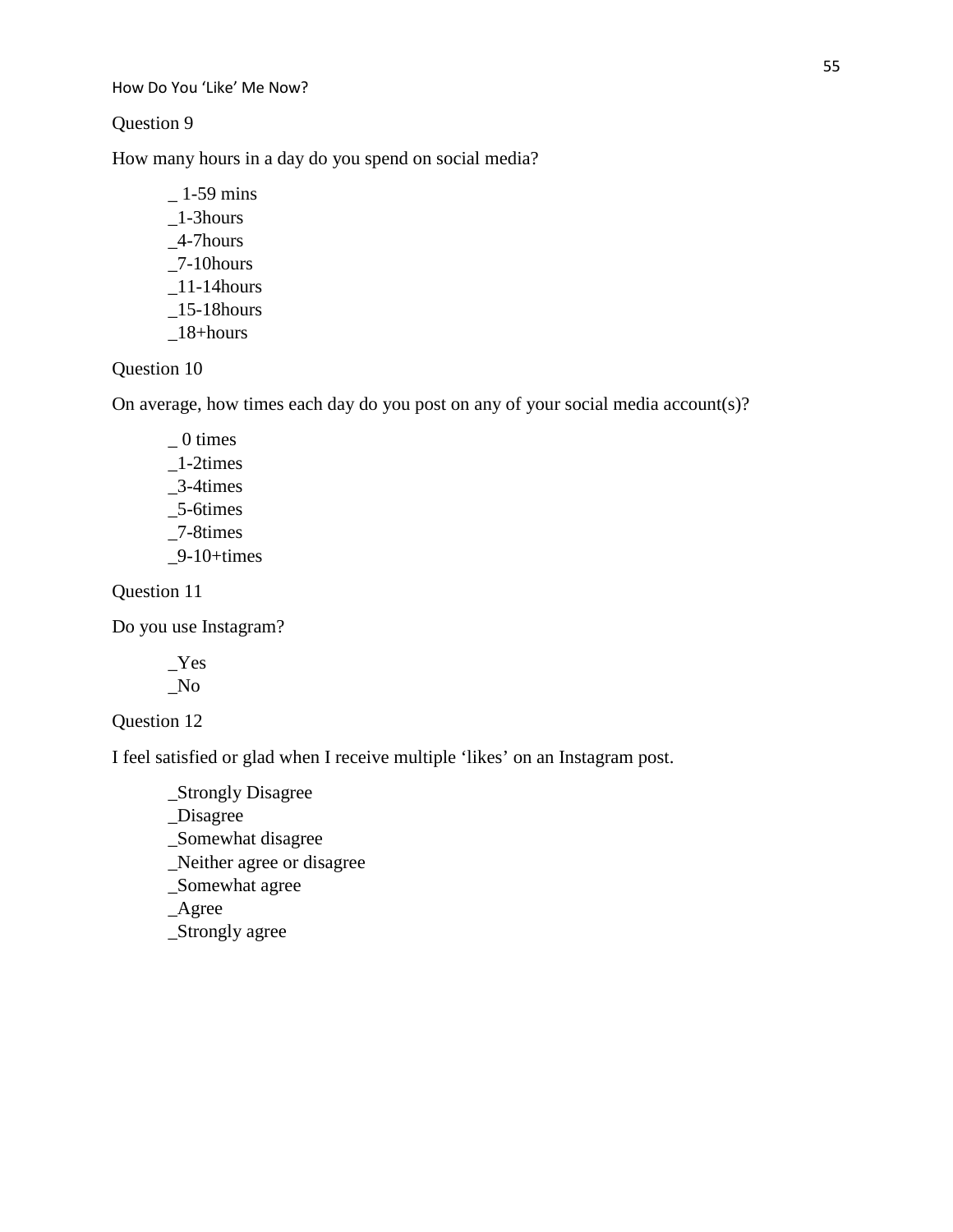## Question 13

I feel dissatisfied or upset when I receive minimal 'likes' on an Instagram post.

\_Strongly Disagree \_Disagree \_Somewhat disagree \_Neither agree or disagree \_Somewhat agree \_Agree \_Strongly agree

# Question 14

Do you think a person should take down a post because it received too little 'likes'?

\_Yes \_No

## Question 15

How many 'likes' is a GOOD number of 'likes' on an Instagram post (type number in the box below)

 $[$   $]$ 

## Question 16

How many 'likes' is a BAD number of 'likes' on an Instagram post (type number in the box below)

 $[$   $]$ 

Question 17

What makes a good selfie (check all that apply)

\_Using a picture that focuses on the face

\_Tilting your heading and using the best side of your face

\_Using natural lighting

\_Using filters and editing apps

\_Wearing fashionable and revealing clothing

\_Having an interesting background

\_ Taking multiple selfies before finding the right one to post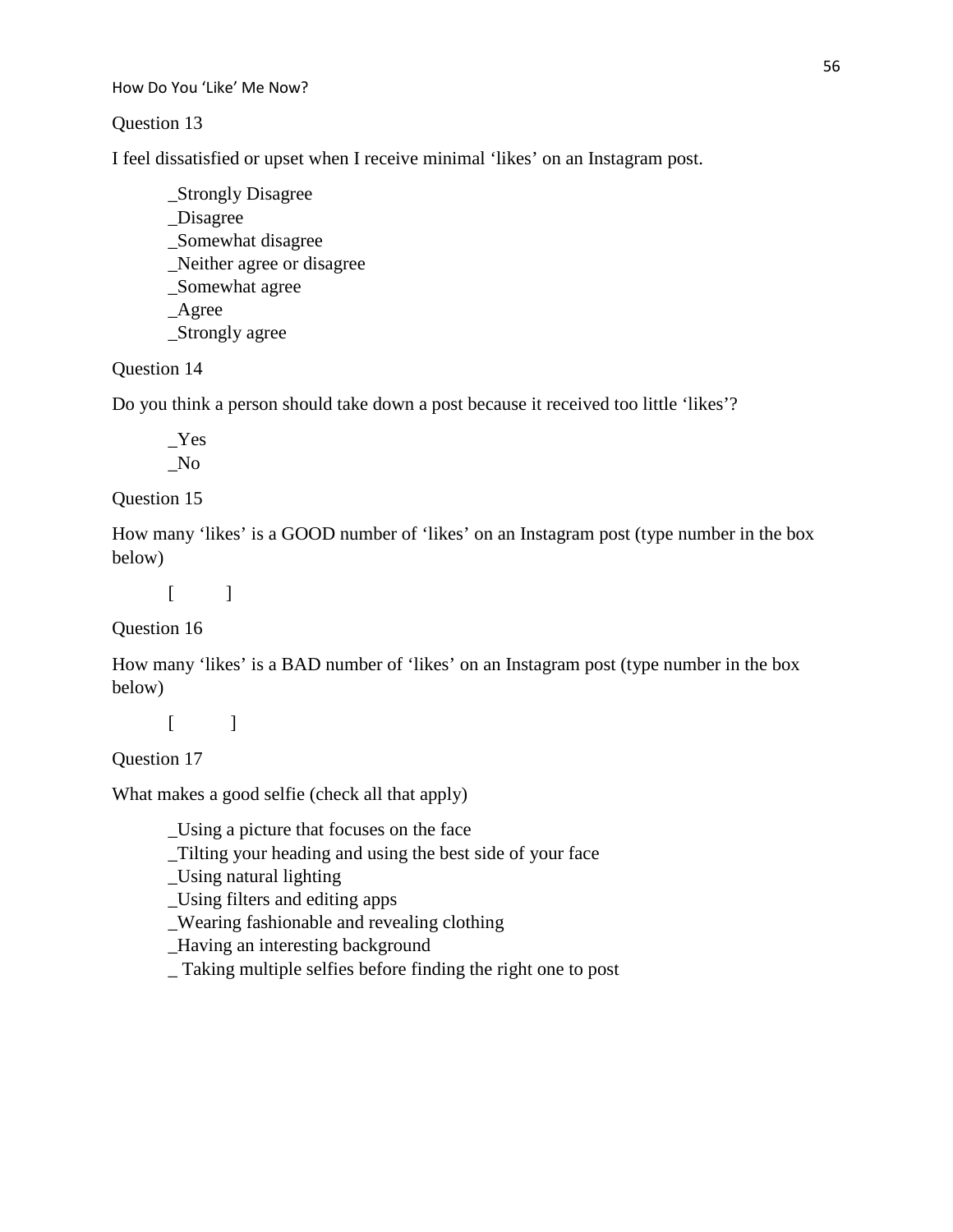Question 18

I like a peers and/or friends Instagram post based on their physical appearance in the photo

\_Never \_Rarely \_Sometimes \_Often \_Always

# Question 19

I have felt jealous and or anxious when my peers post pictures of themselves at social events that I did not attend (ex. sporting events, parties, club gatherings, etc.)

\_Never \_Rarely \_Sometimes \_Often \_Always

# Question 20

I regularly feel jealous and or anxious when my peers post pictures of themselves at social events that I did not attend (ex. sporting events, parties, club gatherings, etc.)

Never \_Rarely \_Sometimes \_Often \_Always

# Question 21

I use my social media account(s) as a form of 'safe space' (a place or environment in which a person or category of people can fell confident that they will not be exposed to discrimination, criticism, harassment, or any other emotional harm)

\_Yes \_No

Question 22

I have experienced online bullying and or harassment

\_Yes \_No \_Do not wish to answer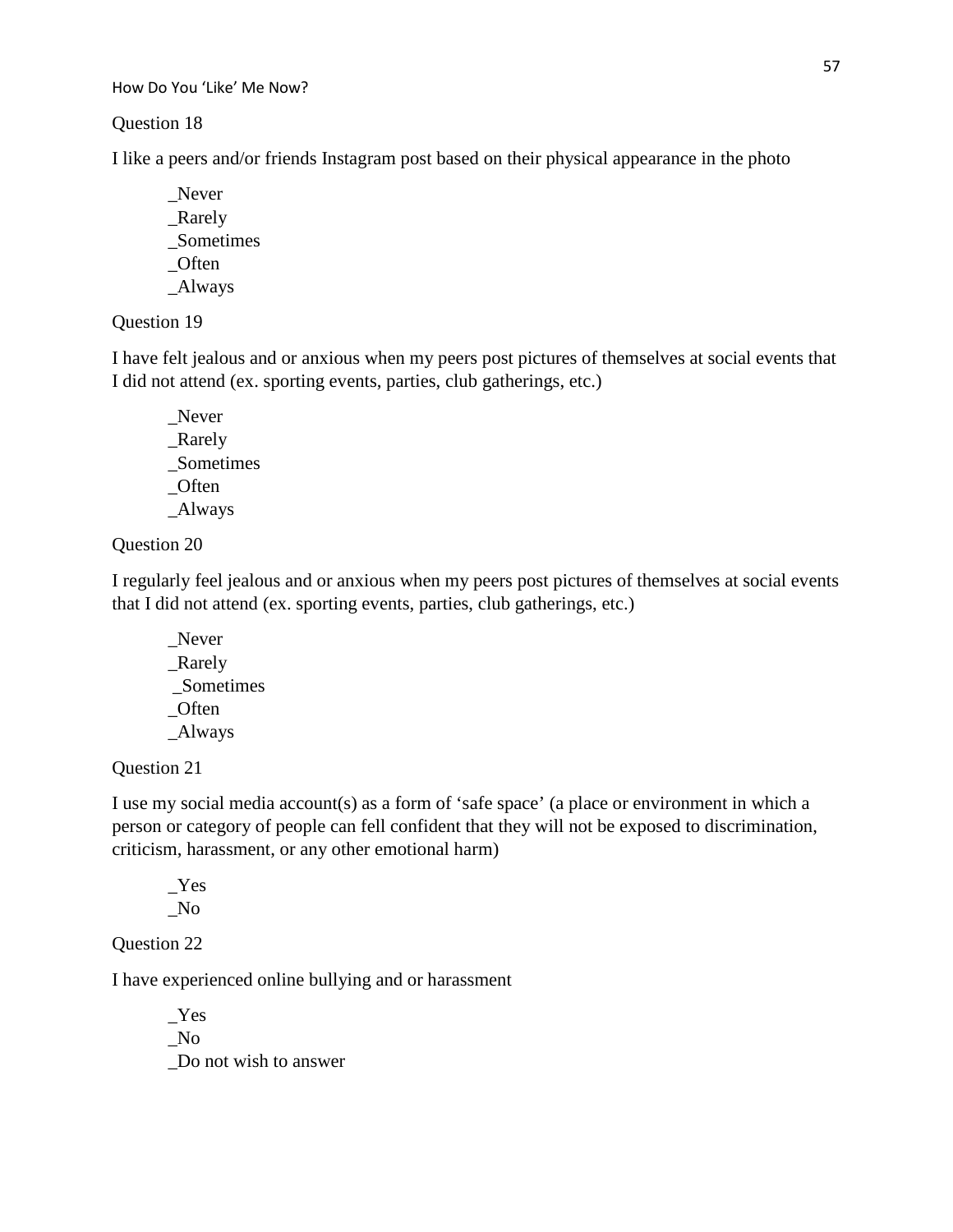Question 23

I have participated in online bullying and or harassment

\_Yes \_No \_Do not wish to answer

# Question 24

I think social media sites can objectify the appearance of woman

\_Strongly Disagree \_Disagree \_Somewhat disagree \_Neither agree or disagree \_Somewhat agree \_Agree \_Strongly agree

# Question 25

My social media account(s) are a major part of my social life

\_Strongly Disagree

\_Disagree

\_Somewhat disagree

\_Neither agree or disagree

\_Somewhat agree

\_Agree

\_Strongly agree

# Question 26

I use my social media account(s) to express and discuss political opinions

\_Never \_Rarely \_Sometimes \_Often \_Always